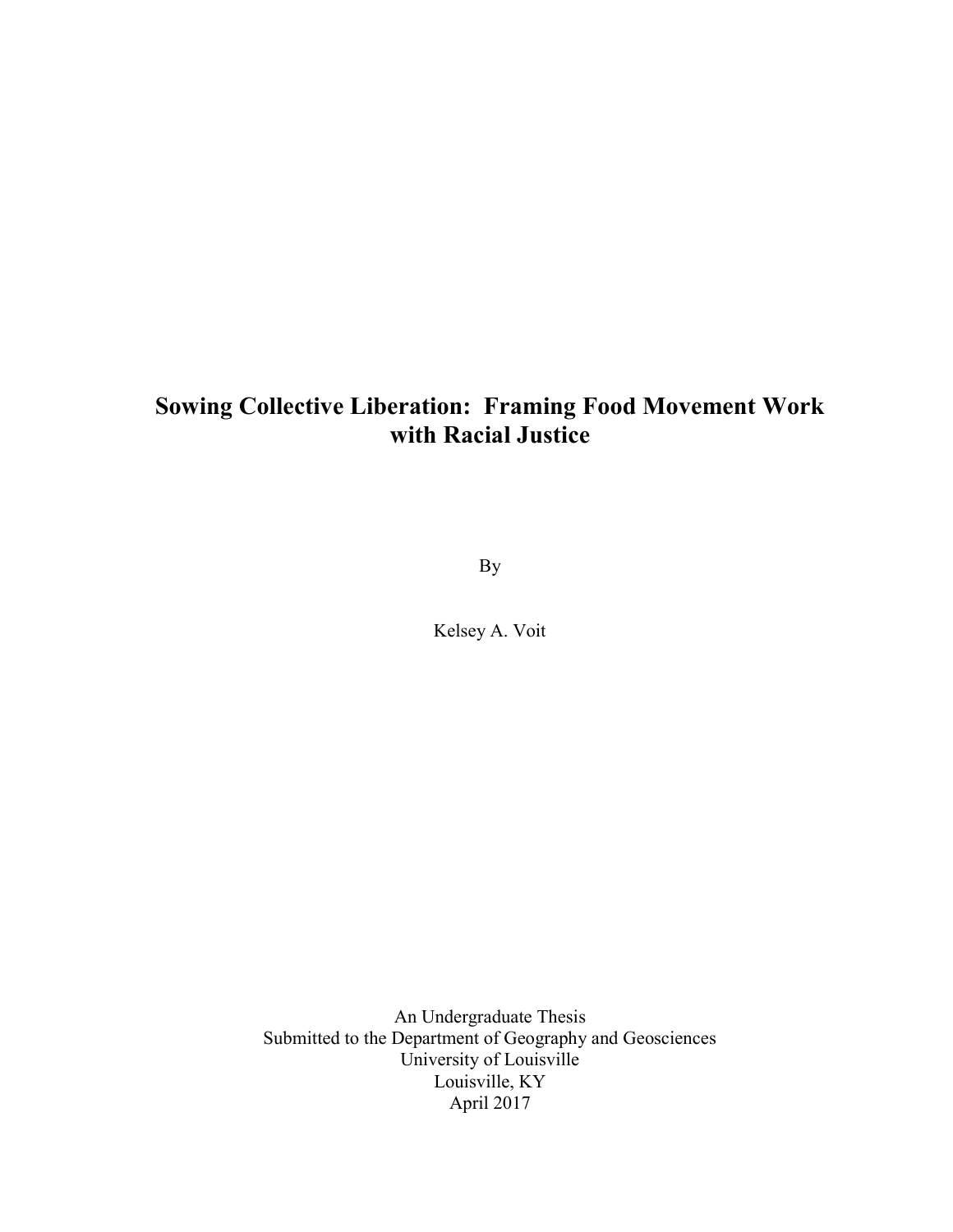## Sowing Collective Liberation: Framing Food Movement Work with Racial Justice

By

Kelsey A. Voit Department of Geography and Geosciences University of Louisville

A Senior Thesis Approved

April, 2017

By the following faculty mentors:

\_\_\_\_\_\_\_\_\_\_\_\_\_\_\_\_\_\_\_\_\_\_\_\_\_\_\_\_\_\_\_\_\_\_\_\_\_\_ Priscilla McCutcheon

Thesis Mentor

Carol L. Hanchette

Second Reader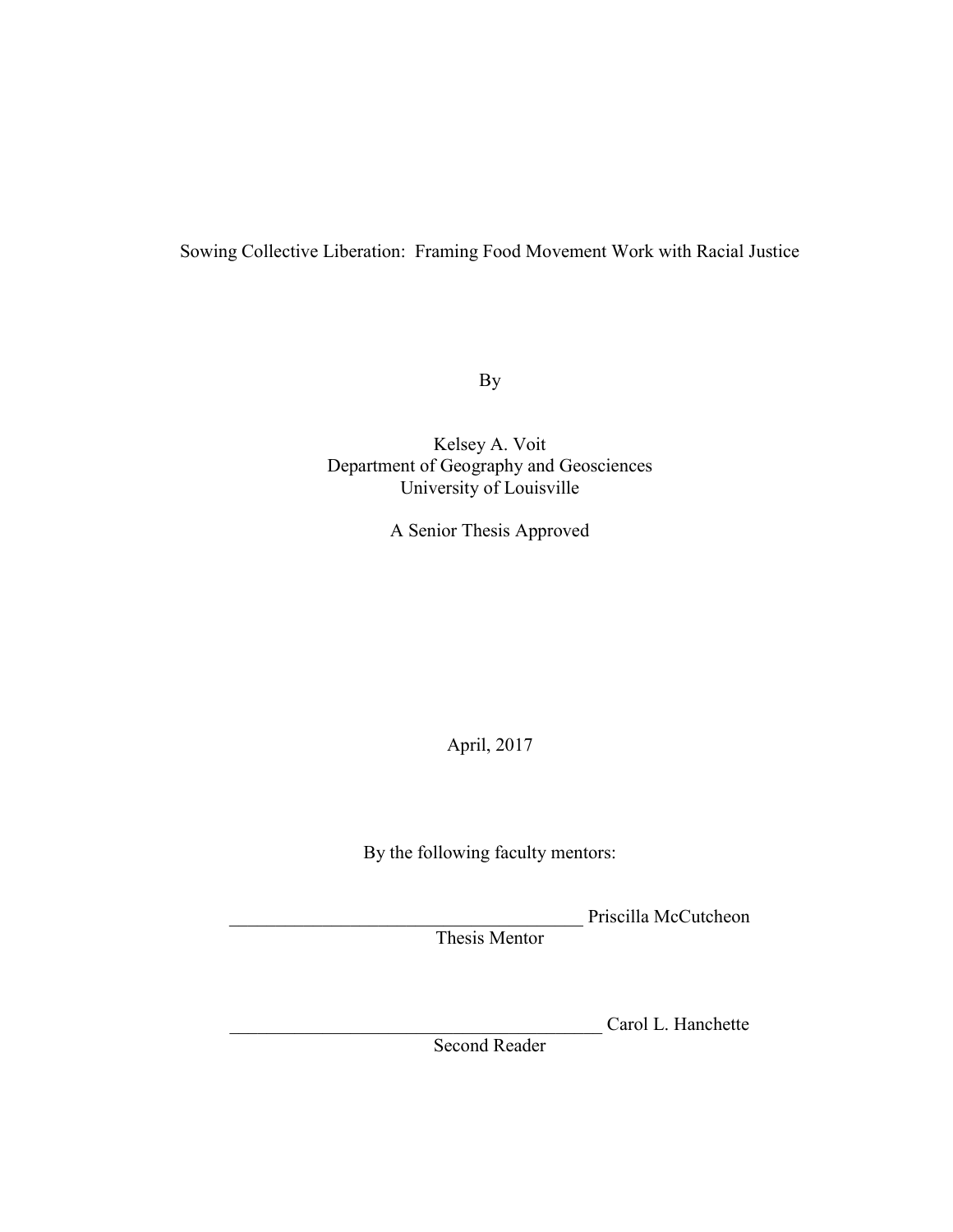| Activist Scholarship in Practice: Shifting from Extractive to Generative Research 10 |  |
|--------------------------------------------------------------------------------------|--|
|                                                                                      |  |
|                                                                                      |  |
|                                                                                      |  |
|                                                                                      |  |
|                                                                                      |  |
|                                                                                      |  |
|                                                                                      |  |
|                                                                                      |  |
|                                                                                      |  |
|                                                                                      |  |
|                                                                                      |  |
|                                                                                      |  |
|                                                                                      |  |
|                                                                                      |  |
|                                                                                      |  |
|                                                                                      |  |
|                                                                                      |  |
|                                                                                      |  |

## **Table of Contents**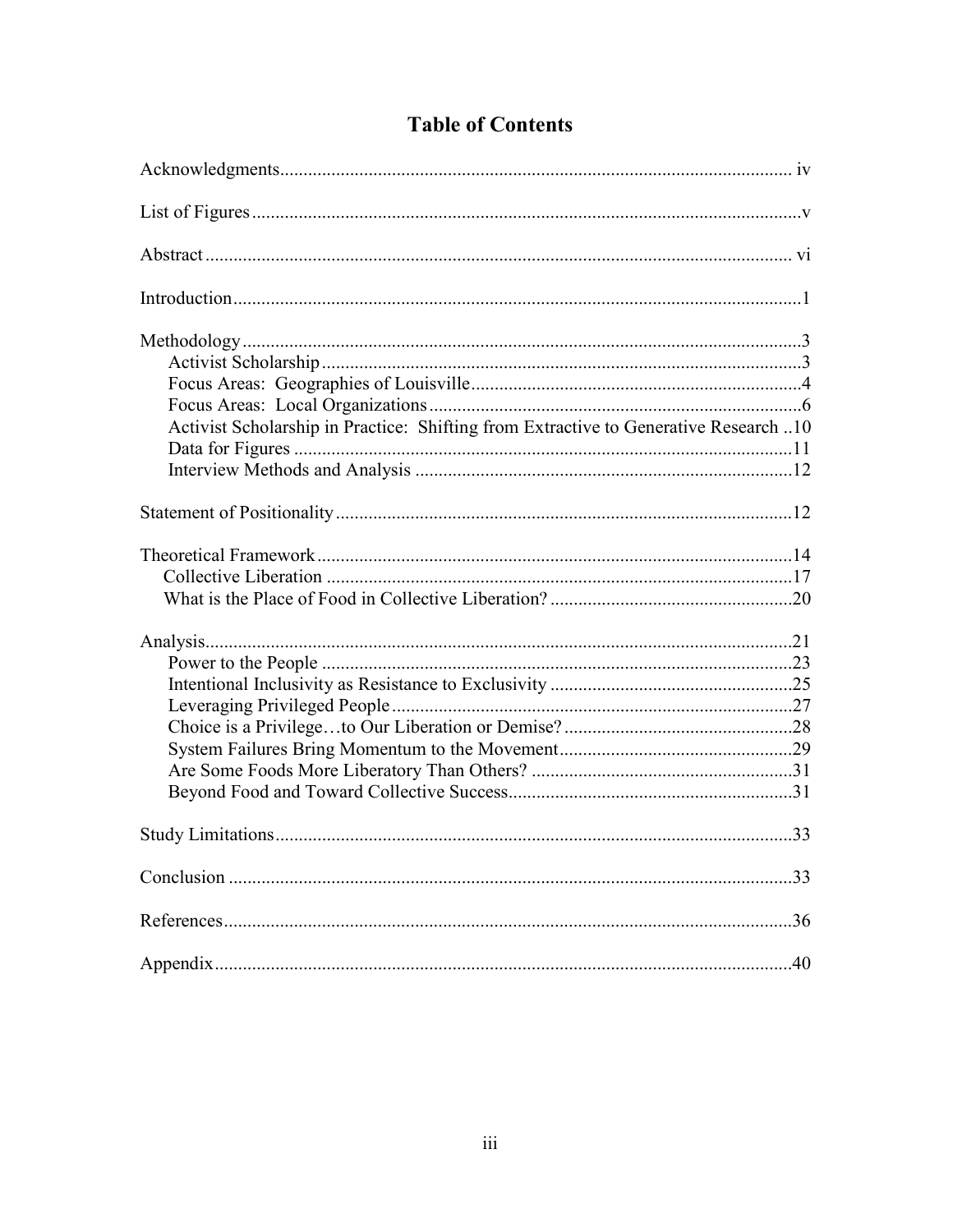#### ACKNOWLEDGMENTS

 I would first like to thank Dr. Priscilla McCutcheon for her indispensable mentorship, perspective, and flexibility throughout the entirety of this thesis project, as well as Dr. Carol Hanchette for her valuable time and perspective. I would also like to thank Laura Greenfield and Alison Voit for commenting on my first draft, and numerous other friends, family members, and professors for their encouragement, support, and belief in me and this project. Thank you, also, to the powerful woman community organizers who inspire me to pursue this work and continue working toward justice.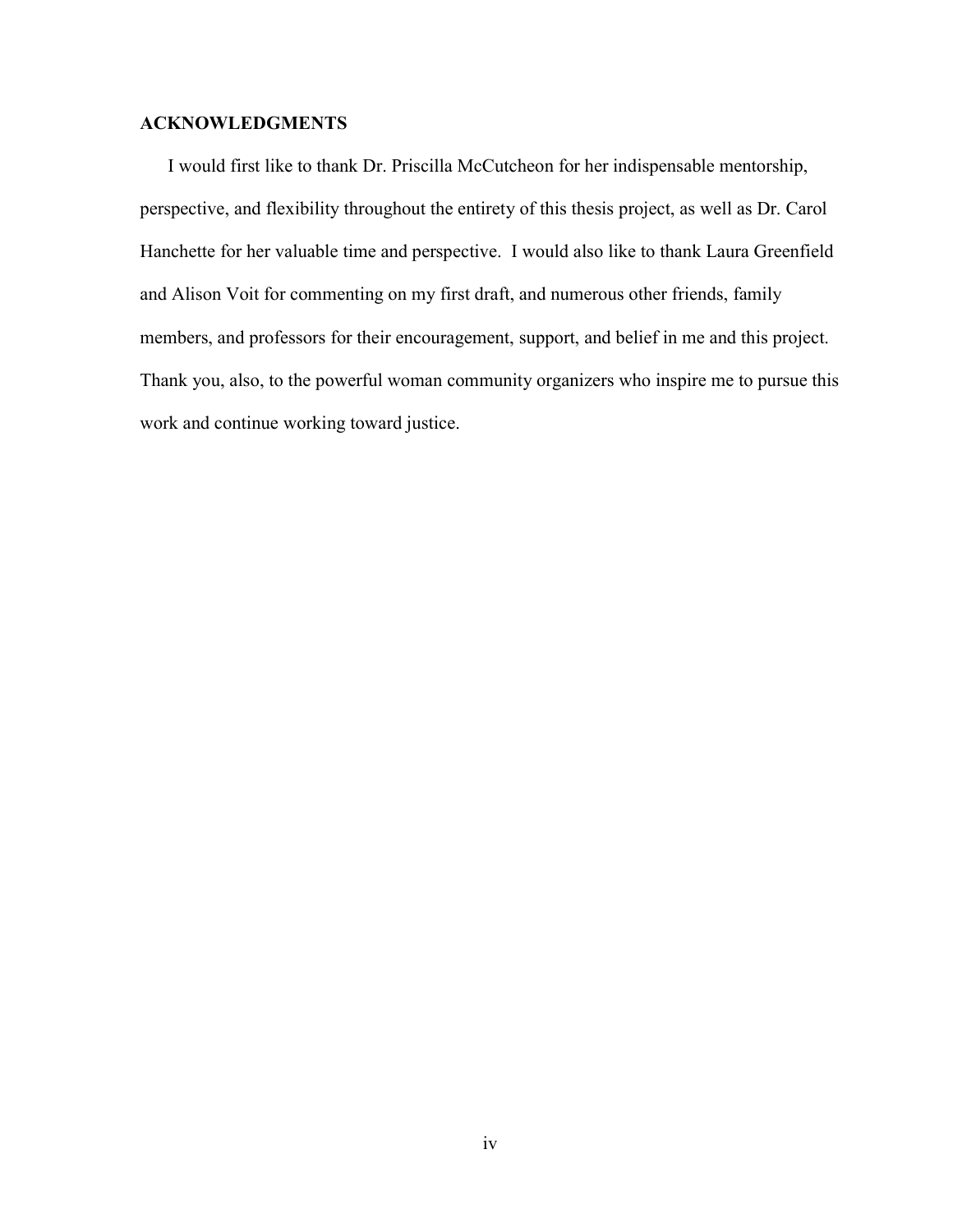# List of Figures

| Figure 1. Black population distribution by census block group in Louisville, KY 5        |
|------------------------------------------------------------------------------------------|
|                                                                                          |
| Figure 3. Locations of New Roots Fresh Stop Markets in the West End and East Downtown    |
|                                                                                          |
| Figure 5. Potential neighborhood site locations for Louisville Food Cooperative store in |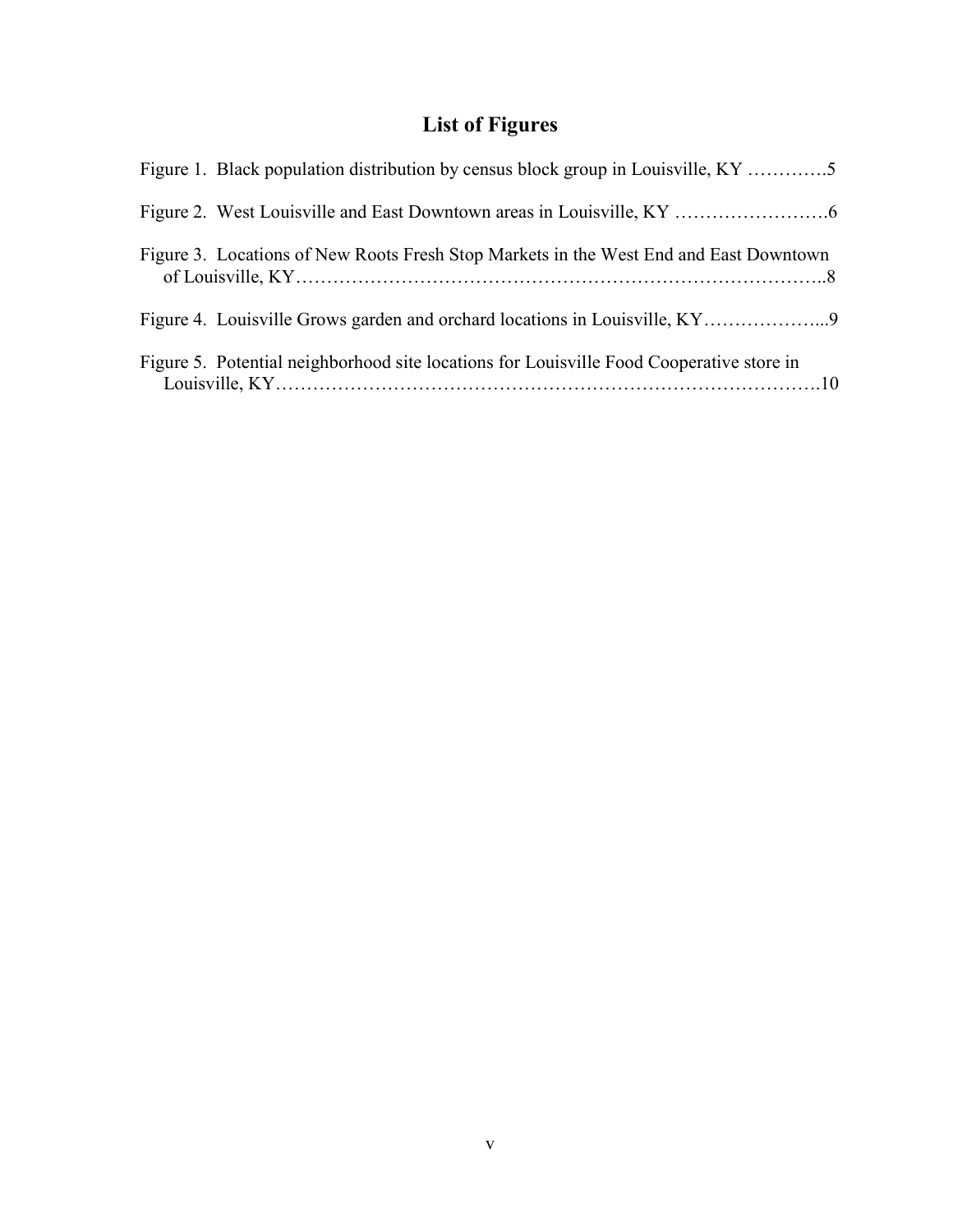### ABSTRACT

 Current focus within the mainstream food movement ignores the inherent racialization of our food systems, and subsequently reinforces white privilege and perpetuates racial inequities. One such racial inequity is that people of color are concentrated in neighborhoods with limited food access – a socio-spatial issue that is rooted in structural racism. This study explores how the work of several food justice organizations – New Roots Inc., Louisville Grows, and the Louisville Food Cooperative – are modeling collective liberation through their approaches in combatting these food access issues in Louisville, Kentucky. I conducted my research through semi-structured individual interviews with three leaders of these organizations. The resulting interviews reveal that while it is unclear as to whether these organizations explicitly practice anti-racism, their work reflects several core themes of collective liberation and model liberatory food systems.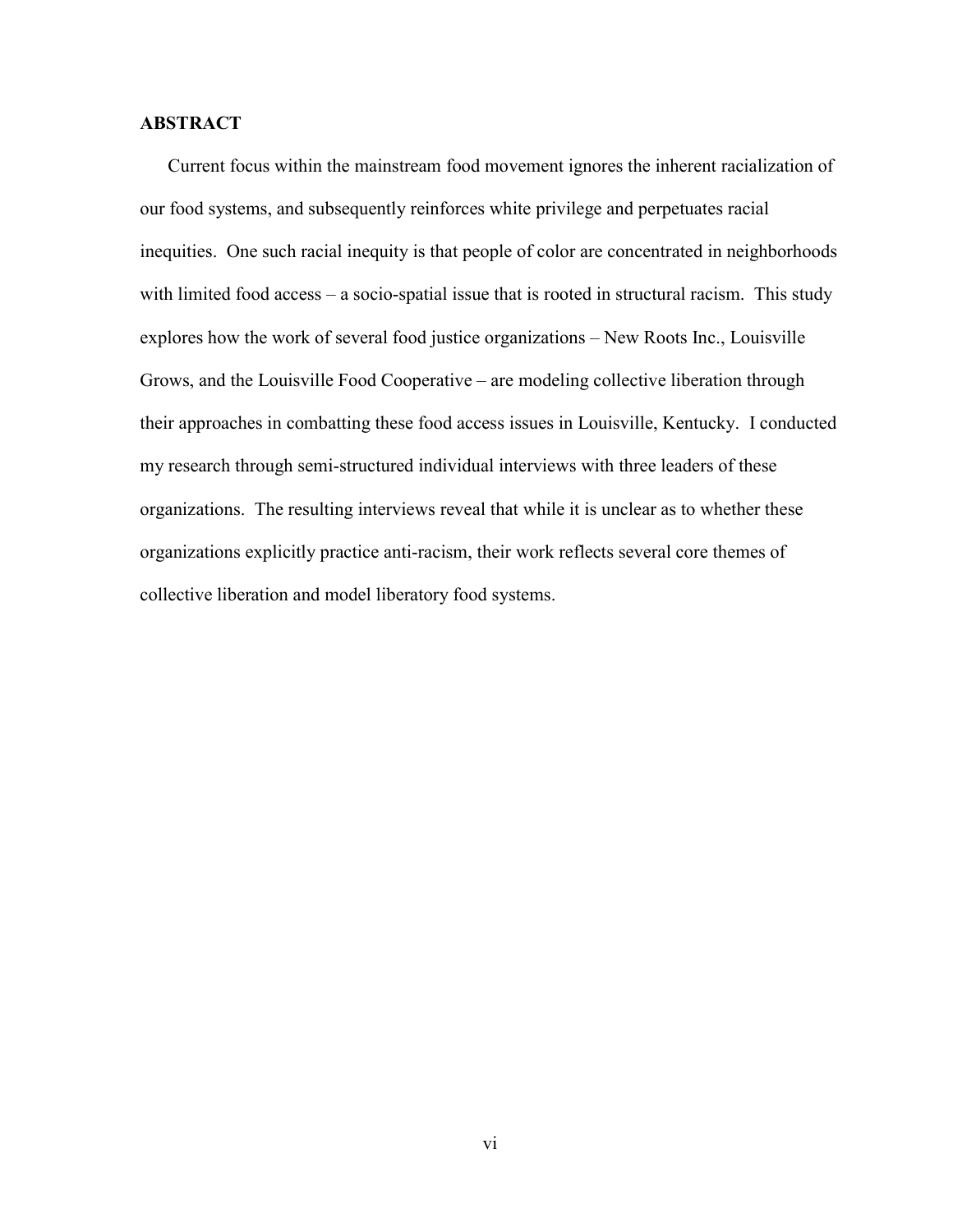#### INTRODUCTION

 $\overline{a}$ 

Food is an avenue through which a myriad of social and environmental issues can be addressed because it is integral to life itself. Current focus within the food movement is dominated by the mainstream (white, middle/upper-class) and seems to be centered primarily around nutrition with some credit to local economies and environmental sustainability (Slocum 2006). This is not to say that scholarship being done with and by communities of color is nonexistent – leading scholars who forge pathways that challenge racialized geographies and center geographies of color while facilitating conversations around the topic of food justice include Alkon (2011), Guthman (2008), and Slocum (2006), among others. Nonetheless, this literature is dwarfed by the mainstream, so the focus on reforming the food system then translates to benefitting personal health, shifting capital flow to local entities, and slowing environmental degradation and climate disruption (Slocum 2006). These foci are positioned through a white lens and fail to consider cultural differences in food histories for people of color (Alkon and Agyeman 2011). Moreover, these foci contain little to no acknowledgement of whiteness<sup>1</sup> or anti-racist practice, and our efforts are consequently saturated with colorblind racism<sup>2</sup> (Guthman 2008a). People of color experience systematic and institutionalized discrimination because of their race, but ignoring that fact simply because no one claims to be overtly racist only reinforces white privilege and perpetuates these racial inequities (Bonilla-Silva 2006). Therefore, the notion that this alternative food system is an improvement for everyone is misguided and only exacerbates the exclusionary whiteness-centricity of our food systems (Bonilla-Silva 2006).

<sup>&</sup>lt;sup>1</sup> According to Bonilla-Silva (2006), whiteness is systemic "embodied racial power" demonstrated by white racial segregation from blacks (145)

 $2$  According to Guthman (2008a), colorblind racism is the refusal to acknowledge racial differences and the subsequent attempted erasure of white privilege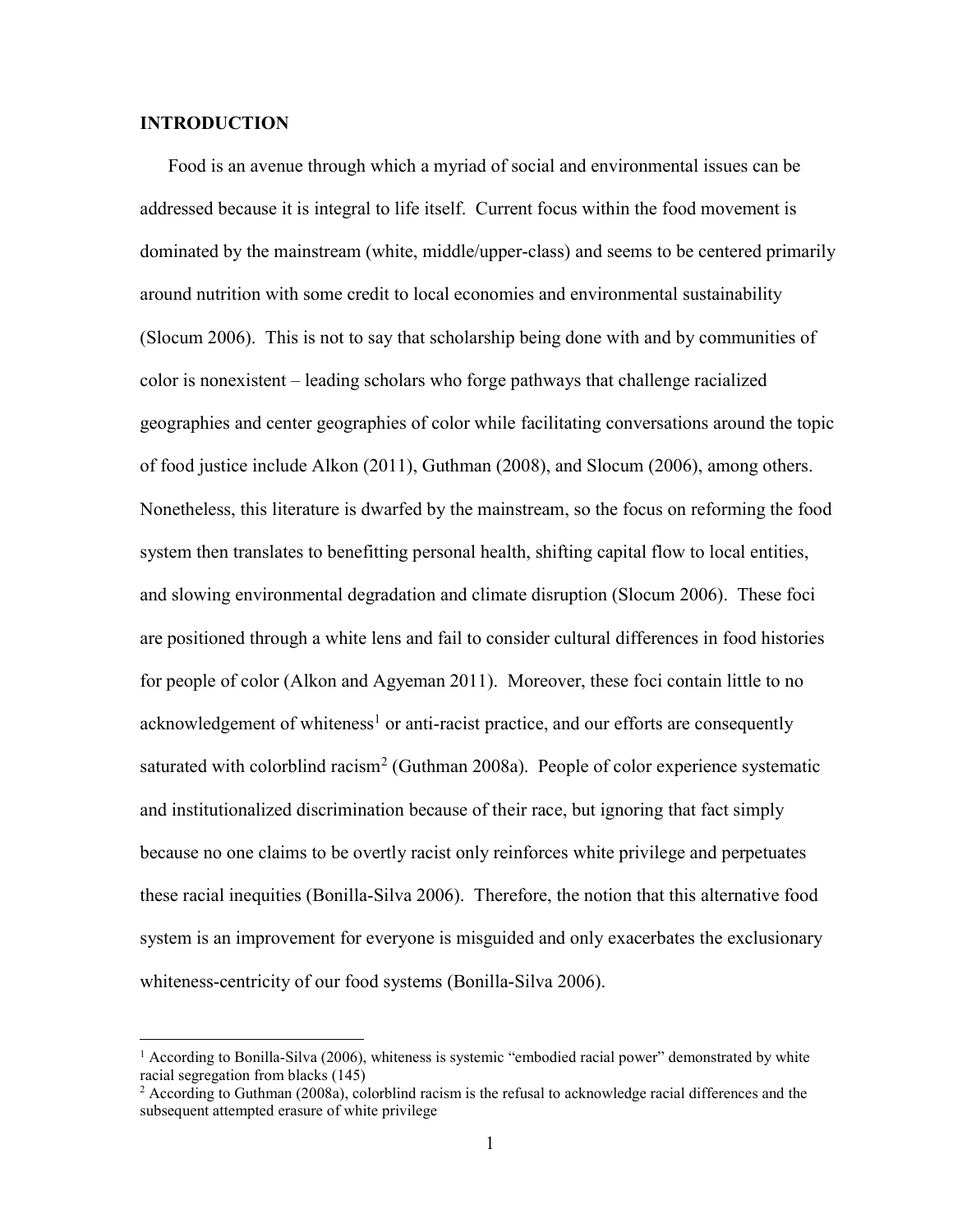I argue that the very nature of our thinking surrounding food needs to drastically shift from that of an individualistic capitalist society in which people focus mainly on utilizing their dollars to simply ameliorate a flawed system (consider the rhetoric of environmental sustainability) to a society that acknowledges the history of and spatial relationship between food and race and utilizes that context to both amplify black and brown narratives and work toward collective liberation. We need to recognize that our food systems are inherently racialized, and in order to liberate both people of color and white people from the oppression associated with operating within a racialized social structure, we need to radically reconstruct the dynamics of our food systems.

 A prevailing socio-spatial food issue is food access, which entails a limited ability to obtain sources of healthy food (Ver Ploeg and Dutko 2016). Neighborhoods that experience these issues are labeled food deserts, and the limited access to healthy and affordable food in these areas is often due to a combination of low income level, unreliable transportation, and far distances to supermarkets (Ver Ploeg and Dutko 2016). These food deserts proportionally affect more people of color who, especially in urban areas, are concentrated in neighborhoods with limited affordable, fresh healthy food (American Civil Liberties Union and New York Law School 2012). While government agencies, non-profit businesses, and grassroots organizations are enacting programs to combat food access issues, many of these are not doing so with the mindset of working toward collective liberation. Food access is not code for hunger and unhealthiness but is attached to the spatial organization of our cities, and the distribution of people of color within them is rooted in structural racism. Therefore, we cannot hope to eliminate food deserts, promote food sovereignty, and achieve collective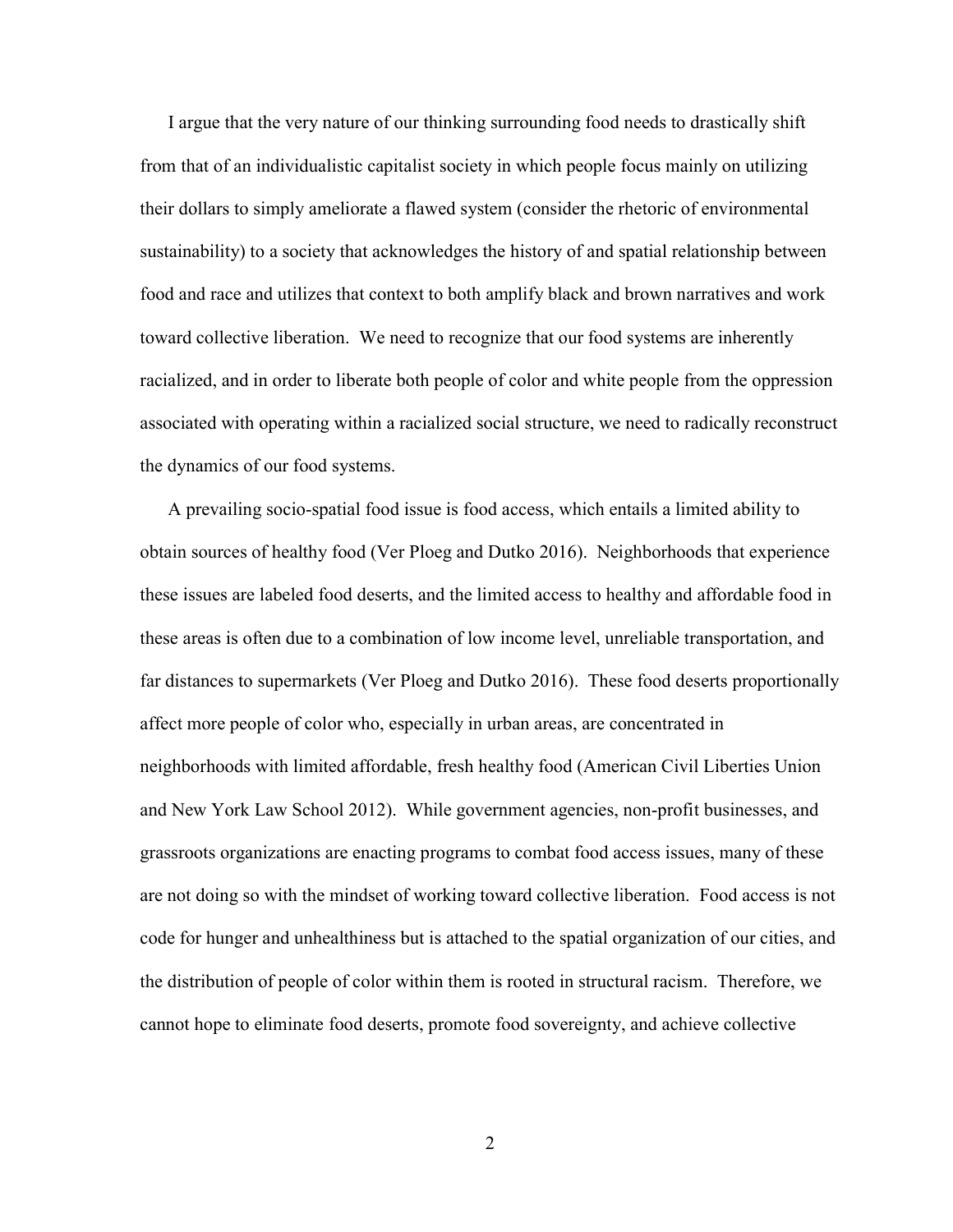liberation if our efforts are not intersectional and do not place racial justice at the forefront of our food movement work.

This thesis project aims to contribute to current radical/critical geographical literature by highlighting grassroots food justice work, uncovering problems associated with the intersection (or lack thereof) between racial and food justice work within the context of collective liberation, and set a standard for future liberatory projects in Louisville and beyond. The discipline of geography is very much concerned with understanding spatial relationships to inform our understanding of the way in which the world works. The critical/radical subset of human geography challenges the status quo by promoting praxis rather than strict academia, and by revealing and challenging processes that produce and exacerbate socio-spatial inequalities (Fuller and Kitchin 2004).

I conducted my research by highlighting and exploring how the work of several food justice organizations or projects in Louisville, KY are modeling collective liberation in our food systems. Through interviews with leaders within New Roots Inc, Louisville Grows, and the Louisville Food Cooperative, I compare approaches and utilize those perspectives to develop a working definition of collective liberation as it applies to food movement work.

#### METHODOLOGY

 This section contextualizes this research in the field of geography, details focus areas, discusses methods for creation of map figures, and outlines interview methods.<sup>3</sup>

#### Activist Scholarship

 $\overline{a}$ 

Activist scholarship, and this particular research, must not confine the concept of space to the physical dimension. Rather, spaces can be social situations, cultural niches, mental

<sup>&</sup>lt;sup>3</sup> This study was approved under IRB number 17.0062.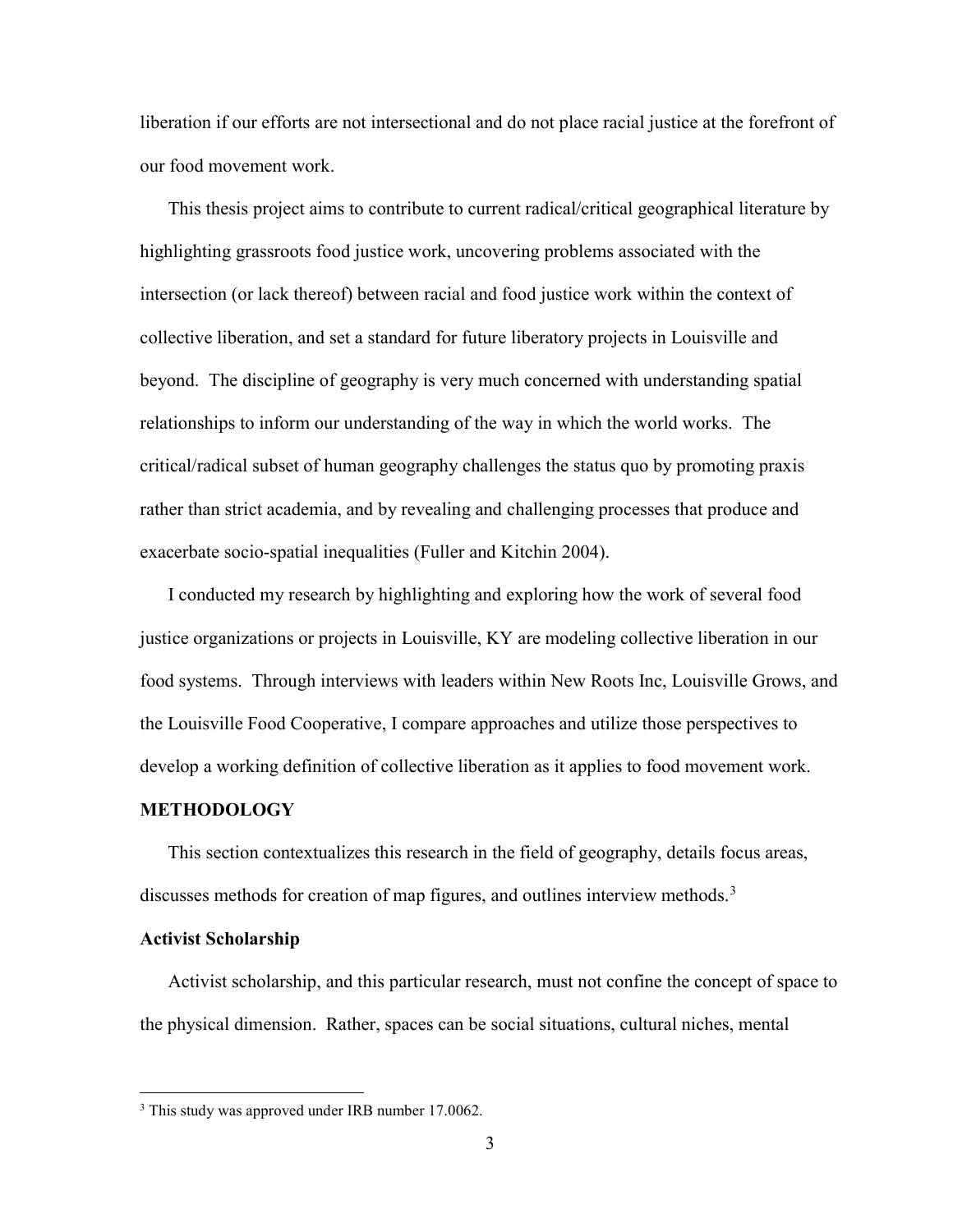wavelengths, or any other number of relationship-based dynamics. Particularly in considering systems of oppression, there arises a theme of belonging, which is spatial in nature because "to belong is to be some place" (Tyner 2006, 5). While the activist seeks to dismantle systems of oppression through movement-building and campaign work, the role of the activist geographer is to create theories and concepts that can be applied to create social change (Harvey 1972). It is not a useful contribution to continue mapping injustices without producing any sort of argument that can be utilized to bring about actual change (Harvey 1972). Kitchin and Hubbard suggest that "if critical geography is serious about its (emancipatory) intentions, then it needs to reconceptualize how it can engage (and participate) with marginalized populations, opening new, alternative routes for 'doing' geography" (Kitchin and Hubbard 1999, 196). Critical praxis, or the intersection of academia and action, is needed if geographers want to transform the exclusionary landscapes that they study (Kitchin and Hubbard 1999).

#### Focus Areas: Geographies of Louisville

 Even though I would argue that all people of color experience similar food access issues at the hands of white supremacy, I have chosen to focus my research on the black population in Louisville, KY for two reasons, the first reason being that the black population is the second-most dominant racial group in Louisville by a significant margin. According to the 2010 census, white people compose nearly 73% of the population in Jefferson County, Kentucky, while black people comprise nearly 21% of the population and all other minorities compose only 6% combined (United States Census Bureau 2010). The second reason for my focus on the black population is that white and black people in Louisville share a poignant history. During the era of slavery, the city was one of the most active fugitive slave bases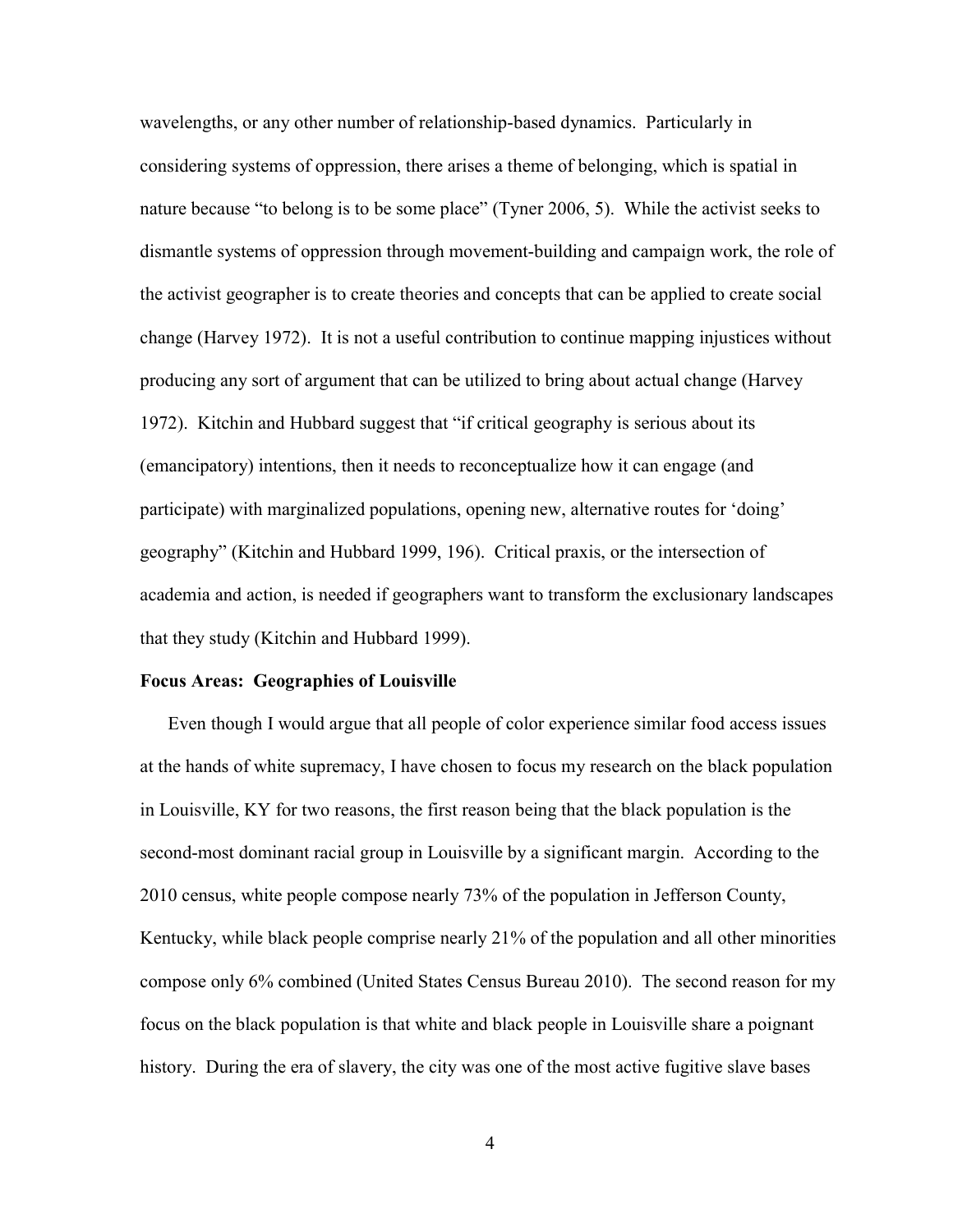and crossing points for the Underground Railroad in the United States, and the most significant crossing point from Louisville to southern Indiana was located in the Portland neighborhood (Aubespin 2011). Fast-forward to today and Louisville is a highly racially segregated city mainly due to white flight that was fueled by both urban renewal and civil disobedience in the 1950-70s, and then perpetuated by decades of discriminatory zoning laws (Bennet and Gatz 2008; Ryan and Lopez 2016). This segregation is kept in place by the Ninth Street Divide – a corridor physically dividing the city of Louisville – with poverty, lack of industry and economic development, pollution, and high concentration of the black population to the west; and more affluent and white neighborhoods to the east (Ryan and Lopez 2016). Figure 1 below displays the concentration of the black population in the northwestern portions of the city (West Louisville), east downtown, and the Newburg and West Buechel industrial areas.



Figure 1. Black population distribution by census block group in Louisville, KY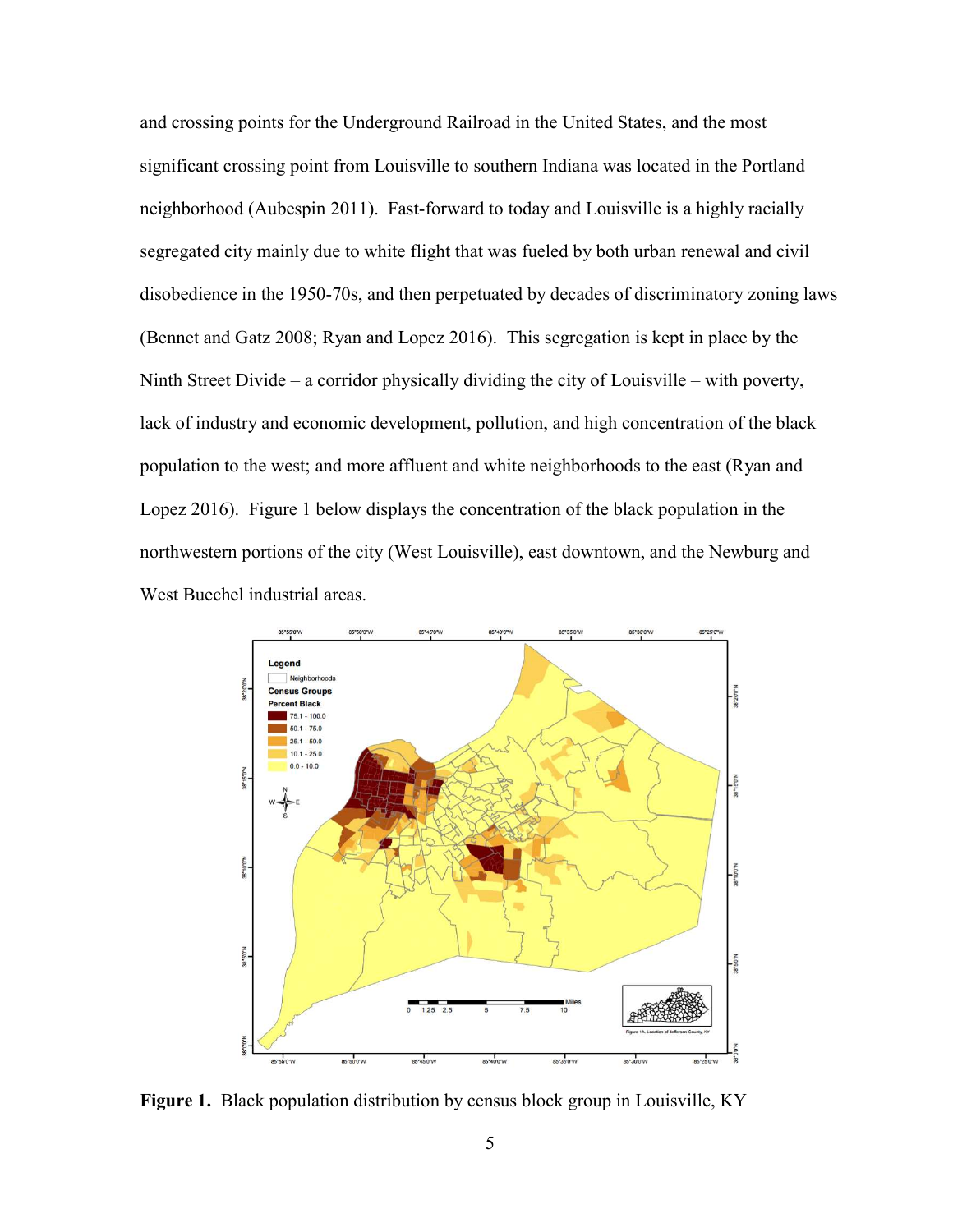Louisville also has a significant relationship between black communities and food access. In 2007, the Community Farm Alliance conducted a community food assessment of Louisville, Kentucky and found that West Louisville and East Downtown are underserved by grocery stores and there is a need for affordable, high-quality, fresh healthy foods in those neighborhoods (Community Farm Alliance 2007). These areas outlined in Figure 2 are also areas that have high concentrations of black residents as displayed in Figure 1.



Figure 2. West Louisville and East Downtown areas in Louisville, KY (Community Farm Alliance 2007)

#### Focus Areas: Local Organizations

Many organizations in Louisville are working to combat food access issues in these neighborhoods, including New Roots, Louisville Grows, and the Louisville Food Cooperative. New Roots, a 501c3 grassroots nonprofit whose mission statement is "fresh food is a basic human right", has been working with affected communities since 2009 to end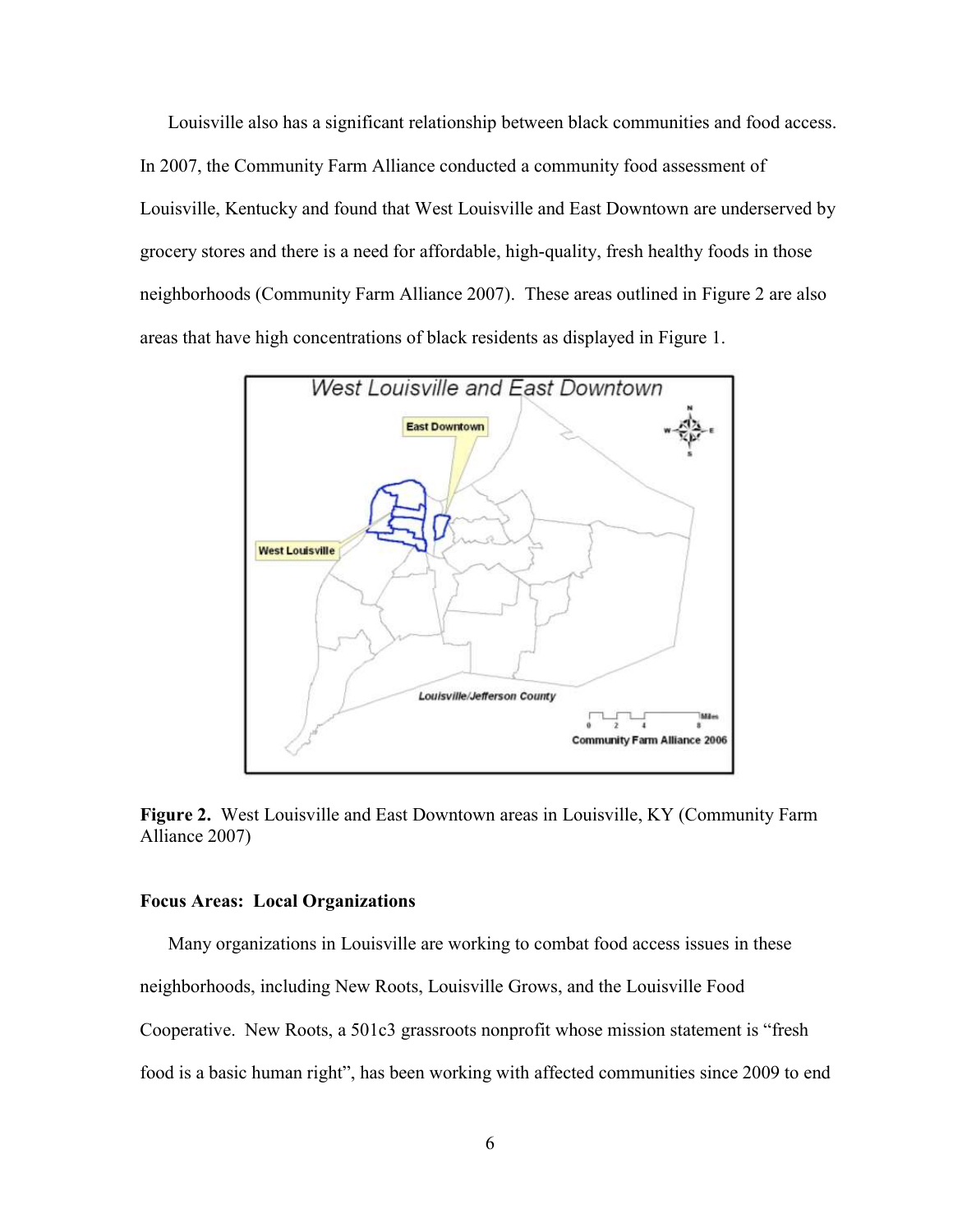food access issues (New Roots 2016). The pop-up Fresh Stop Markets are a cross between a farmer's market and a Community Supported Agriculture program, where shareholders prepurchase a biweekly share of produce on an income-based sliding scale and then pick up their produce at their designated pop-up market located at a church, community center, or housing authority (New Roots 2016). The community leverages their collective buying power, which resulted in a \$100,000 investment in local organic farmers last year from the 1600 families involved in the Fresh Stop Market movement. Additionally, an integral part of the movement is the food justice workshops held to spread the purpose and set the foundation of the work. The movement brings fresh and affordable food into limited access neighborhoods, provides more stability for local farmers than a typical farmer's market, and fosters community (New Roots 2016). New Roots only establishes new markets in communities into which they have been invited, and the organization focuses its reach on USDA designated food deserts. Six out of the eight markets located in Jefferson County as depicted in Figure 3 are located in these same neighborhoods that have a high concentration of black residents and that the Community Farm Alliance deemed underserved by grocery stores. Leaders of the movement include farmer liaisons, chef liaisons, site leaders, and transportation leaders for each market, as well as two (soon to be three) paid staff members of the organization, and the majority of the leaders are black women. For this portion of research, I interviewed the Executive Director of New Roots.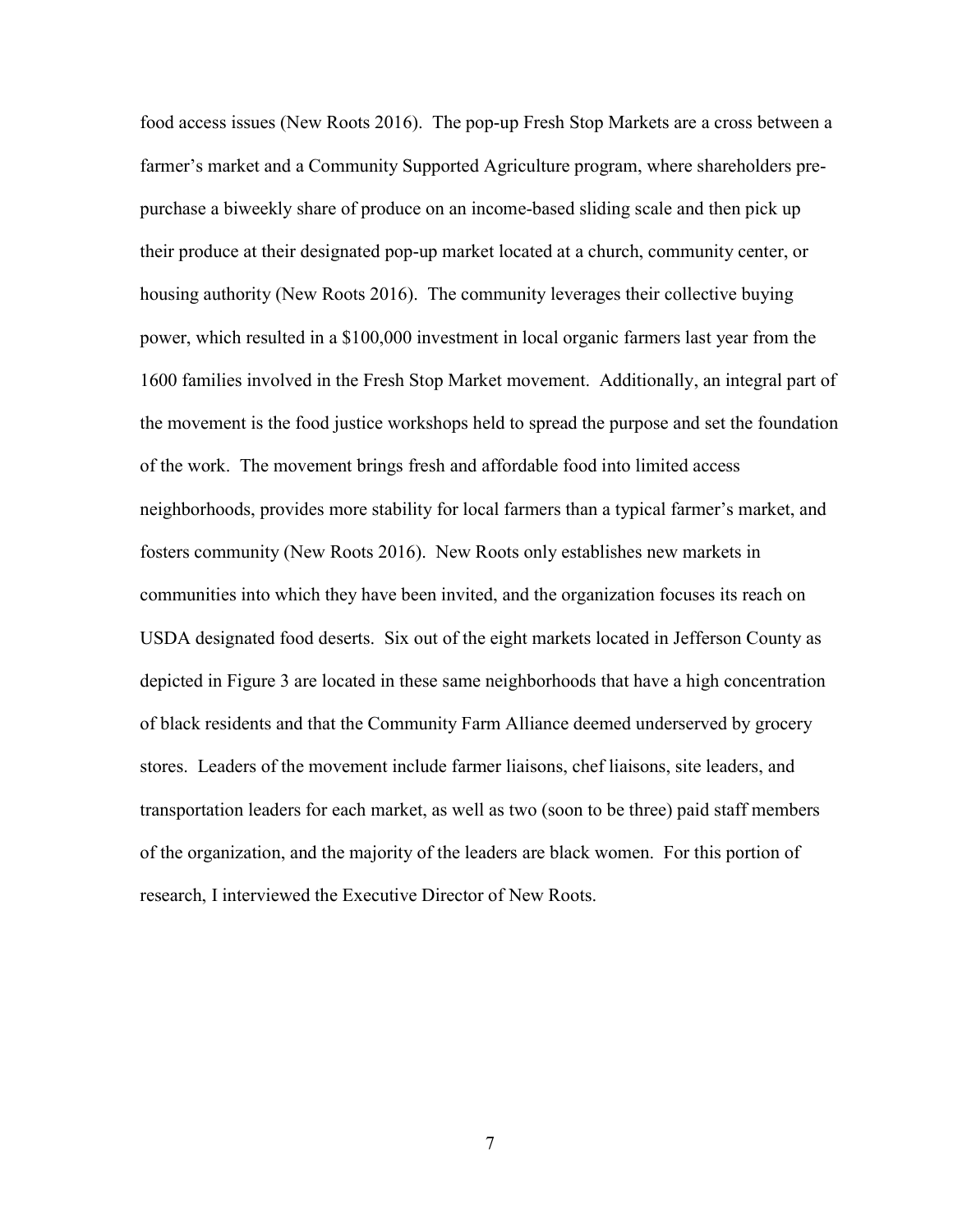

Figure 3. Locations of New Roots Fresh Stop Markets in the West End and East Downtown of Louisville, KY

Louisville Grows was founded in 2009 to promote sustainable communities, through growing the urban tree canopy throughout the city as well as establishing community gardens and food forests in food-insecure urban neighborhoods with a focus in West Louisville communities (Louisville Grows 2017). The organization has worked with the community to create and maintain 13 community gardens, and currently oversees four gardens and four orchards as depicted in Figure 4 (Louisville Grows 2017). For this portion of research, I interviewed Louisville Grows Director of Urban Agriculture.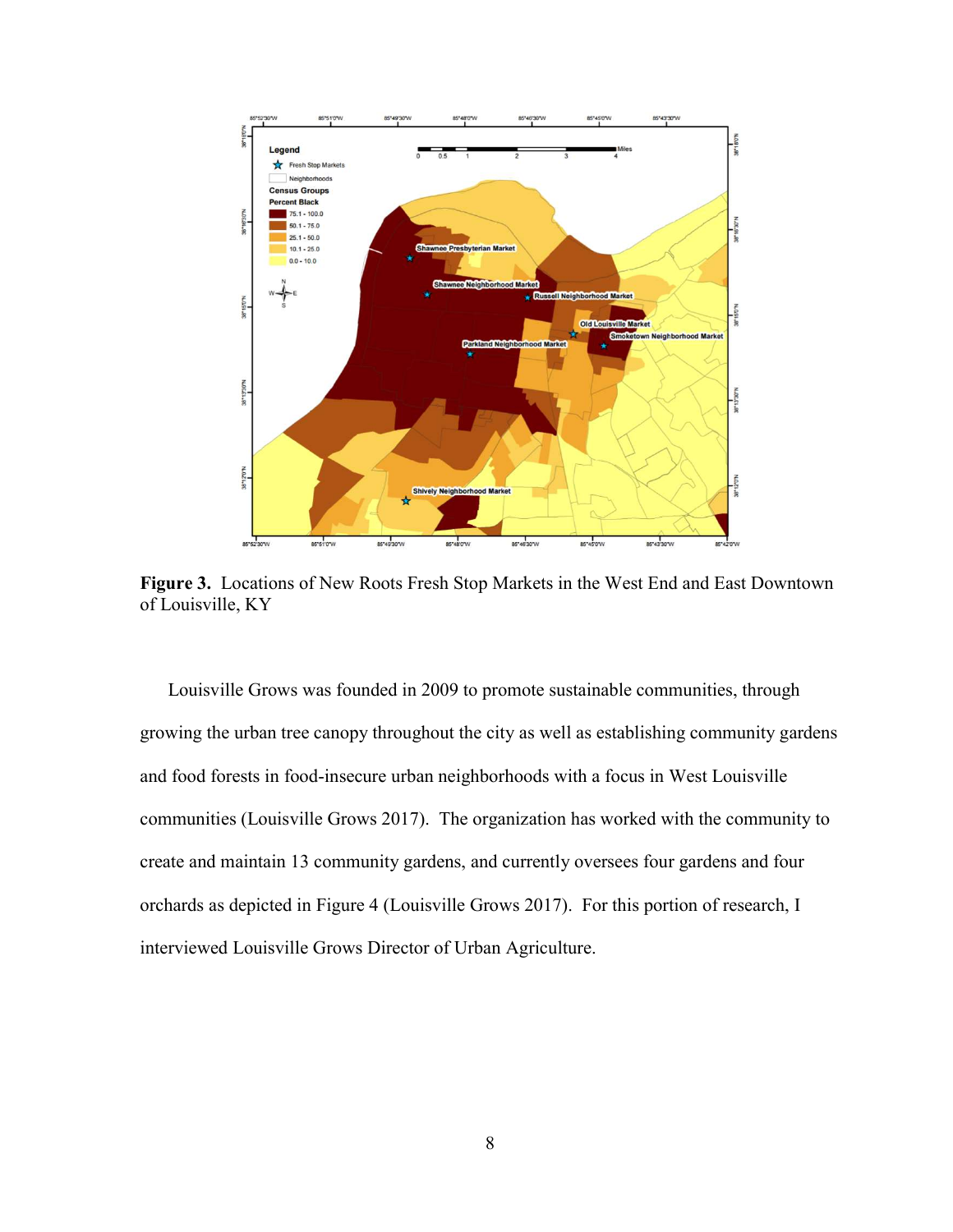

Figure 4. Louisville Grows garden and orchard locations in Louisville, KY

The Louisville Food Cooperative is an upcoming community-owned grocery store project in Louisville. Leaders started meeting about a year and a half ago to research and envision a grocery based on cooperative economics to solve the food access issue. The group holds monthly public interest meetings to gain community input and is currently working to secure funding and launch a membership drive. Leaders plan to locate the cooperative in one of the seven neighborhoods indicated in Figure 5, and they hope to open the doors to the store by the end of 2018. For this portion of research, I interviewed one of the founders of the Louisville Food Cooperative.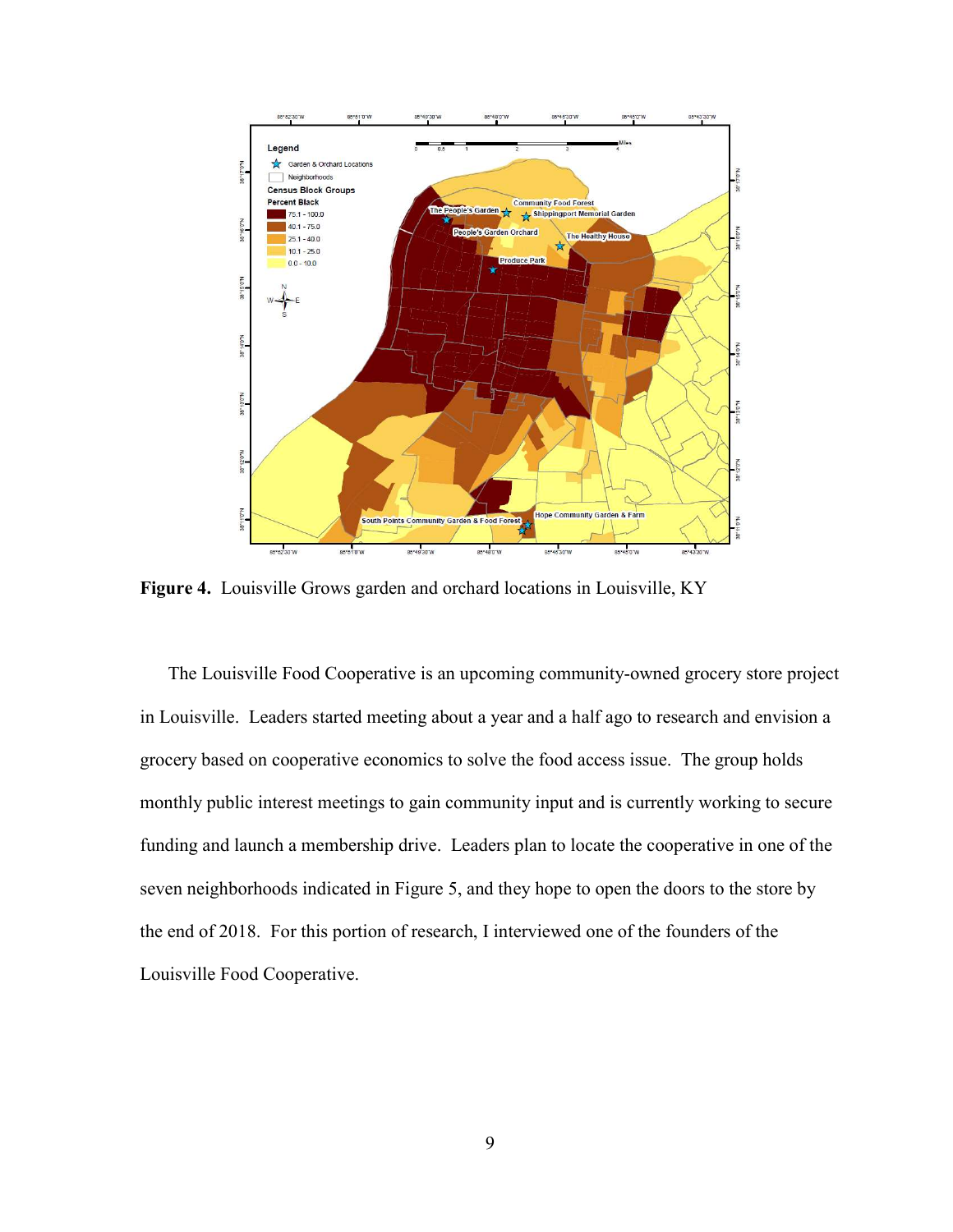

Figure 5. Potential neighborhood site locations for Louisville Food Cooperative store in Louisville, KY

#### Activist Scholarship in Practice: Shifting from Extractive to Generative Research

 In conducting research as a scholar-activist it is imperative to center the needs of the community or communities being researched. If the research question does not originate within the target community, then it must seek to answer questions that the community wishes to explore (Minkler 2004). This research should advance the work of community organizations and/or explore barriers to activism (Derickson and Routledge 2015). I originally approached New Roots seeking to interview several people involved with the Fresh Stop Market movement, including staff and board members, volunteers, and shareholders. Upon approaching the director of New Roots about my research inviting her to participate and asking if she could identify individuals within the movement to participate, she declined the invitation expressing concern that my research would not be helpful in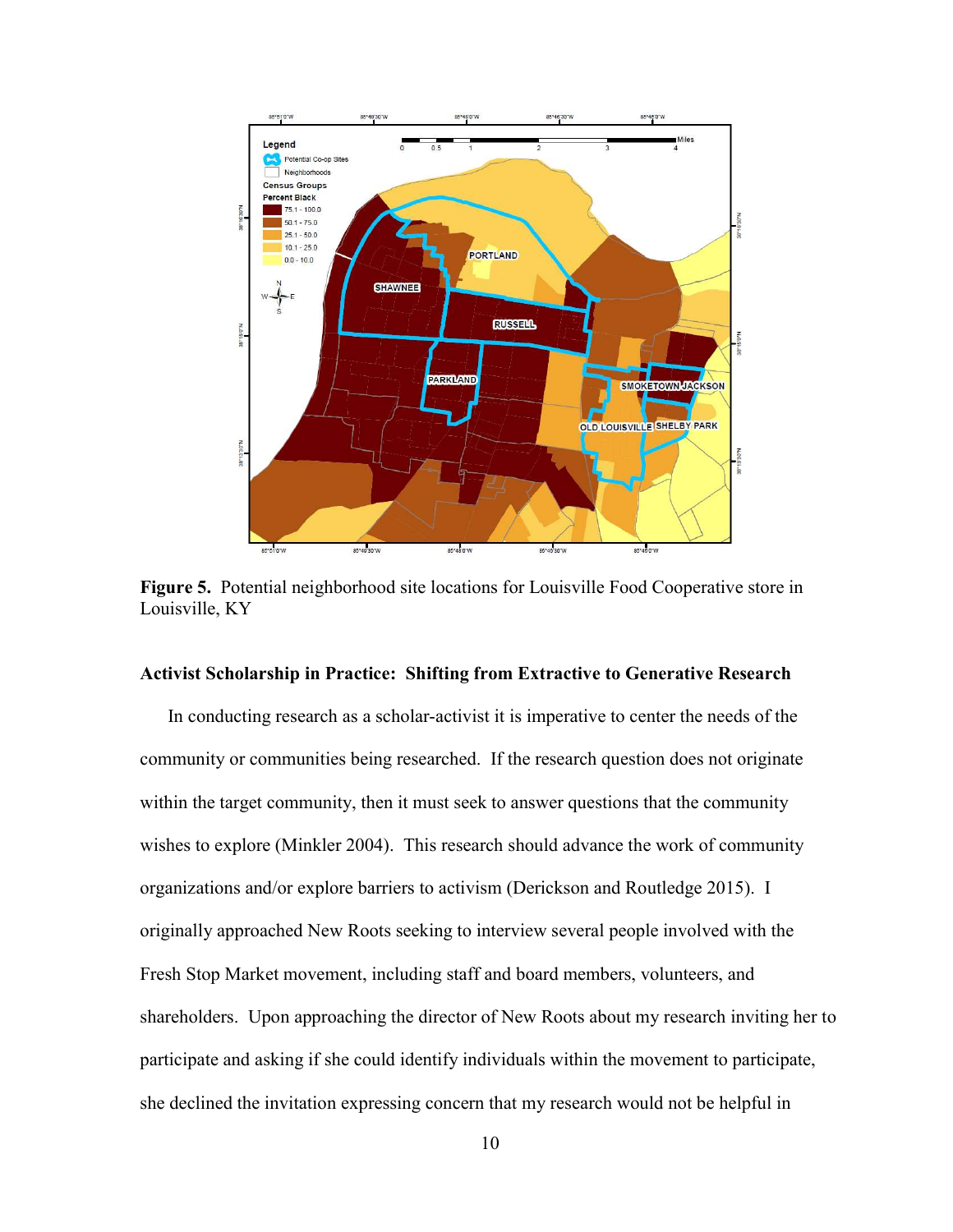advancing the Fresh Stop Market movement nor would it directly benefit those communities (K. Mercer, personal communication, February 2017). She added that the communities that New Roots organizes in had been "researched to death" citing an example of several individuals' negative reactions to another researcher coming into that community for a recent study (K. Mercer, personal communication, February 2017). This conversation was a check on my privilege as an academic, realizing that I had planned to insert myself and my research into that community without first asking the needs of the organization, risking performing a more extractive than a collaborative, generative, and empowering method of research. It was important and powerful for the director to refuse involvement on behalf of the New Roots community in order to utilize their time and resources efficiently for the movement. In considering insider/outsider status, would the community have been more receptive if a black scholar had approached them, and if not for my already established relationship with the Executive Director, would she still have agreed to be personally interviewed?

#### Data for Figures

 I gathered census and neighborhood data for Figures 1, 3, 4, and 5 from the Louisville/Jefferson County Information Consortium (LOJIC) database and loaded it into the ArcMap geospatial software program (ArcGIS). I then calculated the population percentage in each census block and applied a graduated color scheme using a 5-class natural breaks method. I obtained Figure 2 from the Community Food Assessment and Figure 3 Fresh Stop Market location data from the New Roots webpage (Community Farm Alliance 2007; New Roots 2016). I entered the addresses of the Fresh Stop Market locations into the Google My Maps online application and exported the locations to a KML data layer which was converted to a shapefile using the KML to Layer tool in ArcMap (Google My Maps). I repeated this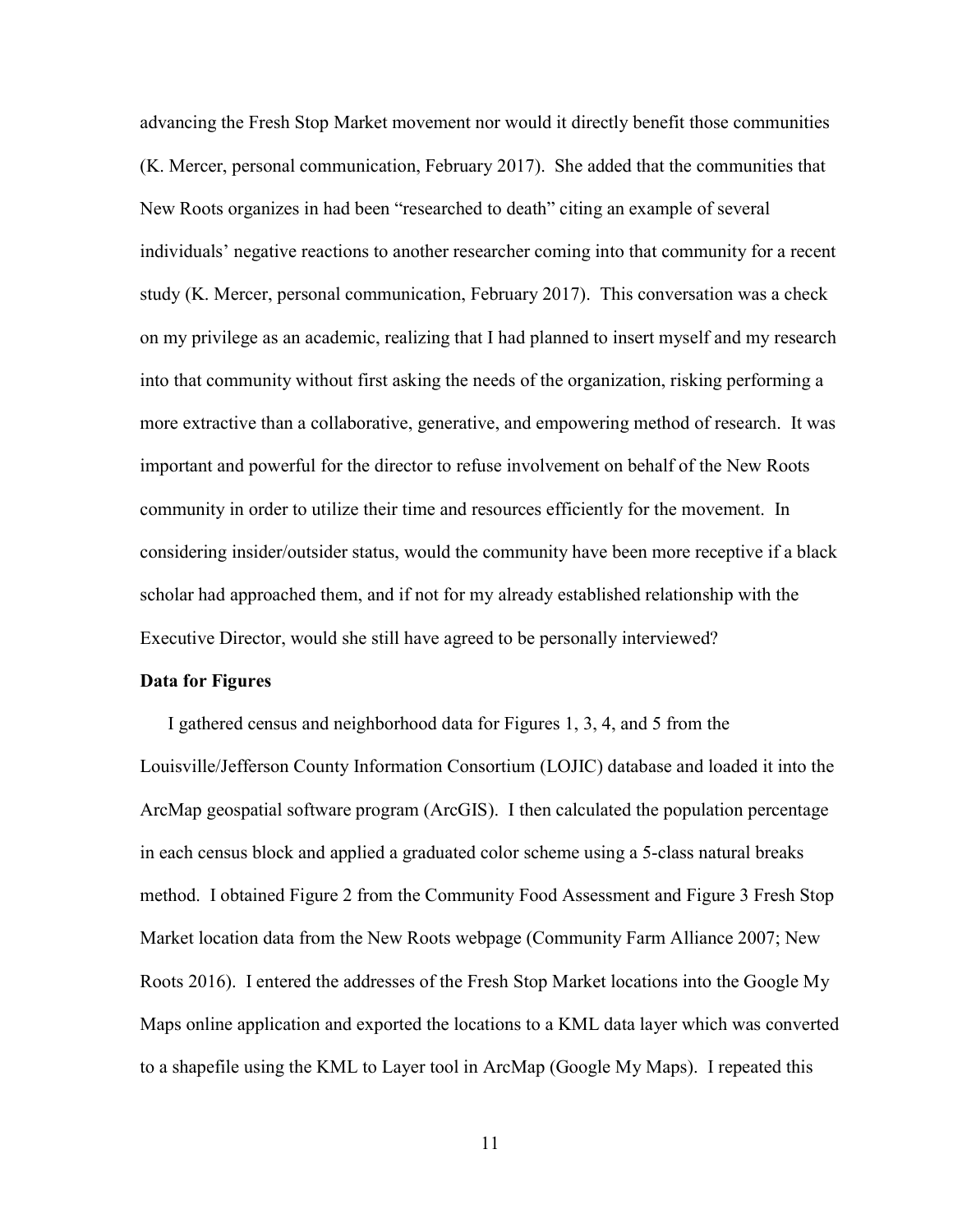for the Louisville Grows garden and orchard location data in Figure 4, obtained from the Louisville Grows webpage and email communication with Louisville Grows Director of Urban Agriculture (Louisville Grows 2017). I obtained Louisville Food Cooperative site location data from an interview with a Louisville Food Cooperative organizer and I exported the focus neighborhoods from the LOJIC Urban Neighborhoods layer to a new shapefile.

#### Interview Methods and Analysis

 I conducted semi-structured individual interviews in person with three community leaders, one each with New Roots, the Louisville Food Cooperative, and Louisville Grows. Some of the themes explored include the organization or project's approach and impact, their perceived connection (or non-connection) between black people and food access issues, and their concept of and relationship to collective liberation. I sent participants an unsigned consent form via email, fax, or in person for review prior to their interview. Before conducting an interview, I explained to the subject the purpose of the study, their role in the study, how I would be utilizing their information/responses, and approximately how long they could expect the interview to take. I then asked the subjects for their consent to participate in the research and informed them that they could ask to be removed from the study at any point until the study is complete. Interviews were audio recorded. A list of the interview questions is located in the appendix.

#### STATEMENT OF POSITIONALITY

 I write this thesis coming from the perspective of a white person with food stability who has been residing in Louisville for less than four years. I have been marginally involved in food justice and racial justice work with both national and local ties, and my activism influences my perspectives in approaching this thesis work. As a third party conducting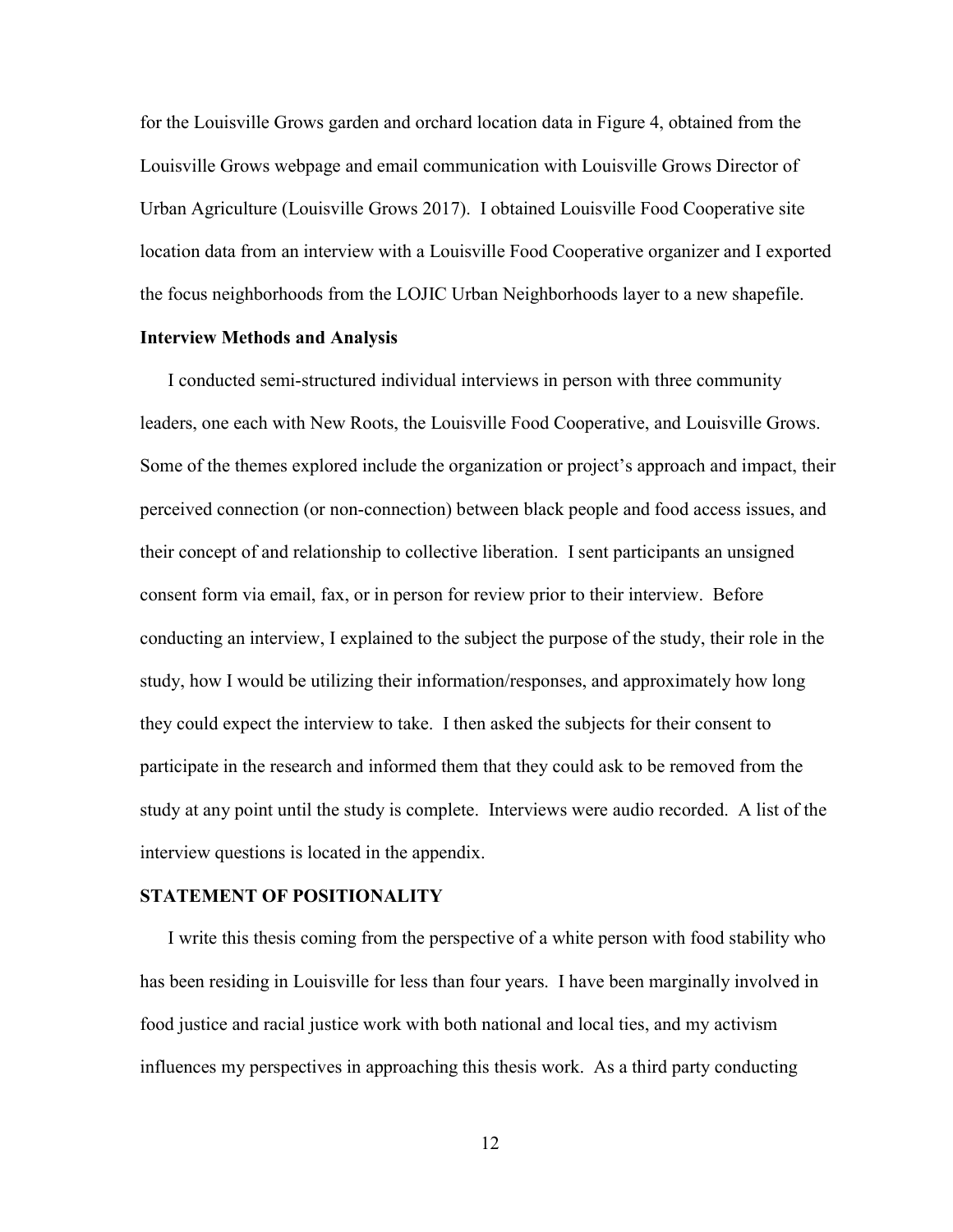qualitative research who is neither black, nor food insecure, nor heavily involved in the work that New Roots, Louisville Grows, or the Louisville Food Cooperative is doing, it is imperative to consider my positionality in order to avoid erasing, appropriating, or othering the research population (England 1994). It is subsequently important to recognize my status as either an insider or an outsider in relation to those directly informing my research (Hay 2010). Essentially, an insider shares many identities or qualities with interviewees while an outsider is considerably different from the interviewees (Hay 2010). While I would generally align more as an outsider considering my privilege and lack of sustained direct involvement with food justice organizations, I am also an insider quite fundamentally as I consume food and operate within the same social and economic constructs that shape our urban food systems as those I am interviewing. This insider/outsider binary restricts the researcher from realizing the full multi-dimensions of their identities and how all of their intersecting identities influence the research process. The expectation of researchers to be impartial and objectively neutral is not viable when researching people because valuing people upon the information they provide instead of valuing them as complete persons is immoral (England 1994). Furthermore, the researcher is both a participant and observer in the research process, and consequently my personal identities and experiences influence my research (England 1994).

In shifting my project focus from interviewing both leaders and participants in the Fresh Stop Market movement to interviewing leaders of several food justice organizations, my positionality has changed. I would identify more as an insider now that I am interviewing a small group of leaders who I had either met or could have easily met prior to this research. Because they are the face or one of the few faces of their respective organizations, they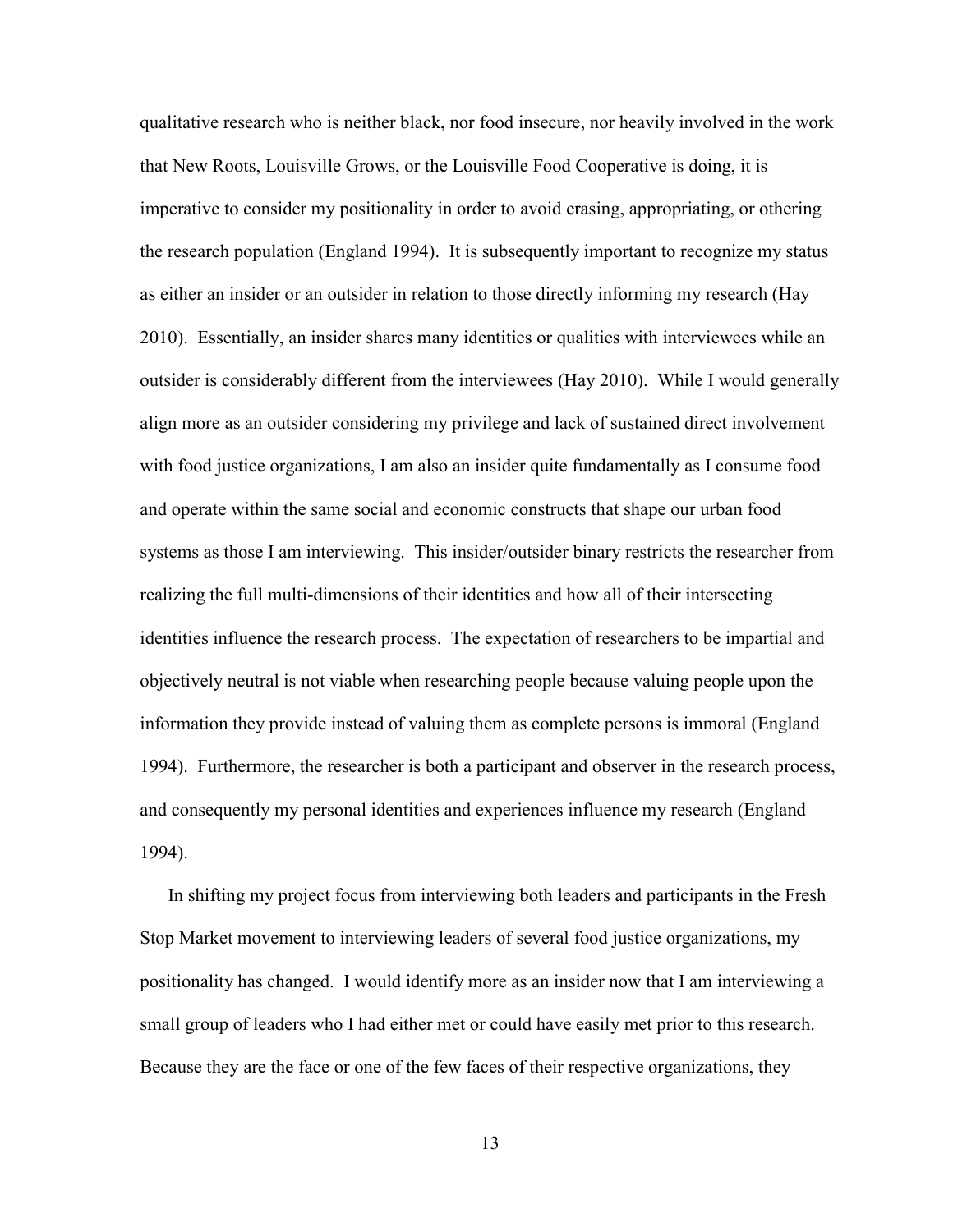generally occupy a space between the target communities who are directly involved in and/or benefitting from the work of these organizations and more privileged communities who are not. With the shift in focus, the inside has shifted from those target communities to this space that the leaders occupy. As one conducting this research, I am shifting my positionality from the uninvolved privileged outsider closer to that same space that these leaders occupy, and, therefore, would identify more as an insider in this context.

#### THEORETICAL FRAMEWORK

 Food access issues are not just socioeconomic issues. They are a problem particularly for African Americans. Multiple studies have shown that "low-income, non-white, inner-city populations experience the poorest access to supermarkets" (Kurtz 2013, 250). A study conducted in New Orleans showed that percentage of black residents was a more significant factor than median household income in determining fast food restaurant density (Kurtz 2013). Predominately black areas – 80% or more of the population consists of black people – contained at least six more fast food establishments, on average, than white neighborhoods – 20% or less of the population consists of black people (Kurtz 2013).

 Because food access issues are concentrated in predominately black neighborhoods, race is intricately linked to food access issues. The question subsequently arises of whether a specific approach or leadership from certain groups of people is needed to achieve food justice in these communities. In "Whose right to (farm) the city?", Passidomo (2014) explores the discourse surrounding the food sovereignty movement, and utilizes a case study of post-Katrina New Orleans to determine whether food sovereignty activism actually helps address social issues in low-income communities of color. The author concludes that projects initiated and sustained by white-led groups actually uphold systems of privilege and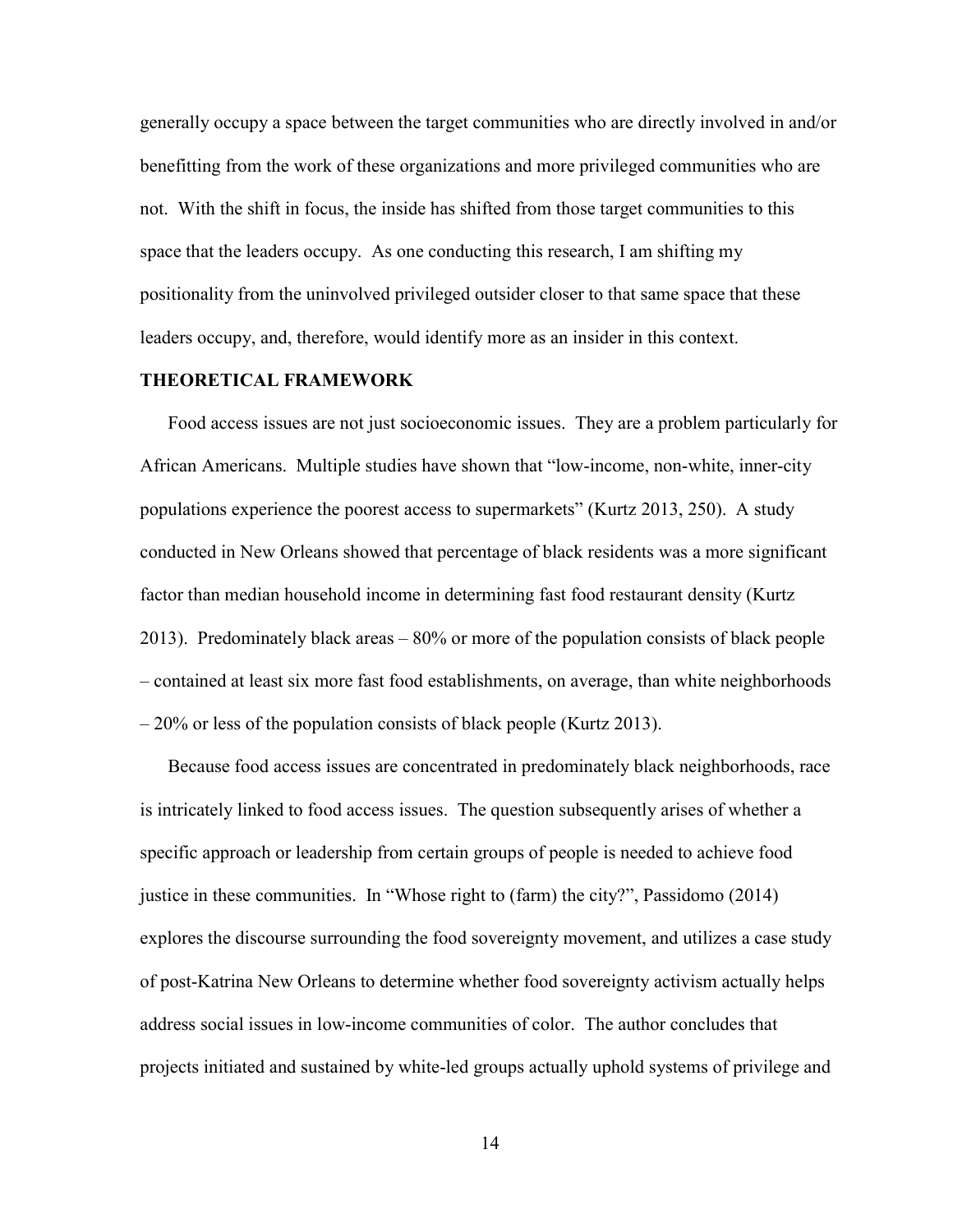inequality (Passidomo 2014). Similarly, to discuss the importance of community food justice organizations to incorporate black food geographies, Ramirez (2015) analyzes two community food organizations in Seattle, WA: one, a black-led food justice group; another, a white-led urban farming collective. The author concludes that while the work of each group interacts with racialized food spaces, the white-led group often exacerbates issues that plague that poor black community, and the black-led group nourishes community food projects because of their prioritization of alternate (non-white) geographies. However, the black-led organization still grapples with the history of slavery in trying to engage black people in food production (Ramirez 2015). These studies both indicate a need for the alternative food movement to take leadership from black people, as well as a need to frame food work with racial justice and collective liberation.

 Since white-led groups have a problematic history of working toward food justice in communities of color, the concept of whiteness and how it manifests in food movement work must be explored. Julie Guthman pointedly exposes the inherent whiteness of the alternative food movement, which has come from whitened cultural histories and therefore white food experiences and narratives are seen as universal (Guthman 2008b). Consequently, whiteness becomes pervasive and any other experience is erased and excluded from the movement. Guthman analyzed University of California Santa Cruz student research on their field placements in various urban food security projects – many students found a disconnect (and even a complete antithesis) between the work that the targeted black participants within these programs were performing and the participants' actual food habits and views. While these organizations are conducting important work to resist some of the pervasive whiteness of the alternative food movement, their work is ultimately coded in whiteness culminated by a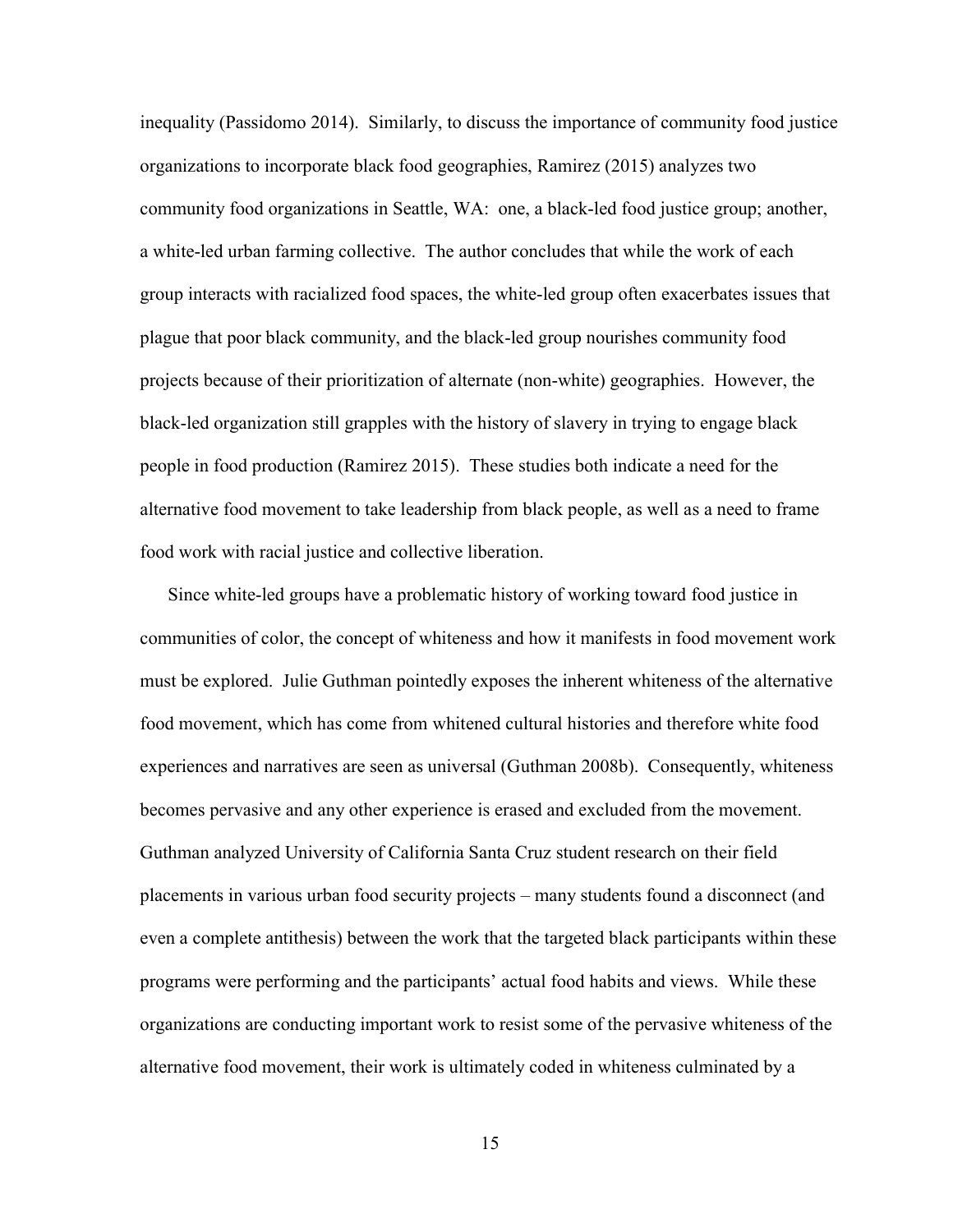failure to appeal to the people they are trying to target (Guthman 2008b). Additionally, many black residents with limited food access want conventional supermarkets in their neighborhoods, which is often discounted in alternative food spaces. Guthman suggests that perhaps "the focus of activism should shift away from the particular qualities of food and towards the injustices that underlie disparities in food access" like redlining, poverty wages, toxins in food, etc. (Guthman 2008b, 443). This necessitates broadening the focus of food movement work from the narrow concentration on food to a more comprehensive emphasis on structural inequalities, employing a more nuanced understanding of what it means to be alternative, which is informed by recognizing cultural codings and histories.

 While I was conducting this thesis research, Hyden (2017) completed and released research on the New Roots Fresh Stop movement. Hyden posits that racial violence has necessitated the construction of these alternative food systems. Food justice must engage in anti-racism and invest in community organizing (Hyden 2017). Furthermore, the current "without" narrative perpetuated by categorizing neighborhoods with limited food access as food deserts, suggests that these neighborhoods and the people residing in them are without value – lacking ideas, skill, intellect, power, community, and even geography. For the predominately black West Louisville neighborhoods, that food desert language is inherently racist – it reduces the people living in these areas to statistics and erases "their creativity and histories of active resistance (actively producing their own space)" (Hyden 2017, 40). Because these supposed deserts then are determined to be barren of life, these communities in question subsequently have neither been allowed to define the problem for themselves nor invited to participate in conversations surrounding solutions. This context explains how the perpetuation of limited food access areas is tied to a rejection of black personhood and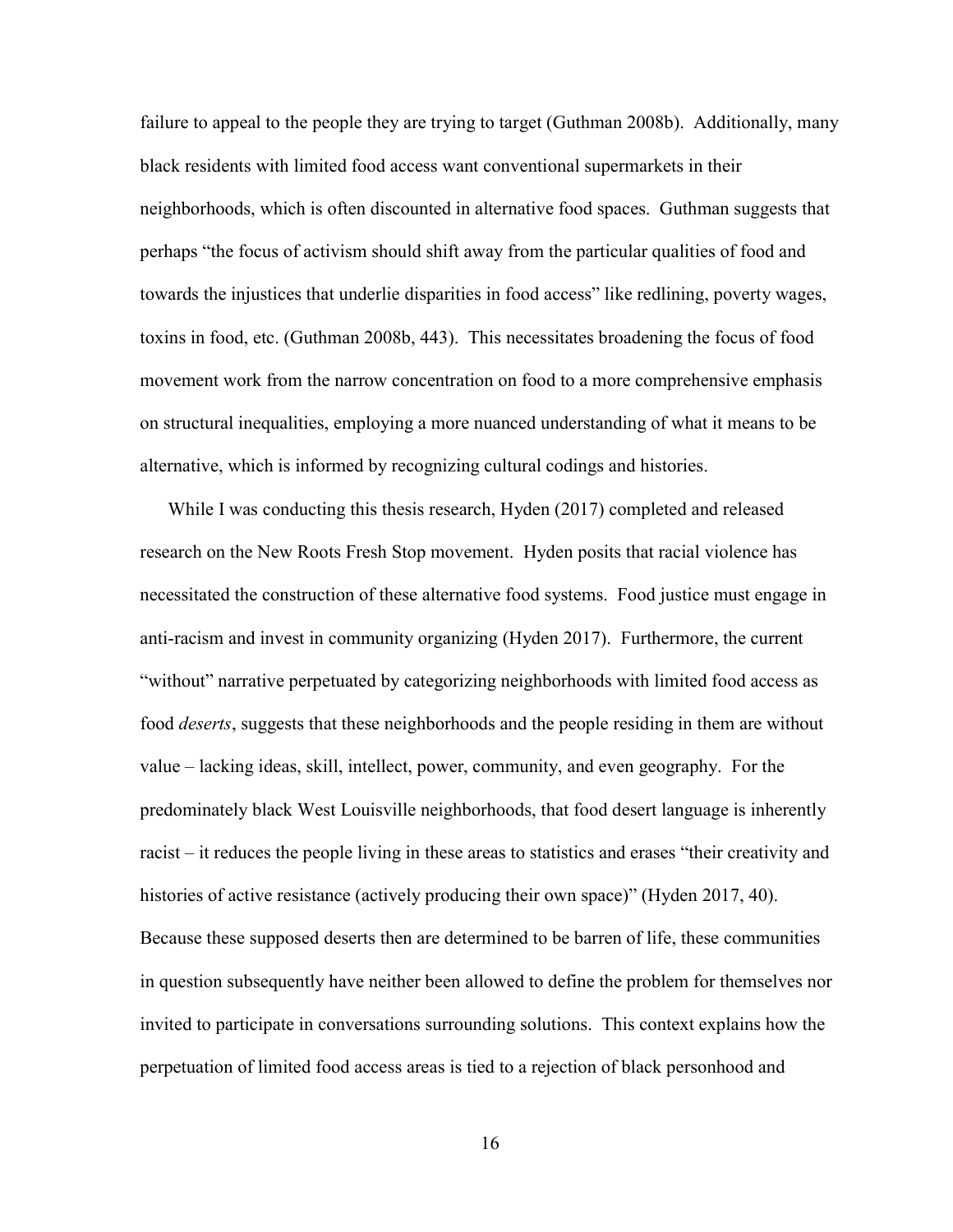community – so work within the food movement must be rooted in anti-racism (Hyden 2017). The Fresh Stop Market movement practices food justice in a way that engages with and takes leadership from the communities directly impacted and works toward solutions that may not be taken seriously by leaders within the white capitalocentric alternative food movement. Fresh Stop Market spaces are dynamic not built, and stability is gained through relationship-building not brick and mortar (Hyden 2017). The movement is then "investing in people over profits and justice over buildings" (Hyden 2017, 82). The Fresh Stop Markets take direction from African American cooperative economic thought, and through anti-racist community organizing efforts, the movement highlights and practices an empowering narrative alternative to that of the desert (Hyden 2017).

#### Collective Liberation

This thesis project seeks to explore collective liberation in food justice work, so it is necessary to build a foundation of that concept upon which to move forward in analyzing its role in food movements. While the struggle for collective liberation can manifest differently in different spaces and for different organizations due to varying localized topics, needs, relationships, circumstances, goals, power structures, culture, etc., we can always return to the simple definition that "nobody's free until everybody's free," as stated by civil rights leader Fannie Lou Hamer (Hamer 2011, 136).

Freedom is a place, and the concept of black liberation has been grounded in geography for centuries. While traveling the Underground Railroad, Harriet Tubman discovered that freedom did not inherently exist in the land above the Mason-Dixon line (LaRoche 2014). The North was not the destination – freedom was, and the two were not interchangeable. It was instead a continuous process for all escapees to extract freedom from the landscape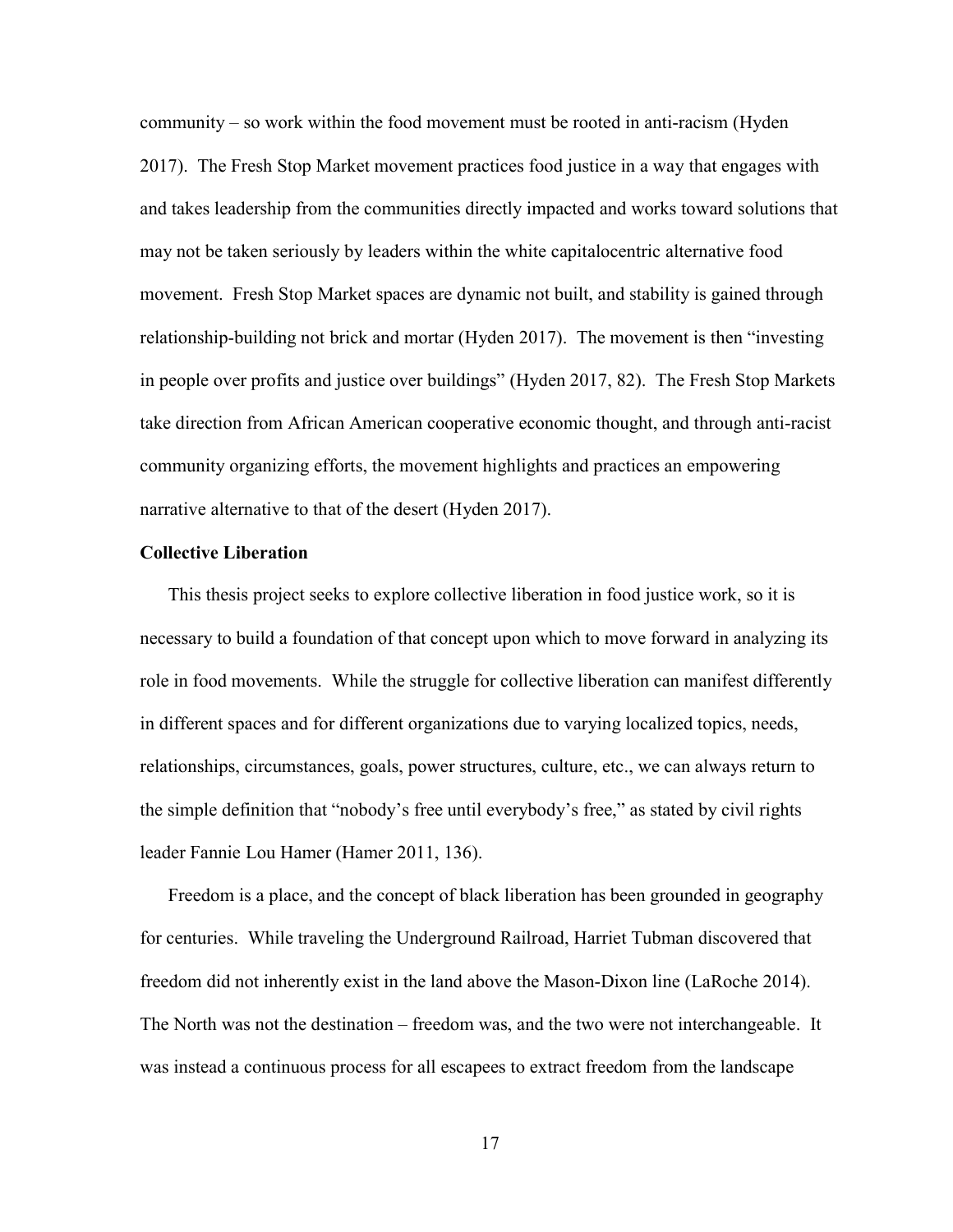(LaRoche 2014). Consequently, liberation is not bound to a specific, definable, physical location. However, because oppression oftentimes manifests itself in particular locations, and inequalities are organized spatially – like the socio-spatial organization of Louisville with black residents and food deserts concentrated in the West End – liberation is connected to the landscape.

 Collective liberation is not a destination but rather a struggle for freedom that "extricates us from the backwards pull of history" (Davis 2016). Collective liberation is the understanding that the intersections of oppression affect both mainstream and marginalized people, as well as the active and shared struggle to end that oppression (Kentucky Student Environmental Coalition 2016). Collective, intersectional liberation allows us to work toward who and what we seek to become, rather than just reacting to how we do not wish to be (Crass 2013). Lila Watson (1985) of the Queensland aboriginal activists group is credited with the quote: "If you have come here to help me, you are wasting your time. But if you have come because your liberation is bound up with mine, then let us work together." In the process of achieving collective liberation, marginalized people work to regain and retain the dignity that is denied to them and the privileged take direction from the marginalized and utilize their power granted to them by the system in order to lift up the marginalized groups, in turn breaking their own bondage to the systems of oppression (Kentucky Student Environmental Coalition 2016).

Civil rights leaders, Stokely Carmichael and Charles V. Hamilton (1967), assert that black liberation is the need to reclaim black history and identity and the struggle to create and have their own terms and community recognized. They reject assimilation and instead call for a complete revision of current political and economic systems because these systems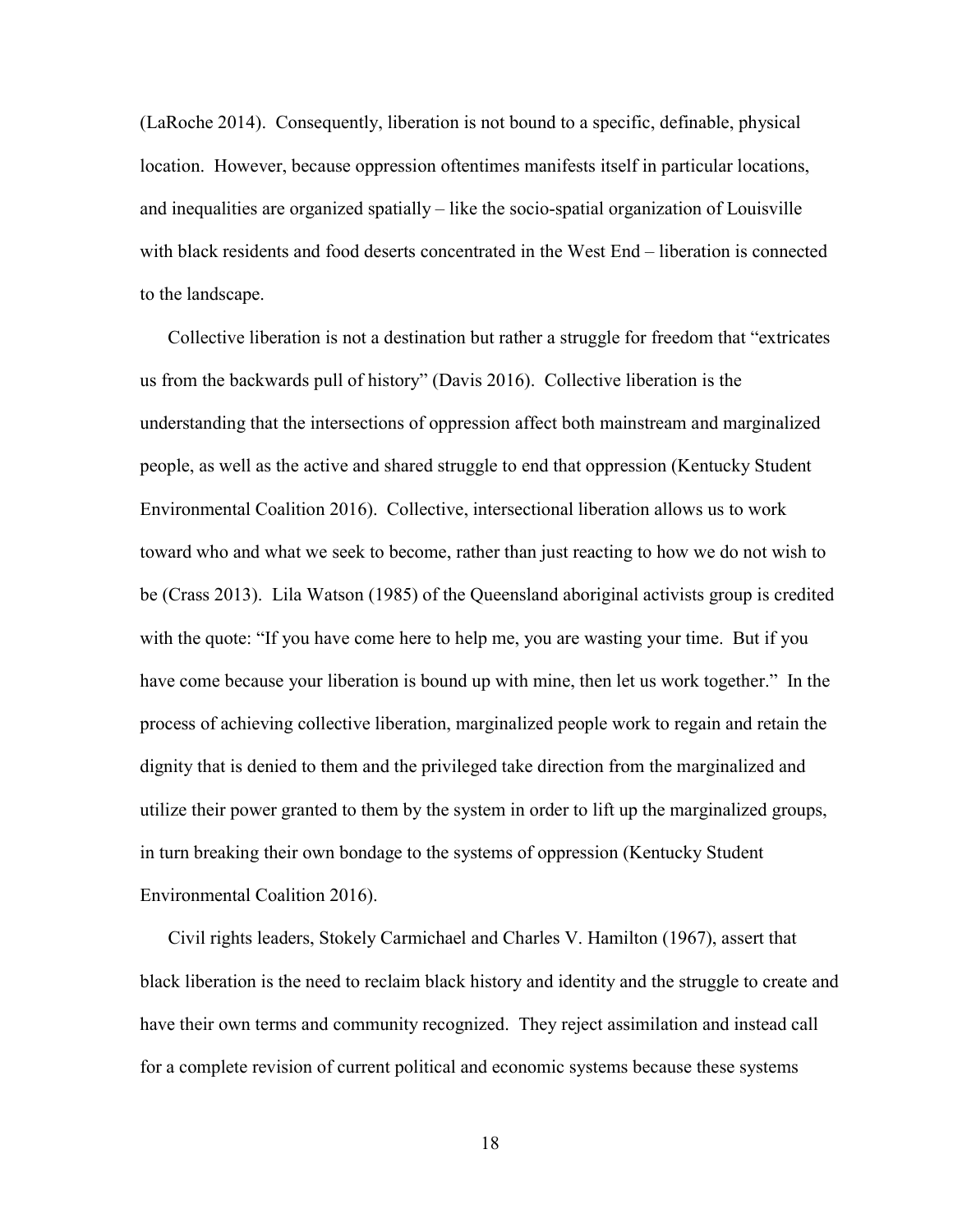exploit black people and reinforce white supremacy (Carmichael and Hamilton 1967). Carmichael and Hamilton (1967) express their hesitation about forming coalitions with non-Black Power organizations. White people, no matter how liberal, live in a cocoon of whitedominated society and do not have black interests at heart. Other liberal reform groups, therefore, will not challenge white conformity which is essential for black liberation (Carmichael and Hamilton 1967). However, the victories of the struggle for black liberation will only be meaningful when both black and white people recognize similar goals for political and economic change and accept each other as co-equal partners in the struggle, thus expressing a need for collective struggle toward liberation from oppressive structures (Carmichael and Hamilton 1967).

Since collective liberation is the struggle against all systems of oppression, and the systems of oppression are interconnected, an intersectional approach is needed in the collective struggle for liberation. The Combahee River Collective (1979) black feminist group stressed the need as black feminists to develop a platform that is both antiracist and antisexist. They had been marginalized by one part of their identity in other activist spaces that either focused only on antiracist or antisexist work and did not consider dismantling other pillars of oppression. The Combahee River Collective (1979, 366) believes that "the liberation of all people necessitates the destruction of the political-economic systems of capitalism and imperialism as well as patriarchy," and it is therefore necessary to develop an intersectional revolution.

From these sources, we can define collective liberation as the rejection of oppressive structures and an active intersectional struggle toward justice, in which marginalized groups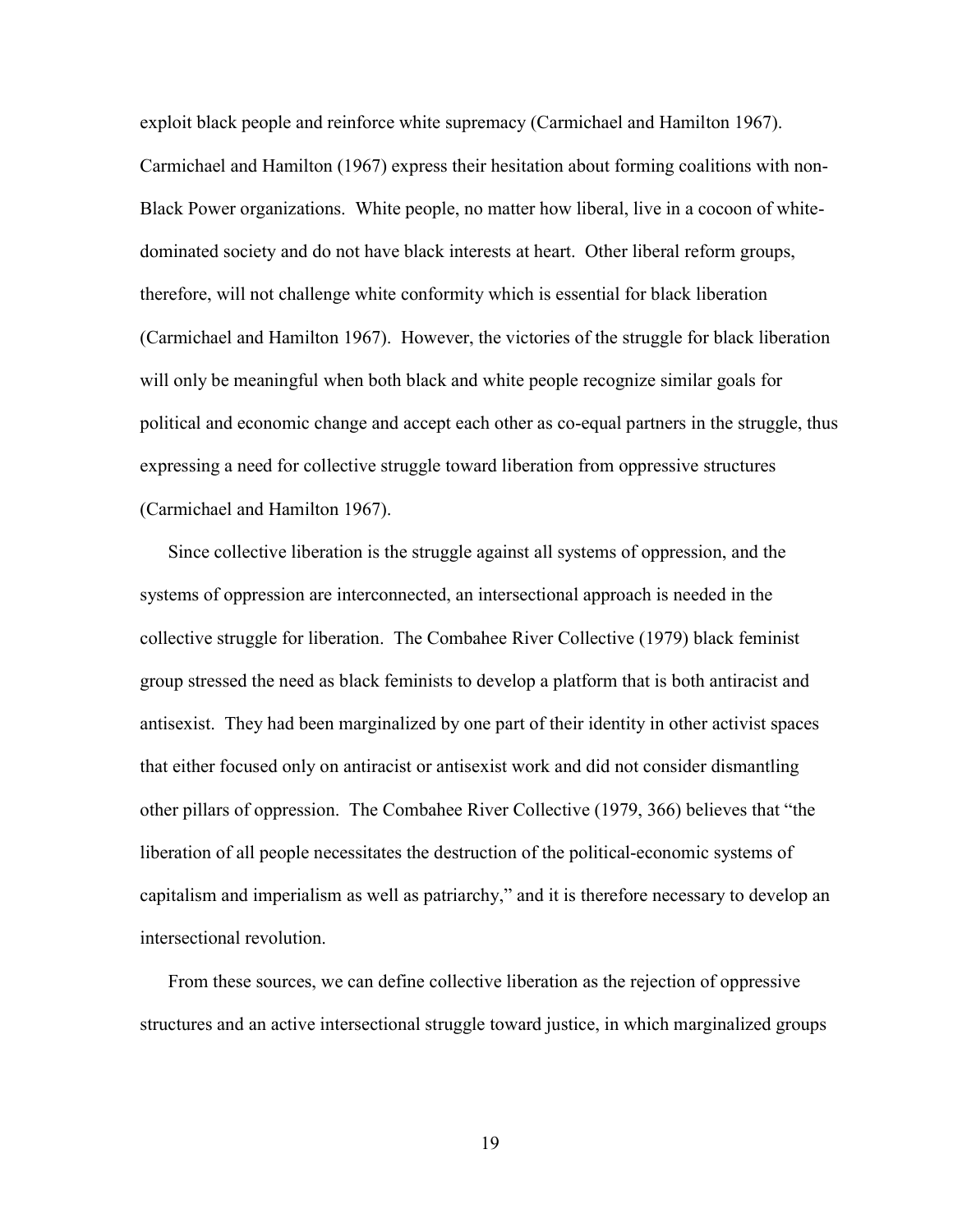reclaim identity and power, privileged persons take direction from oppressed groups, and community building is centered.

#### What is the Place of Food in Collective Liberation?

There is a rich history of national black liberation organizations that recognizes a need and took the opportunity to incorporate the reclamation of land and food into their work and build power from it. Civil rights leader Fannie Lou Hamer founded the Freedom Farm Cooperative in 1969 to empower poor black sharecroppers and farmers, as well as unify poor whites and blacks in building power against white landowners (SNCC 2017; Brooks 2014). Hamer purchased 40 acres of land in the Mississippi Delta region to start this grassroots cooperative farm, which eventually expanded to 640 acres. Members planted cash crops to cover expenses and grew a variety of vegetables that were distributed to members of the coop (SNCC 2017). The co-op started a "pig bank" in which families in need would each raise several pigs from a litter for meat (Brooks 2014). Freedom Farm also helped families secure decent housing and awarded scholarships to youth. While Freedom Farm Cooperative ultimately failed due to bankruptcy in 1974, Hamer believed that Freedom Farm's unifying radical work exemplified her maxim that "nobody's free until everybody's free" – the freedom of all people comes not in fighting for equal rights but in fighting for justice against an unjust system (Brooks 2014).

Around the same time that Freedom Farm began, the Black Panther Party started the Free Breakfast for Children Program in 1968 as a survival program to uplift poor, black communities (Amin 2011). The breakfast program grew quickly and became a requirement for all Black Panther Party chapters nationwide with volunteers serving 20,000 meals per week in 19 communities (Robertson 2016; Nelson 2015). The breakfast programs not only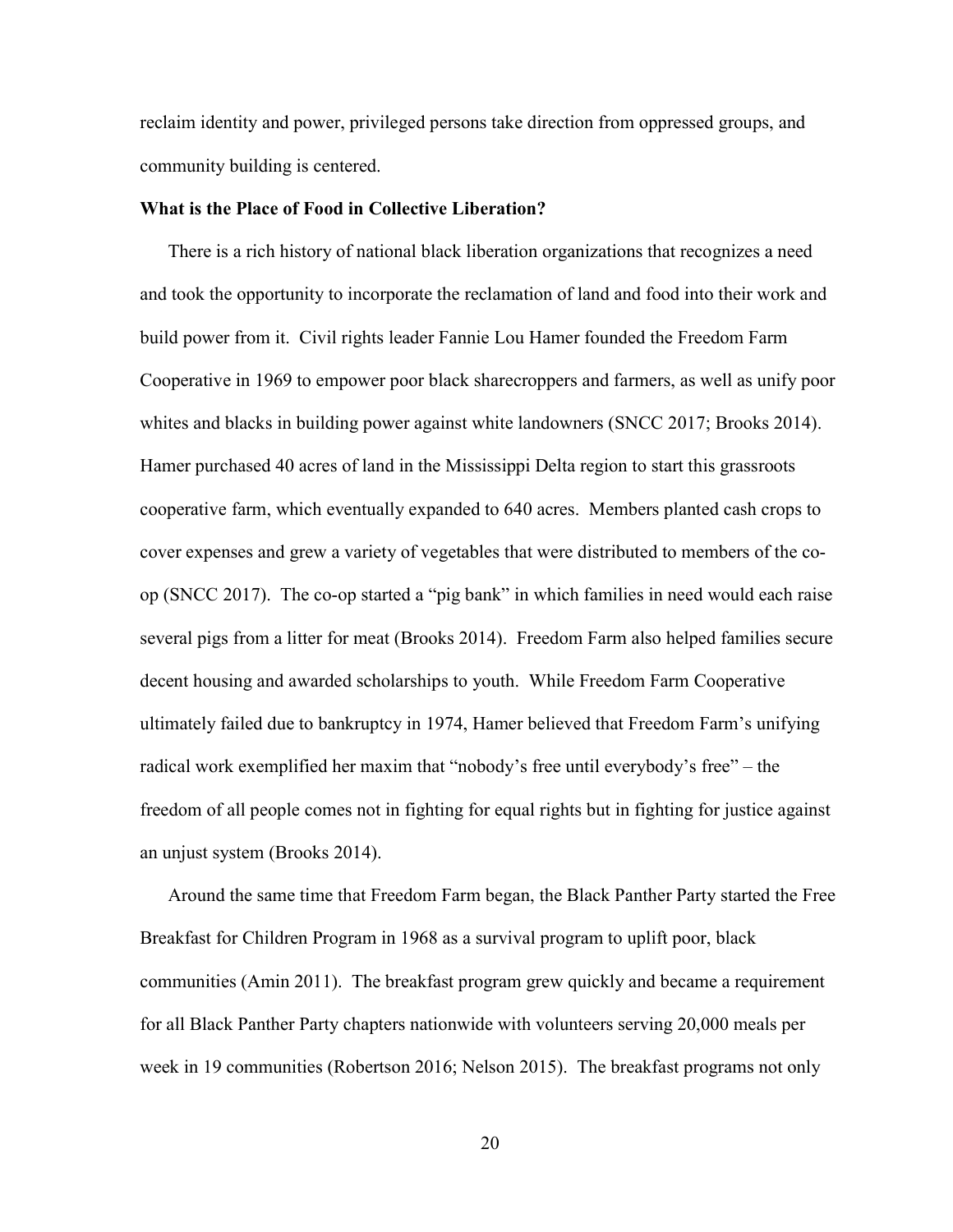were an act of resistance in providing healthy food to black communities, but they also reclaimed power surrounding food by establishing that food is a right rather than charity from rich to poor (Amin 2011). This work ties into the party's Ten Point Plan which addresses land reform among other things (Amin 2011). In his speech "Message to the Grassroots", Black Panther Party icon Malcolm X stated that "Revolution is based on land. Land is the basis of all independence. Land is the basis of freedom, justice, and equality", grounding the whole of the Black Panther Party's work in the land (1963).

The Movement for Black Lives (MBL) policy platform, released on August 1, 2016, is a comprehensive vision for liberation created by over fifty black community organizations, including the Black Lives Matter network (MBL 2016a). One of the sub-platforms specifically addresses the need for food justice; it calls for "reparations for the wealth extracted from our communities through environmental racism, slavery, food apartheid, housing discrimination and racialized capitalism in the form of corporate and government reparations focused on healing ongoing physical and mental trauma, and ensuring our access and control of food sources, housing and land" (MBL 2016b). Like freedom farms and breakfast programs, this policy platform rejects the current inadequate and oppressive food system, asserts the value of the black community, and demands a reclamation of power.

#### ANALYSIS

To explore how collective liberation and racial justice manifest in food work in Louisville, Kentucky, I interviewed New Roots Executive Director, Mercer; Louisville Grows Director of Urban Agriculture, Smith; and one of the founders of the Louisville Food Cooperative, Howard. In interviewing these leaders, I explored the impact of each organization on the community, the leader's positionality within the organization, and their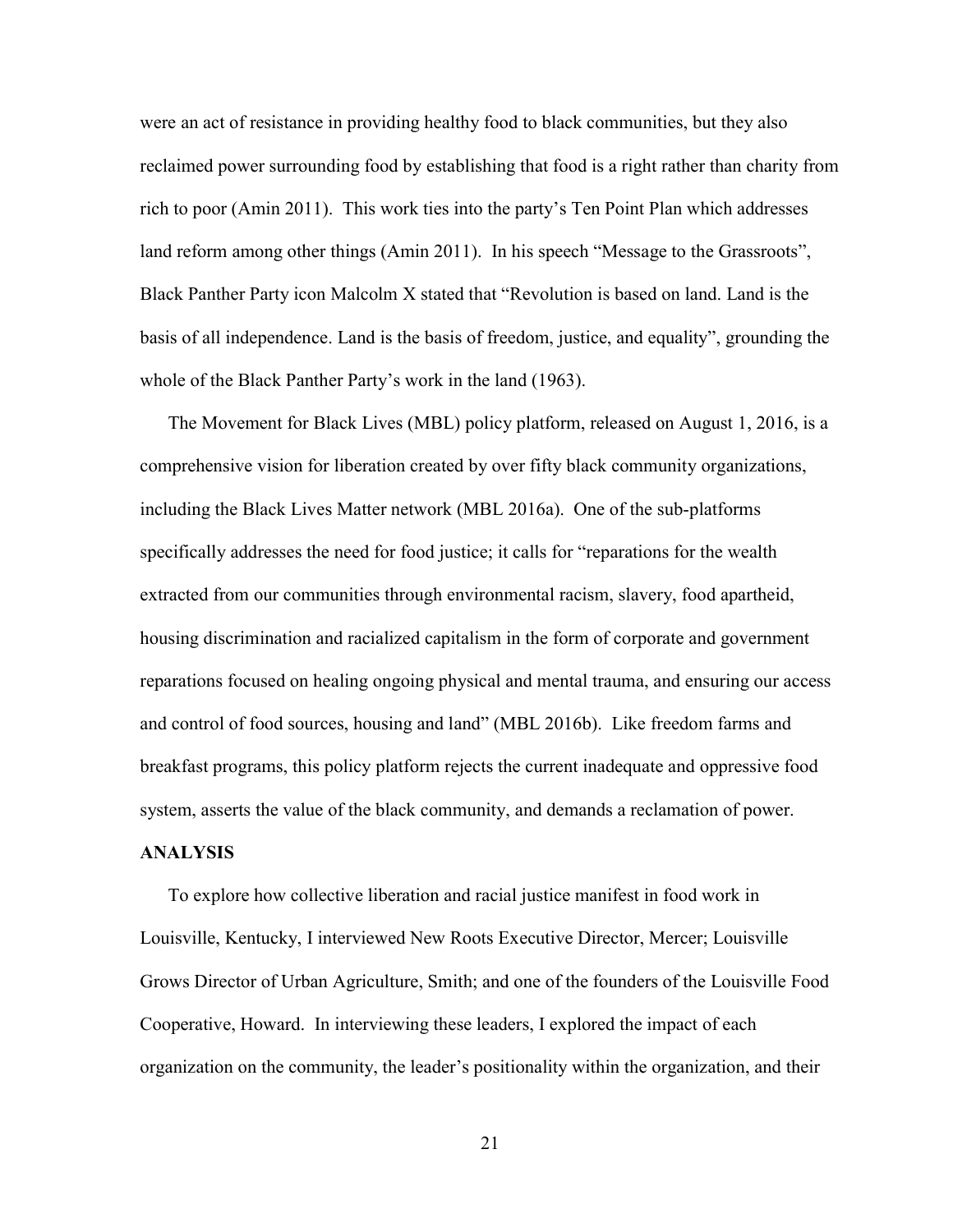concept of collective liberation in relation to their work. For a full list of questions, reference the appendix. The content of these interviews provides a significant insight into local food justice work, which is largely community driven, intentional, and empowering. I have divided this section into seven core overlapping themes extrapolated from these first-hand accounts: power to the people, intentional inclusivity as resistance to exclusivity, leveraging privileged people, choice is a privilege…to our liberation or demise?, system failures bring momentum to the movement, are some foods more liberatory than others?, and beyond food and toward collective success.

It is important to note that all three leaders interviewed are women, two of whom are white, which is crucial to explore considering the discussion in the theoretical framework surrounding race in food justice work. Smith<sup>4</sup> recognizes her whiteness when prompted, but she does not expand upon it in the interview (although it must be noted that I did not explicitly ask any of the interviewees to do so). While Mercer<sup>5</sup> never explicitly states her whiteness, which can be problematic in performing racial justice work since lack of acknowledgement of race exemplifies colorblind racism, she does recognize her privilege stating that "black leaders created this…I'm just sometimes along for the ride. Sometimes I am more in the creation because…I have that luxury and privilege to see the bigger picture" (K. Mercer, New Roots, 2017). All three leaders described their role as one of facilitation and capacity building. Smith, who "spend[s] [her] days teaching other people how to farm and [she doesn't] do anything alone," defines her role as directing and connecting others (W. Smith, Louisville Grows, 2017). Mercer describes herself as a natural networker and organizer "looking for leader sparks" in the community to bring more people into the work

 $\overline{a}$ 

<sup>&</sup>lt;sup>4</sup> I utilized pseudonyms for the interview subjects.

<sup>5</sup> pseudonym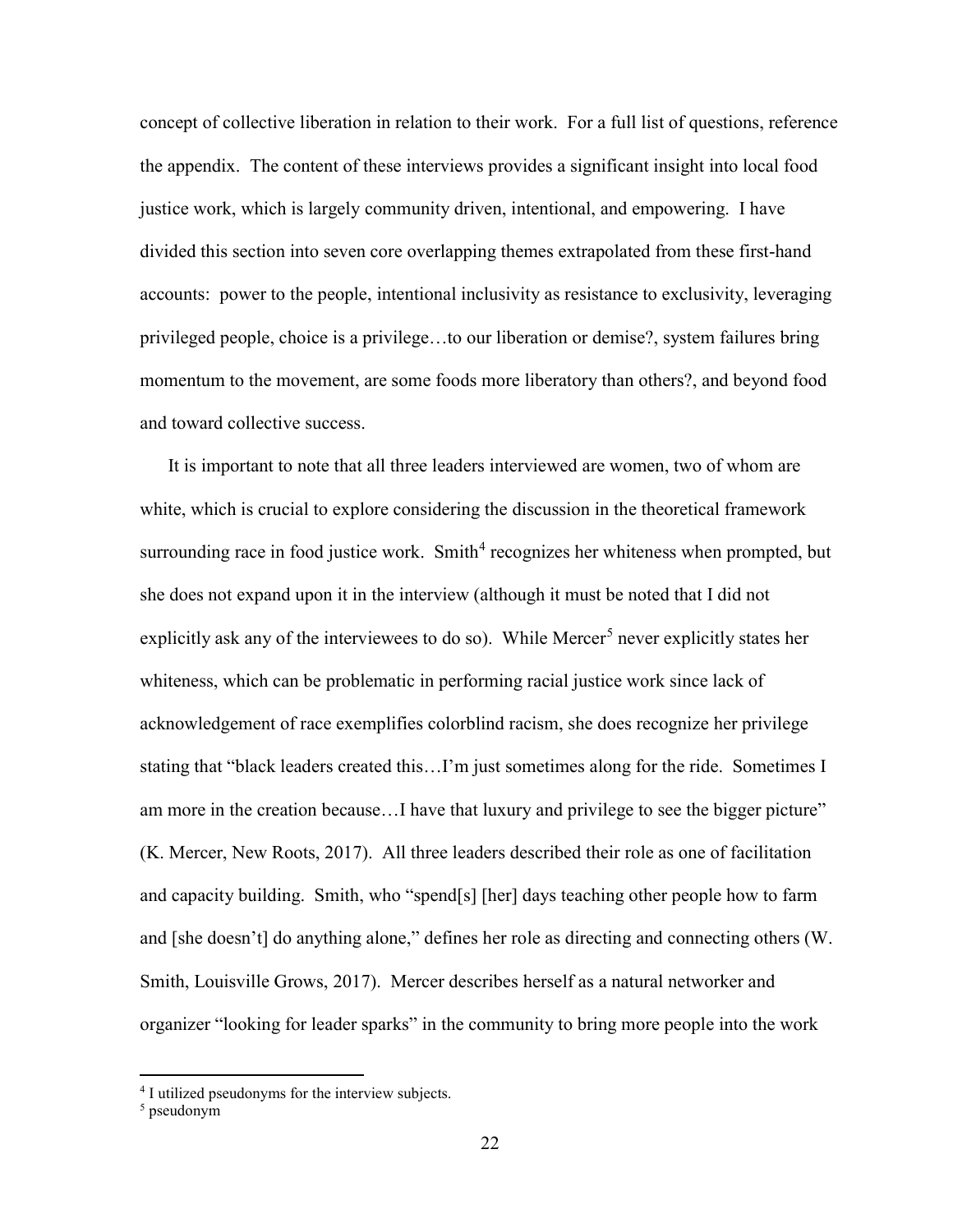and expand the organization (K. Mercer, New Roots, 2017). Additionally, Mercer identifies as a first responder whose role is to utilize her privilege to challenge the bureaucracies that hinder expansion of the Fresh Stop Market movement. This position is important for white people to adopt in addressing instances of racism and discrimination against people of color if communities of color seek white involvement. Howard<sup>6</sup> is both a leader and organizer who is "sensitive to the needs of the community" and is therefore intentional in her work, recognizing that as a woman of color in this position, she holds a lot of power and feels a duty to "do good by people" (C. Howard, Louisville Food Cooperative, 2017).

#### Power to the People

 Prioritizing community leadership and ownership of projects and empowering community members is a core piece of the work of these organizations. Both Mercer and Smith asserted that their organizations do not come into communities attempting to "save everybody" but rather only enter communities into which they are invited and then provide the necessary resources and support for the projects to succeed (K. Mercer, New Roots, 2017). Aside from promoting programs through general word of mouth, Louisville Grows engages with strategic partners for targeted outreach to people in need, and New Roots' black leaders intentionally inform neighboring communities about the Fresh Stop Market movement. Mercer notes, however, that outreach is a challenge due to an insufficient marketing budget and lack of media coverage. Regardless, the community remains at the forefront of these organizations' work. Smith emphasizes that "everything we do is owned by the community, is engaging the community from Day 1" and "no staff person makes decisions for a community" (W. Smith, Louisville Grows, 2017). Mercer also emphasizes

 $\overline{a}$ 

<sup>6</sup> pseudonym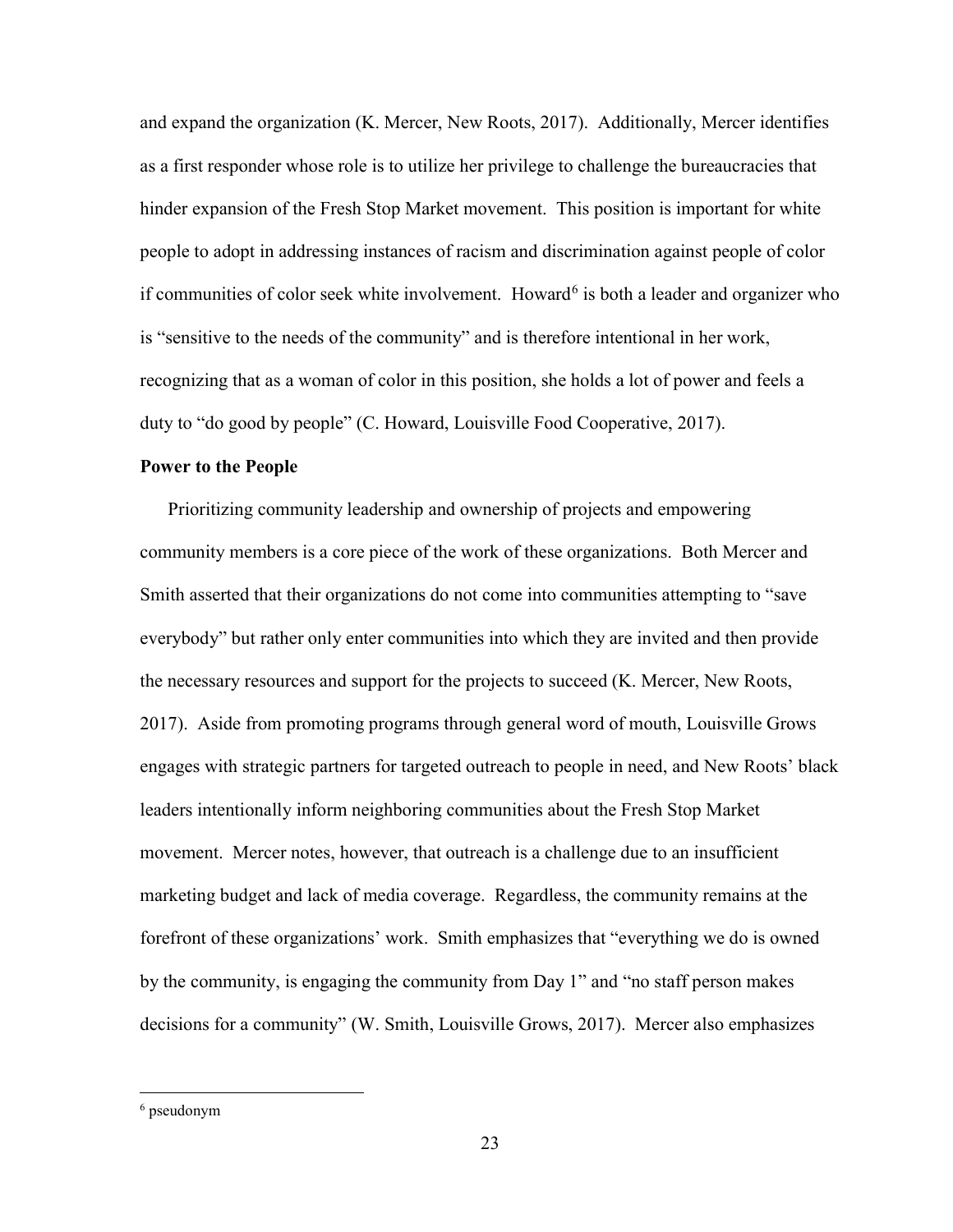this ownership by discussing the leaders and leadership structure of the Fresh Stop Market movement. Markets are run by the community, and the community determines who comprises the leadership teams based on the needs of the community. For example, a transportation leader position was recently created to assist shareholders within the neighborhood to get to the market because community members realized that transportation was a barrier to some individuals' participation in the movement. Furthermore, leadership continually communicates with and provides mentorship to other markets to ensure collective success. Building from that community organizing work, the Louisville Food Cooperative is only considering building the grocery store in neighborhoods that have Fresh Stop Markets because those are communities that have a need, are already participating in cooperative economics, and have room for growth.

 The Louisville Food Cooperative is prioritizing community voices and promoting community ownership of the cooperative through an electronic and paper survey and monthly public neighborhood meetings. They are working to empower anyone interested in the project or living in the target neighborhoods to get involved in any way they can. Howard especially wants to engage "people who have vision but never really thought that their vision would be…cultivated" and create a space where the community's input is taken seriously. Once the community believes that their voice matters, Howard hopes that people will realize that collective power can then lead to personal motivation and liberation. Similarly, black leaders and low income white leaders of the Fresh Stop Market movement have had unique and empowering opportunities to develop their leadership and spread the Fresh Stop Market movement around the country: speaking at local churches, being interviewed on radio and TV, speaking at universities and conferences, serving on an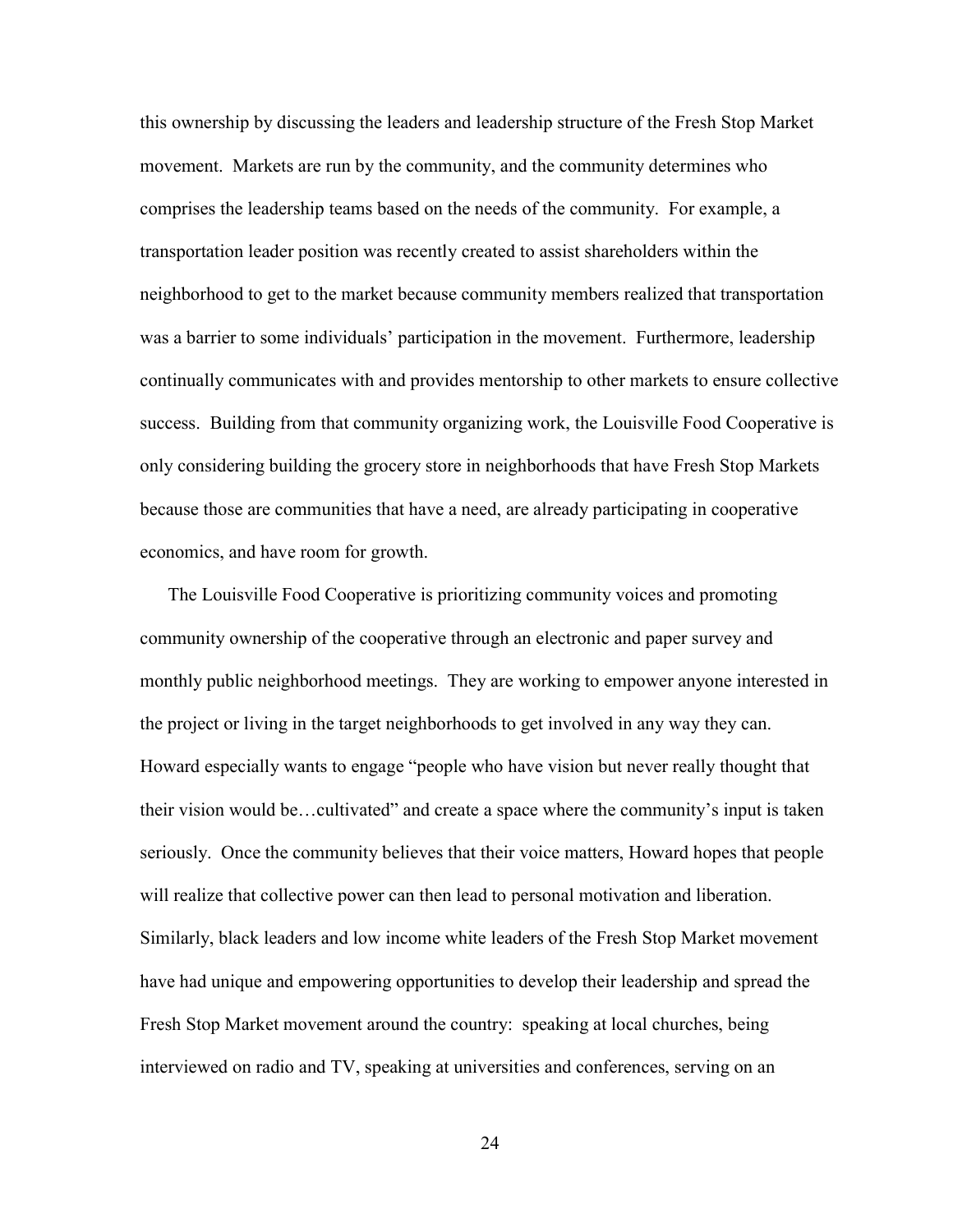international board, and just carrying out the everyday community organizing pieces of building the movement. A large part of that movement building, according to Smith, is creating community capacity, so "if you find yourself mulching a tree, you very well should just go inside…start making those phone calls…and tomorrow you better have a team with you mulching the tree" (W. Smith, Louisville Grows, 2017). Coupled with that is creating educational materials and opportunities to leverage more people who can do this work. Louisville Grows, which holds Citizen Forester and Citizen Gardener trainings, has released a community garden toolkit that guides people in getting involved with and starting a community garden, and awards a \$1,000 grant to anyone seeking to start or expand a community garden in their neighborhood.

#### Intentional Inclusivity as Resistance to Exclusivity

 These projects and programs promote inclusive spaces for everyone in contrast to the exclusive spaces of the white alternative food movement. This inclusivity is displayed plainly in Louisville Grows' commitment to providing service to anyone who asks for it and the Louisville Food Cooperative's efforts to gain input and involvement from anyone and everyone in the community. However, these alone do not challenge this institutionalized exclusion of both the mainstream food system and white alternative food spaces against disenfranchised individuals. These food justice organizations *actively resist* exclusionary practices and structures by 1) inviting to the figurative table and creating spaces for specific groups of people that have traditionally been excluded, and 2) intentionally providing for the needs of those groups *because* they have been excluded.

 To the first point, Smith recognizes that refugees, elders, and children are disenfranchised across race, income level, etc., and she proclaims that while they are typically excluded from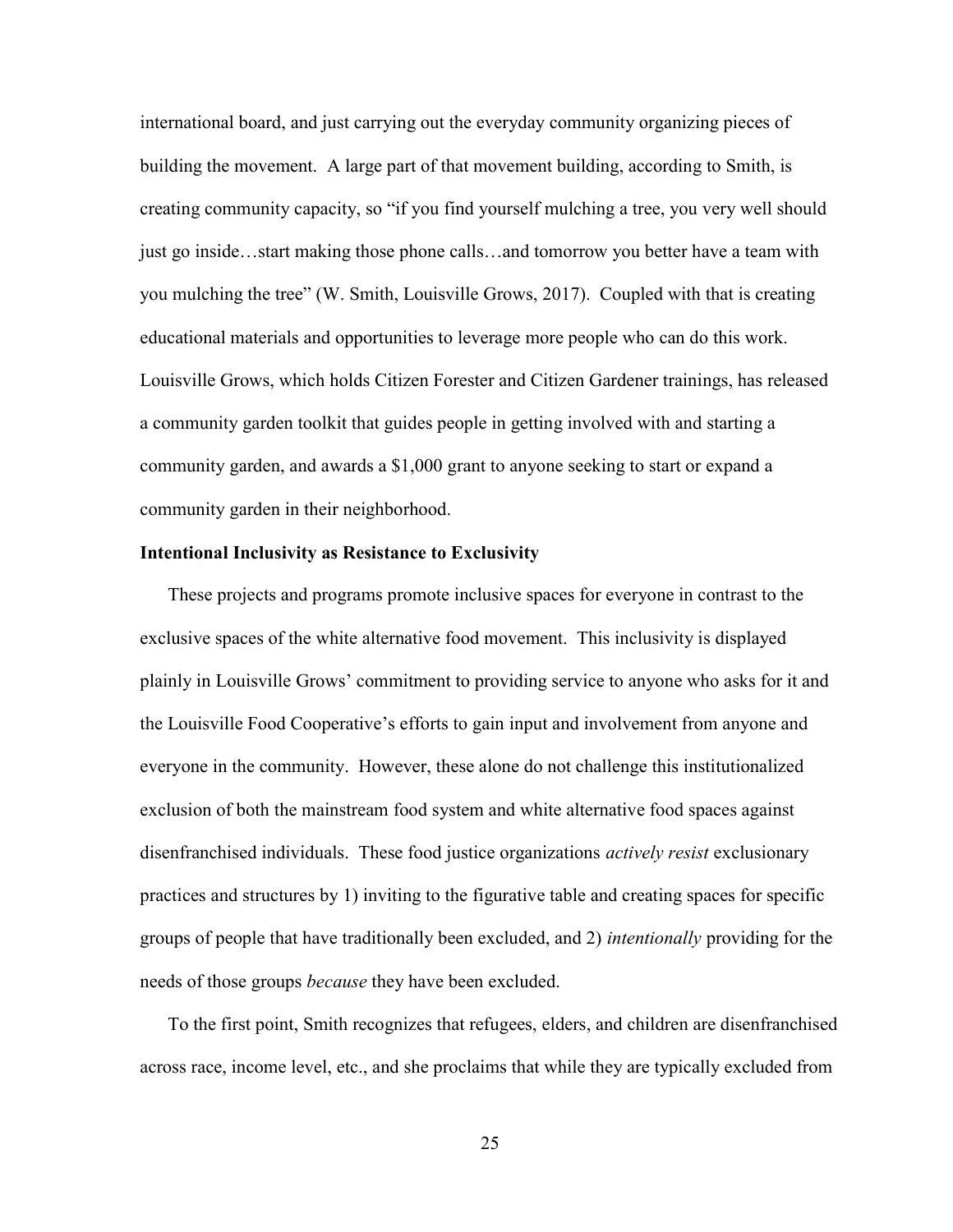American culture and/or the societal expectation to work, "a garden space is a place where all of these people can be engaged" (W. Smith, Louisville Grows, 2017). Similarly, New Roots is expanding their engagement not only to other urban areas across the country, but to rural communities as well, which counters the myth that food access issues are attached to the city and resists the narrative that activism and organizing only occurs in urban areas. As important as it is to invite people to a space, it can be equally important to remove others from that space. Mercer recounted a situation in which the white leader of the Shively (predominately white neighborhood) Fresh Stop Market was being racist toward other Fresh Stop Market leaders and the people they represent by refusing to participate in a joint newsletter, utilizing othering language, and generalizing crime to West Louisville, but the black leaders challenged her and did so with what Mercer calls, inclusive language. New Roots then stopped providing support to that market, and the community started a new market in Shively – this is an important illustration of anti-racist practice in the food movement.

 To the second point, each of the three organizations are resisting structures that have been and continue to be exclusive by providing a need to those who have been excluded. Typically, a cooperative grocery is seen as an exclusive space that sells expensive organic foods to white shoppers who have the means to buy them, but leaders of the Louisville Food Cooperative are committed to creating a business model that allows for the store to supply organic and sustainable products while "making it possible that people at any price point are able to shop at [the] store and get the things that they need" (C. Howard, Louisville Food Cooperative, 2017). Likewise, community gardens are traditionally designed for people who have the time and the means to garden, which often translates to financially secure white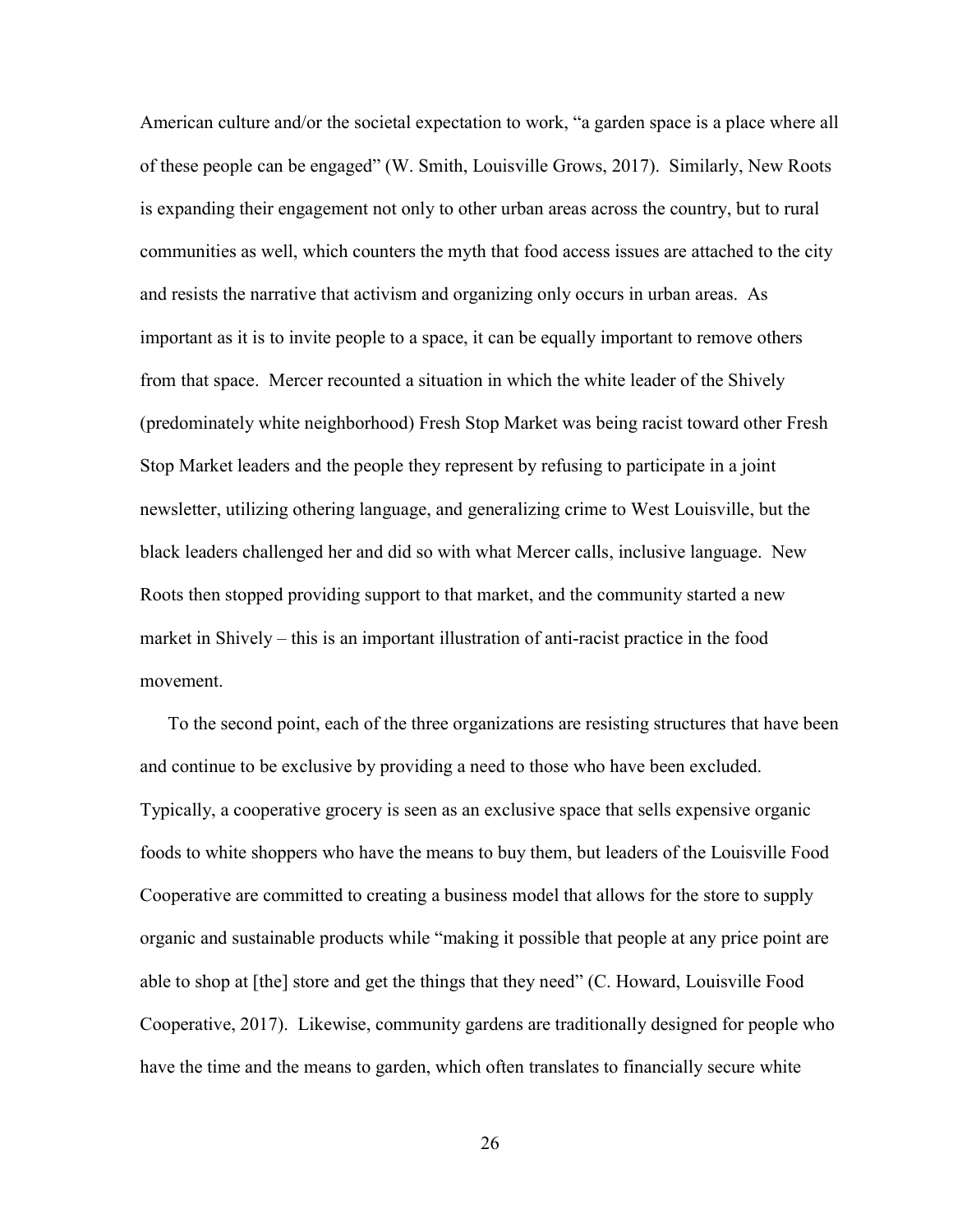people who do not need to rely on that garden for food. While Louisville Grows strives to help individuals utilize space to become economically viable, whether making "money to get food or grow[ing] the food to get money", the organization understands that community gardens are not the solution for people with an immediate need but rather a long-term goal (W. Smith, Louisville Grow, 2017). That recognition is revolutionary in and of itself. To provide the service that these individuals need, Louisville Grows relies on partnerships with food banks and other nonprofits. In addition, drawing from her experience as a former farmer's market founder and manager and current occasional shopper, Mercer expands upon the limitations of the farmer's market, noting that the products are expensive, attempts to double SNAP benefits is not helpful because many of the markets are located in higher income areas, and her experience has been intimidating and awkward because it is a competition for the shopper's support. Conversely, Mercer describes Fresh Stop Markets as liberating because the food is paid for ahead of time, the sliding scale method eliminates the income gap barrier, shareholders have access to the same food that is at the farmer's market, and it is a welcoming environment where "you just come and be a part of it and you're with your buddies and you meet new people" (K. Mercer, New Roots, 2017).

#### Leveraging Privileged People

 While all three leaders interviewed recognize that much of their organizations' work is done in and led by residents of lower income neighborhoods of color, they mentioned ways in which their organization explicitly leverages the power and support of more privileged people. The Louisville Food Cooperative hopes to capture the buying power of "highly educated white people who have choices about the food that they have" and has already seen support from that demographic at community meetings where they are showing up because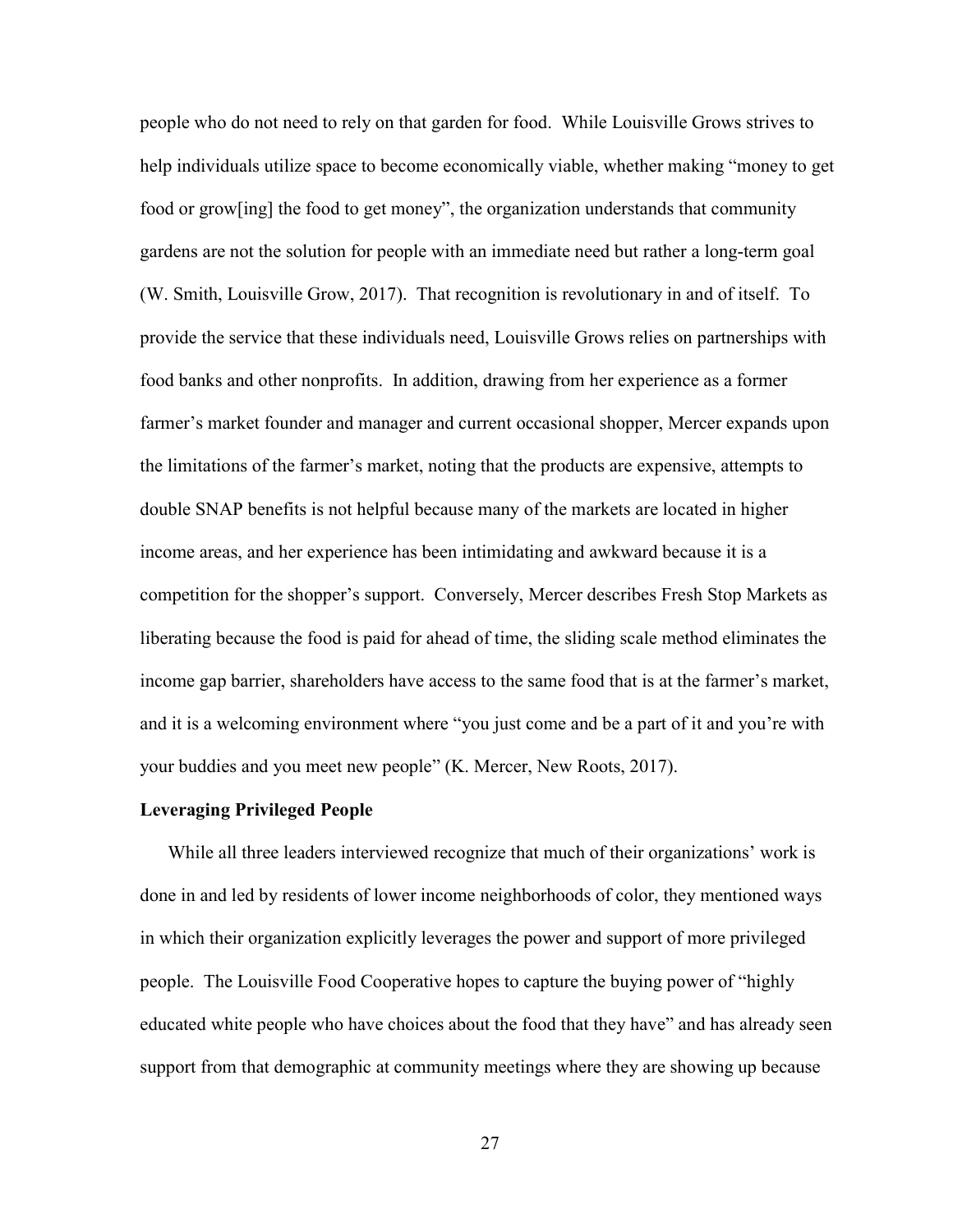they recognize the need to address food access issues. Similarly, Fresh Stop Market movement leaders "have purposefully recruited higher income shareholders not only to add money to the pot but to add diversity to the pot and start building a movement of allies and desegregate the city," which is an incredibly powerful approach (K. Mercer, New Roots, 2017). Smith mentioned that Louisville Grows' various workshops attract many residents from the East End of the city to attend, but she did not explicitly discuss what the retention looks like for engaging that privileged demographic as future volunteers, donors, etc. Beyond engaging privileged individuals, the Louisville Food Cooperative is actively working to get a financial commitment from the Louisville Metro Government to support the project. Howard notes that while many government officials are verbally supportive of the cooperative, because the project is not standard and "our power is people power" rather than money, many other officials "don't get it" (C. Howard, New Roots, 2017). The group specifically is working with council members and economic development officials to add a line item in the city budget for both the cooperative grocery and the Fresh Stop Markets.

#### Choice is a Privilege…to Our Liberation or Demise?

Whether choice is liberatory depends on who is given choice and who creates that choice. Those shopping at (white-led and exclusionary) farmer's markets and cooperative grocery stores are typically white people who hold the privilege of having choices about their food – that choice exists because of their privilege. Conventional grocery stores are more unstable due to the diversity of options for each product; the greater the diversity, the more customers spending more money is needed to keep the store in business. Smith challenges this by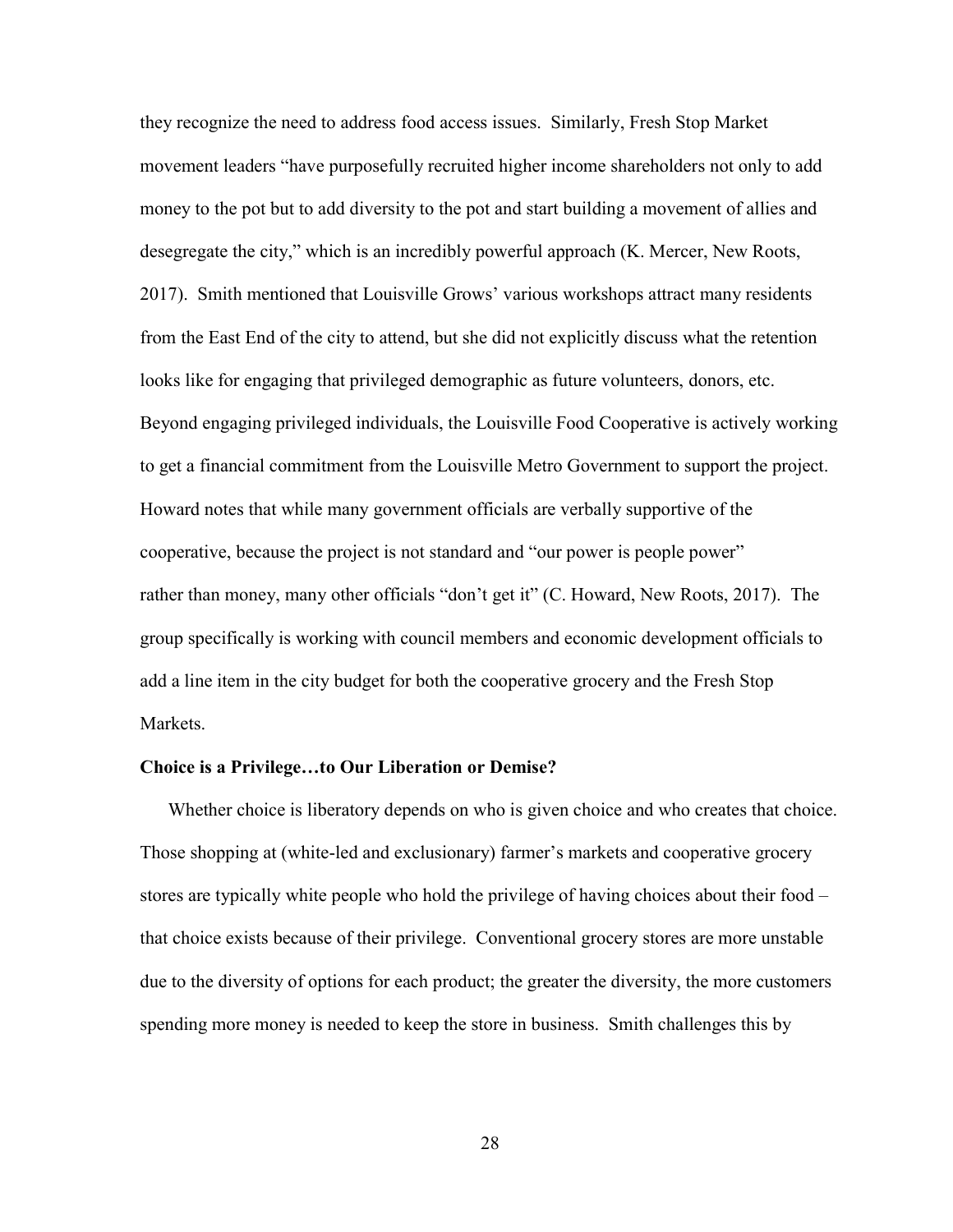asking "how much choice [do people need] and is that amount of choice destroying our options to have food at all?" (W. Smith, Louisville Grows, 2017).

In those cases, it is society and the grocery store that creates the choice, but choice can be liberatory when the community or an individual has the power to create choice rather than only receive it. Black leaders of the Fresh Stop Market movement "have the power to make the decision on what [their] community eats." Creating this choice is particularly powerful because it is often that these communities are left without that power at the will of conventional grocery stores. (K. Mercer, New Roots, 2017). Howard asked a member of a worker's cooperative about her experience, and her response was that the cooperative "allows me to have input on what I buy and what choices I have and so that within itself is liberating," which is particularly empowering about belonging to a cooperative instead of shopping at a conventional grocery store (C. Howard, Louisville Food Cooperative, 2017).

#### System Failures Bring Momentum to the Movement

 Following several other grocery store closings in the West End and downtown, the Second Street Kroger in Old Louisville closed in January, leaving residents in that area (many of whom are seniors and other people with limited mobility) with even less access to food. When conventional grocery stores look at neighborhoods like the ones being considered for the cooperative grocery,

they usually say that the neighborhood is too black, too poor, too uneducated for them to open a business there. But we know that people eat. They may not be spending their money in their neighborhood, on crappy food, but just because people are poor doesn't mean they don't have the resources to eat (C. Howard, Louisville Food Cooperative, 2017).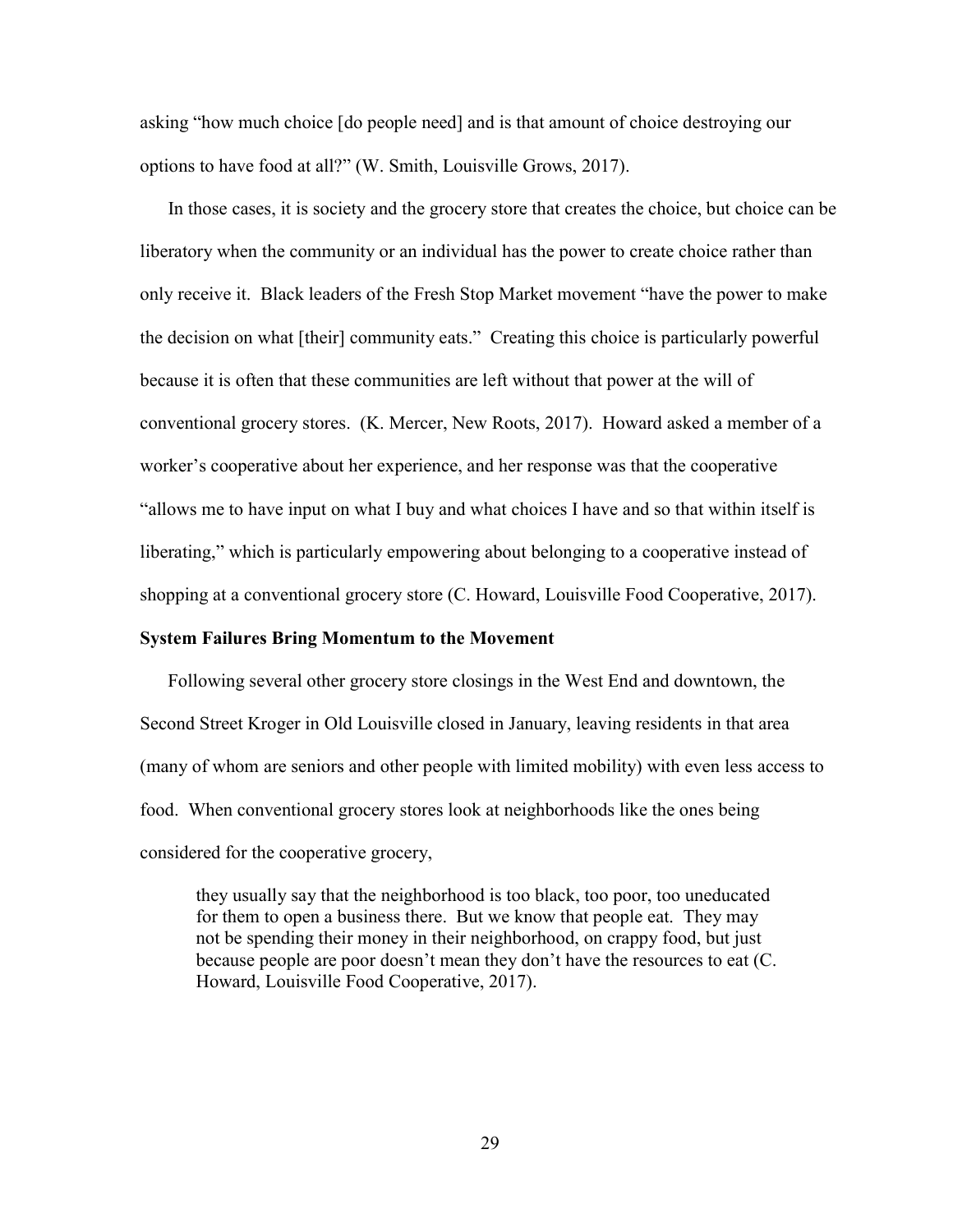Furthermore, attempts to bring new conventional grocery stores into communities "hasn't necessarily yielded outcomes that community wants" (C. Howard, Louisville Food Cooperative, 2017).

This grocery store closing has increased interest among community members in these alternative food projects. Leaders of the Louisville Food Cooperative feel a sense of urgency to complete the project, and more people are following their work. Similarly, Louisville Grows received an influx of people in the neighborhood asking how to start community gardens. However, leaders within the Fresh Stop Market movement expected the Kroger to close but were ignored when they expressed that concern. While community interest in the Fresh Stop Market movement has not necessarily increased because of the closing (perhaps because there is already a market in Old Louisville), leaders nevertheless persist in their work.

While this increase in momentum is positive for alternative food systems, it cannot be ignored that this momentum arises out of necessity, not unimpeded desire for change. In these situations, residents of these communities are looking toward alternative food projects perhaps for long-term sustainable solutions, but that does not solve the immediate need. According to Smith, Louisville Grows relies on partnerships with organizations such as food banks to provide immediate services to people with an immediate need. However, as Smith notes about community gardens, food banks, too, are "not the same as walking down the street and going to Kroger" in terms of services and accessibility (W. Smith, Louisville Grows, 2017). Moreover, she admits that although corporations like Dollar General are taking advantage of low income communities, those stores may be the only access to groceries that people have nearby their homes, and are, therefore, filling that need. If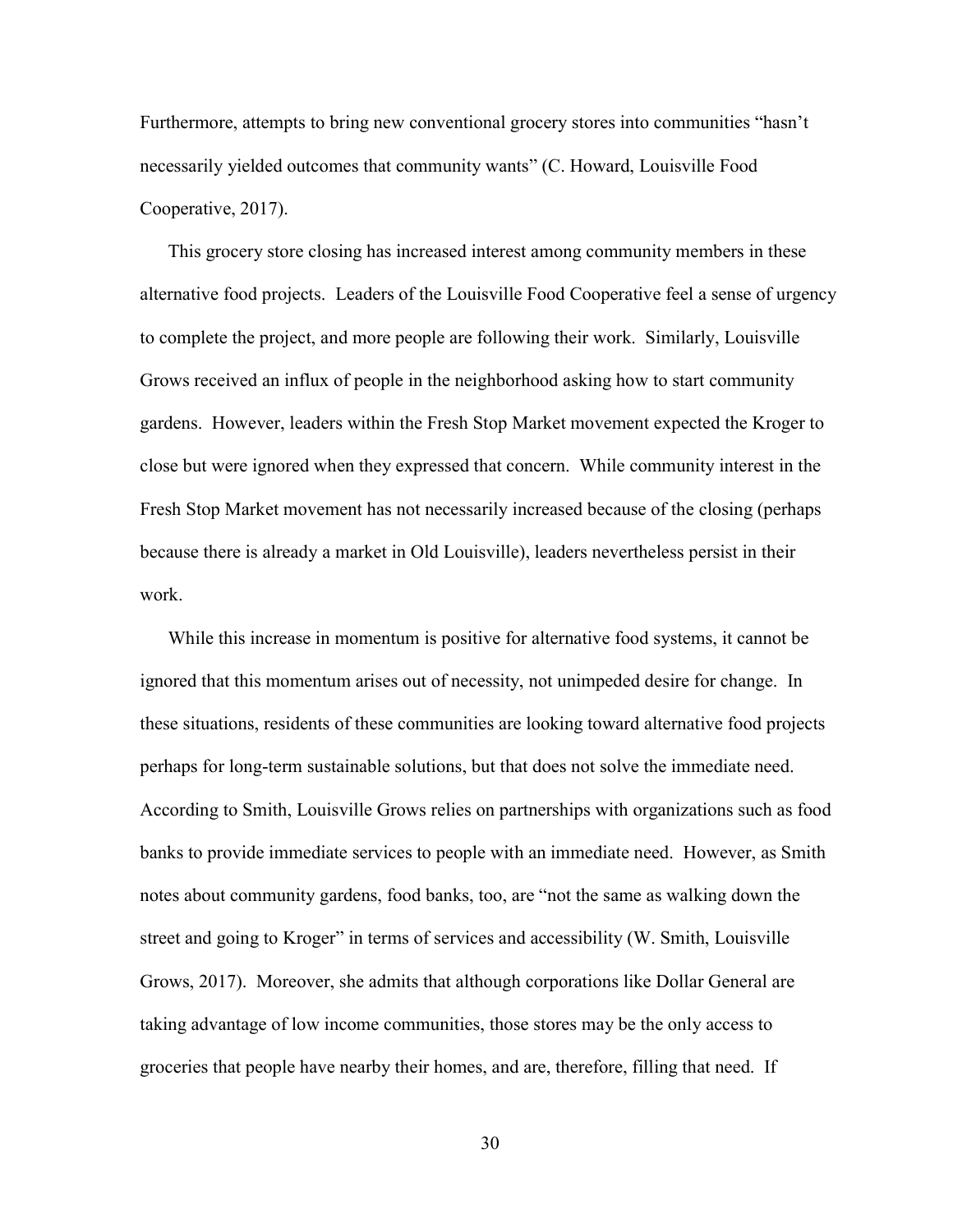privileged leaders of alternative food spaces expect residents of limited food access neighborhoods to fully embrace the alternative and reject the current system while these leaders continue to take advantage of their comfortable access to affordable, fresh, healthy food at an easily accessible grocery store, they are in no way building a liberatory food system. Food justice organizations must not utilize their work in poor, black communities as an experiment for innovative food practices that challenge the system because this only continues to elevate privileged white food spaces and exacerbate socio-spatial issues of food and race.

#### Are Some Foods More Liberatory Than Others?

 When discussing food and collective liberation, there arises the question of whether particular kinds of food are more liberatory than others. According to the leaders interviewed from New Roots, Louisville Grows, and the Louisville Food Cooperative, organic food, above others, exists in these organizations' visions of liberatory food systems. Mercer emphasizes that unhealthy fried food is causing chronic illness in the communities she works in, but organic foods, on the other hand, are revolutionary. Smith recognizes that people do not need to be eating healthy all the time, and they can choose daily to eat the homegrown apple over the donut. Likewise, Howard wants the food sold in the cooperative grocery to be as sustainable and organic as possible but recognizes that conventional foods will also need to be sold.

#### Beyond Food and Toward Collective Success

 Food movement work is beyond food. As Mercer explains, community building "is the real core. The food is almost like a side project in a way, it's not, but it is about building a movement and being together and building power, and we need food to do that" (K. Mercer,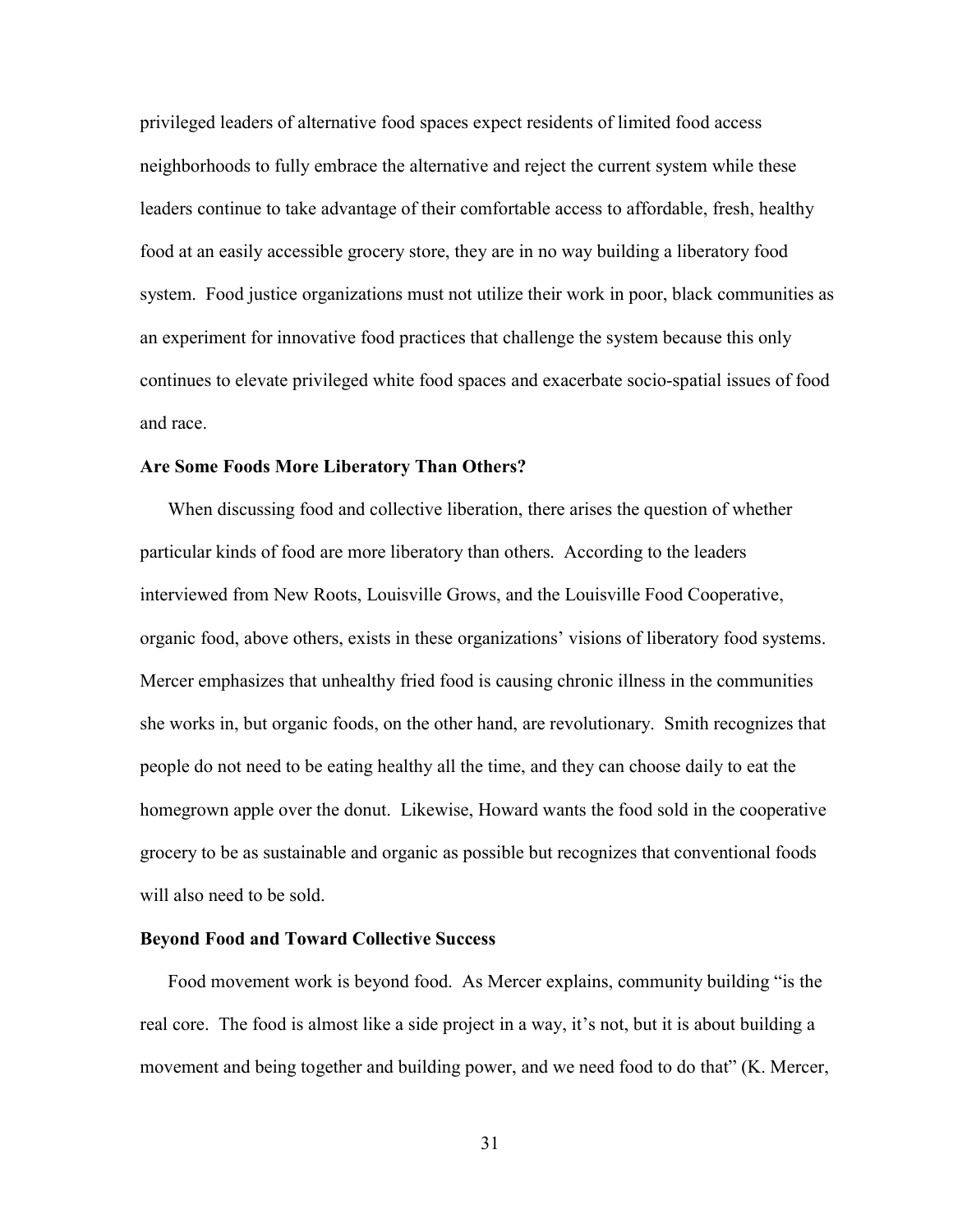New Roots, 2017). Food is a vehicle through which other systemic issues can and must be addressed, like redlining, violence, education, disinvestment, housing, crime, fair wages, etc., which have caused and have resulted from food access issues. Since these issues are interconnected in a feedback loop, food access issues cannot be solved if food is the only focus and a holistic, "long-term sustainability approach" is not adopted (W. Smith, Louisville Grows, 2017). Food justice workshops are an integral part of New Roots' work because without that foundation to position one's thinking and understanding about why and how the work needs to be done, the work can be harmful, invasive, extractive, and not result in justice for the community.

Furthermore, one person or organization can produce a ripple of impacts for a community and "your success as an individual is directly tied to the success of your neighbors…if the West End doesn't do well, the East End won't do well" (W. Smith, Louisville Grows, 2017). When people realize their collective power, they can direct "their collective energy beyond the co-op" to tackle other issues and envision the possible for their community (C. Howard, Louisville Food Cooperative, 2017). Mercer asserts that the Fresh Stop Market movement is the backbone of the food movement because the collective power of "a community of mostly limited resource families making a commitment to farmers six months in advance" benefits not only those involved in the Fresh Stop Market movement but also benefits farmer's markets (K. Mercer, New Roots, 2017). With that commitment, farmers have the capacity and support to grow organic food for the entire community. Smith and Howard both mentioned the Fresh Stop Market movement having influenced their work, which only supports the argument that the Fresh Stop Market movement is integral to all food movement work in Louisville.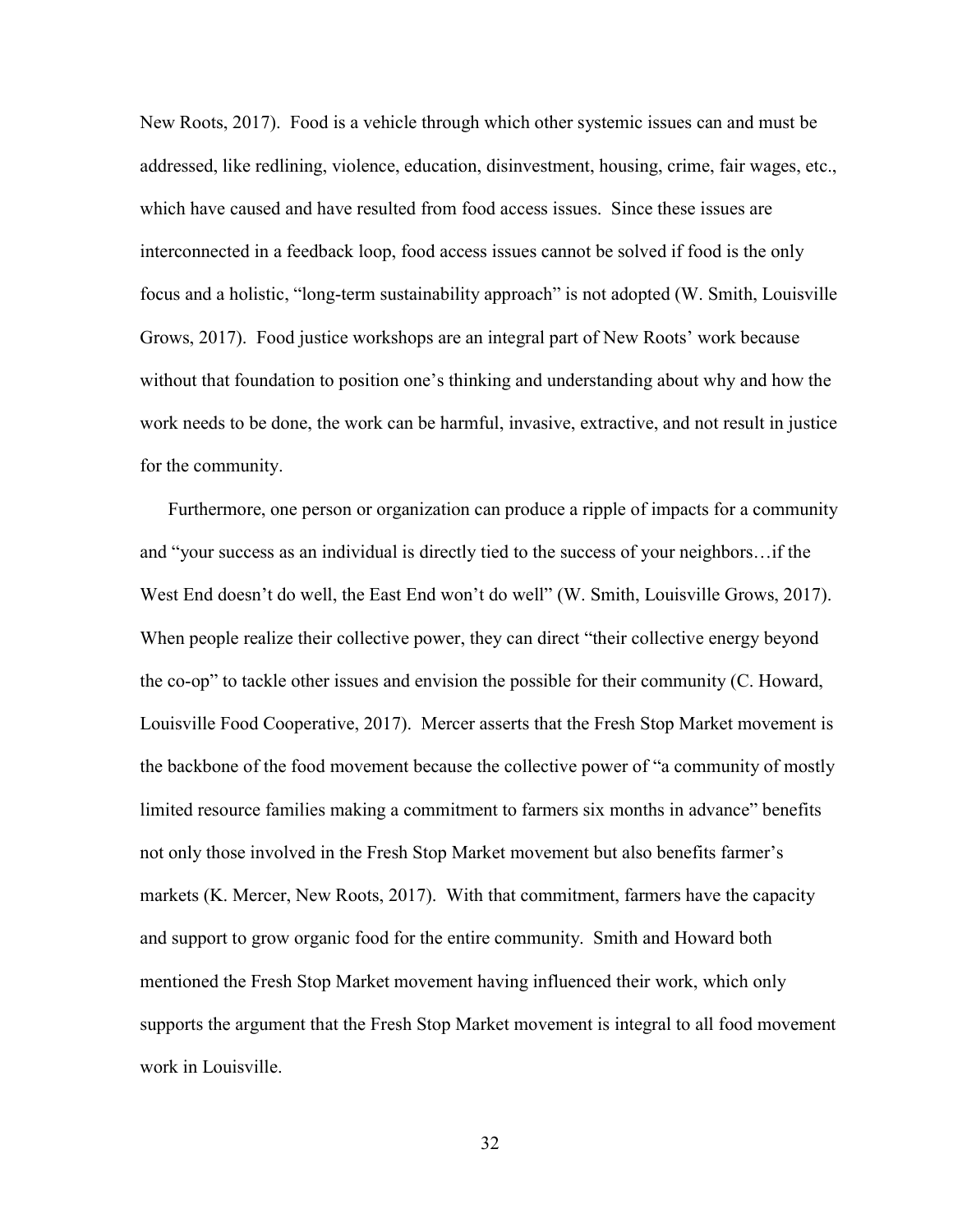#### STUDY LIMITATIONS

Limitations of this study must be considered when interpreting this research. First, this research topic is complex and this platform as an undergraduate thesis cannot fully explore all aspects of working toward collective liberation and framing food movement work with racial justice. As a full-time student conducting an unfunded study on an eight-month timeline, my time and resources were limited, and I did not have the capacity to become involved in the organizations' work in a meaningful way, which limited the depth of my research. Additionally, interviewing only one person per organization and not coupling the interviews with field observation makes it difficult to distinguish between personal views and organizational views because one person, even a core leader, cannot speak for an entire organization or community. This also makes it difficult to evaluate the dynamics of whiteness and blackness in each organization and assess whether their work is truly practicing anti-racism.

To further this research, I would become involved in each organization to directly contribute to their work instead of observing from the outside; interview more than one leader per organization, including the perspectives of shareholders, volunteers, farmers, board members, community leaders, committee members, gardeners, additional staff members, etc.; explore additional food justice organizations in other areas of the country; and review additional literature surrounding cooperative economics and the application of antiracist practice in the work of organizations.

#### **CONCLUSION**

 The failure of both the conventional food system and white alternatives to recognize the inherent racialization of our food system only perpetuates racial inequities. Grassroots food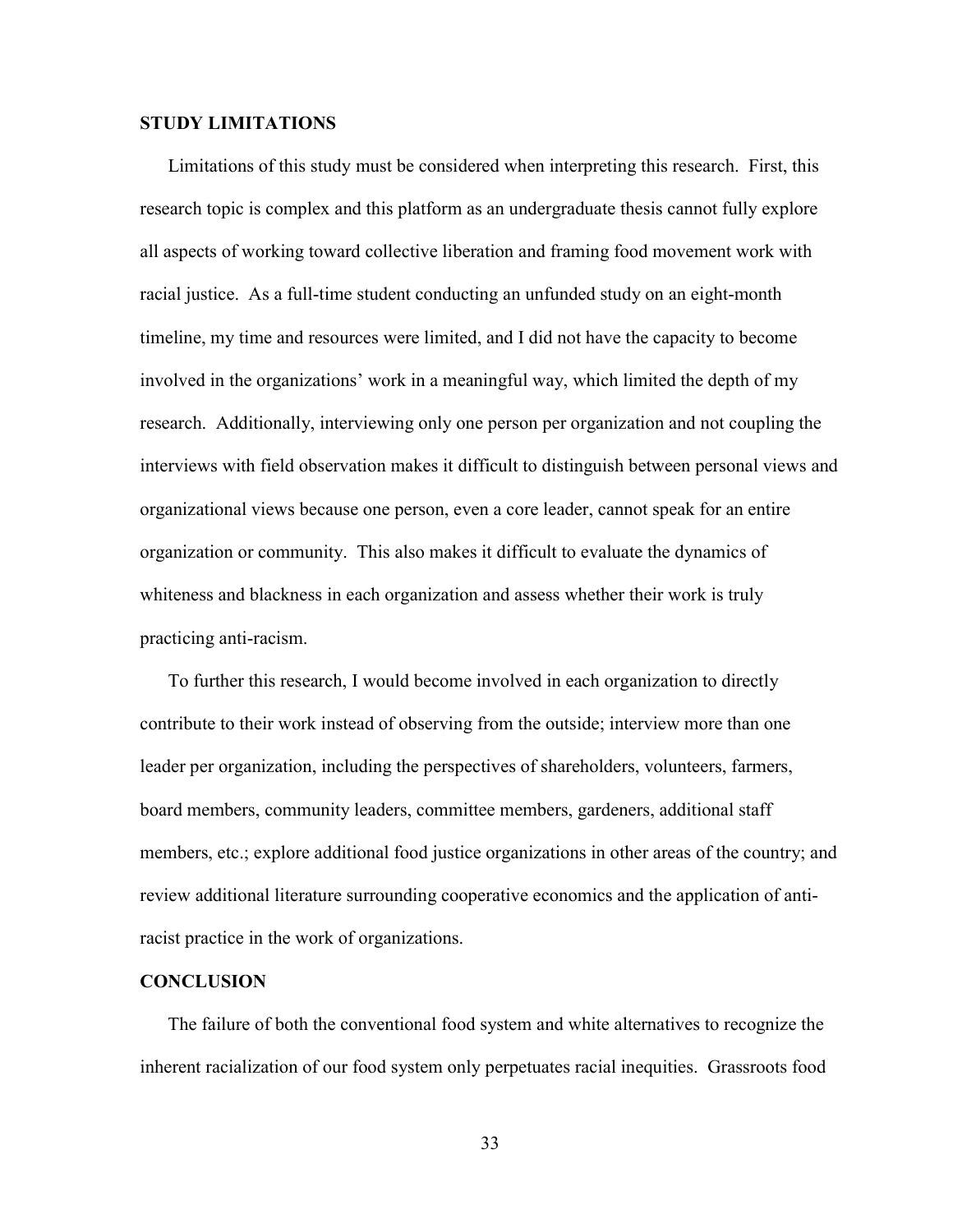justice work that centers anti-racist practice is therefore necessary in constructing liberatory alternatives. From interviews with core leaders of New Roots, Louisville Grows, and the Louisville Food Cooperative, I have determined that these organizations actively resist oppressive systems, center marginalized voices and prioritize community ownership, leverage the power of privileged people, and emphasize relationship building through their work. This reflects several key aspects of collective liberation as defined by drawing from case studies of alternative food organizations; as well as queer black feminist, civil rights, environmental justice, and black power organizations. This research has reinforced my understanding that taking leadership from marginalized communities and building power are integral pieces of collective liberation. I have discovered that there is no one definition that I can extrapolate from this research and apply to all food systems because collective liberation is a dynamic state rather than a static destination. Furthermore, New Roots, Louisville Grows, and the Louisville Food Cooperative embrace Guthman's position that activism needs to focus on underlying injustices rather than food itself. Rooted in the foundations of these organizations' work is the acknowledgement that working toward collective liberation is beyond food.

Food serves as a unifier around which we can build power within communities to resist oppression and be liberated collectively – all people in all aspects of life. Despite this perspective, due to the relatively narrow depth of my research methods, I am unable to determine if a specific focus on anti-racism is pervasive in each organization's work, though it can be implied. I can, however, argue that these organizations are radically reconstructing the dynamics of our food systems. Together, they influence the spatial politics of Louisville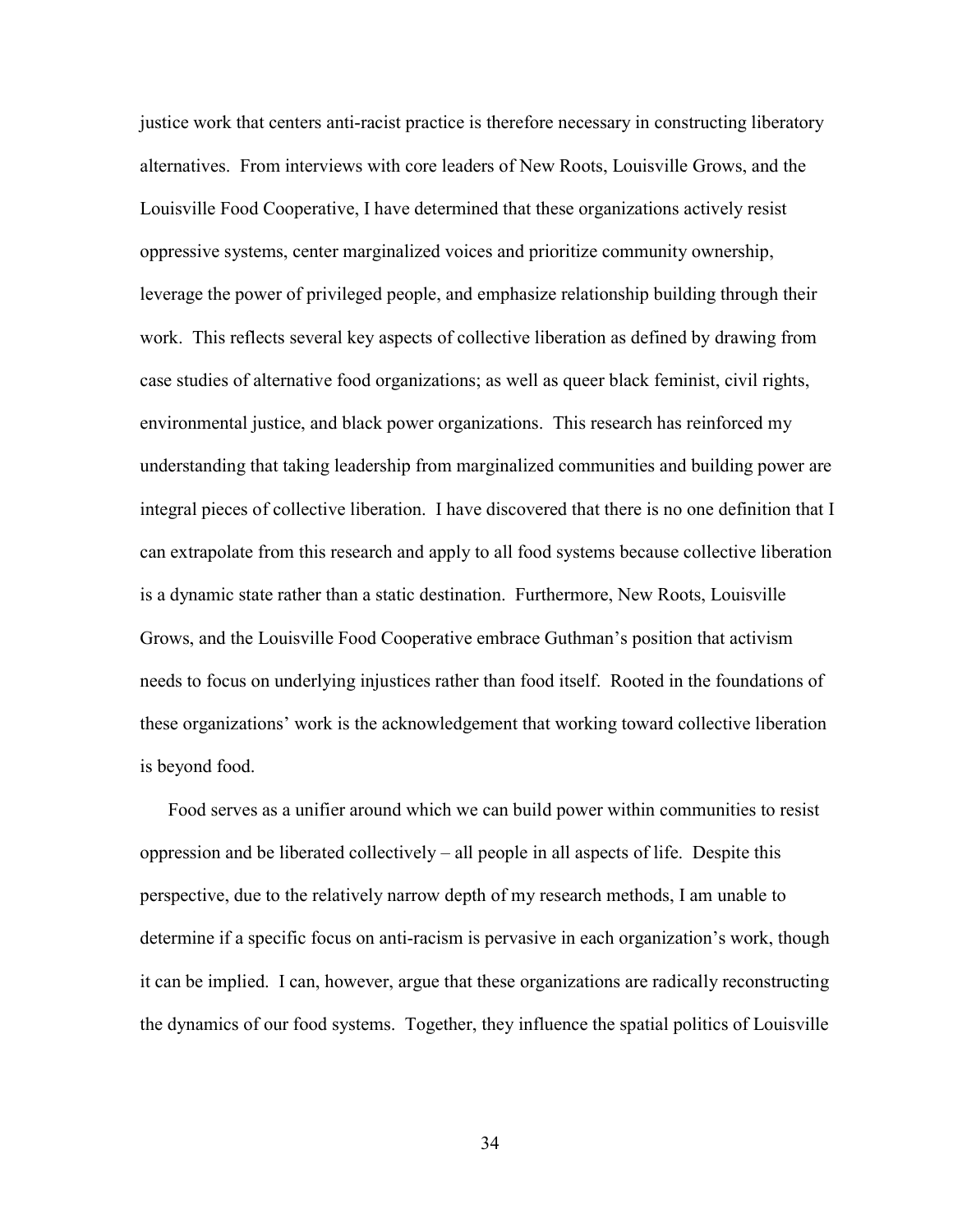food systems and are sowing the seeds of collective liberation while edging closer to a liberatory food system.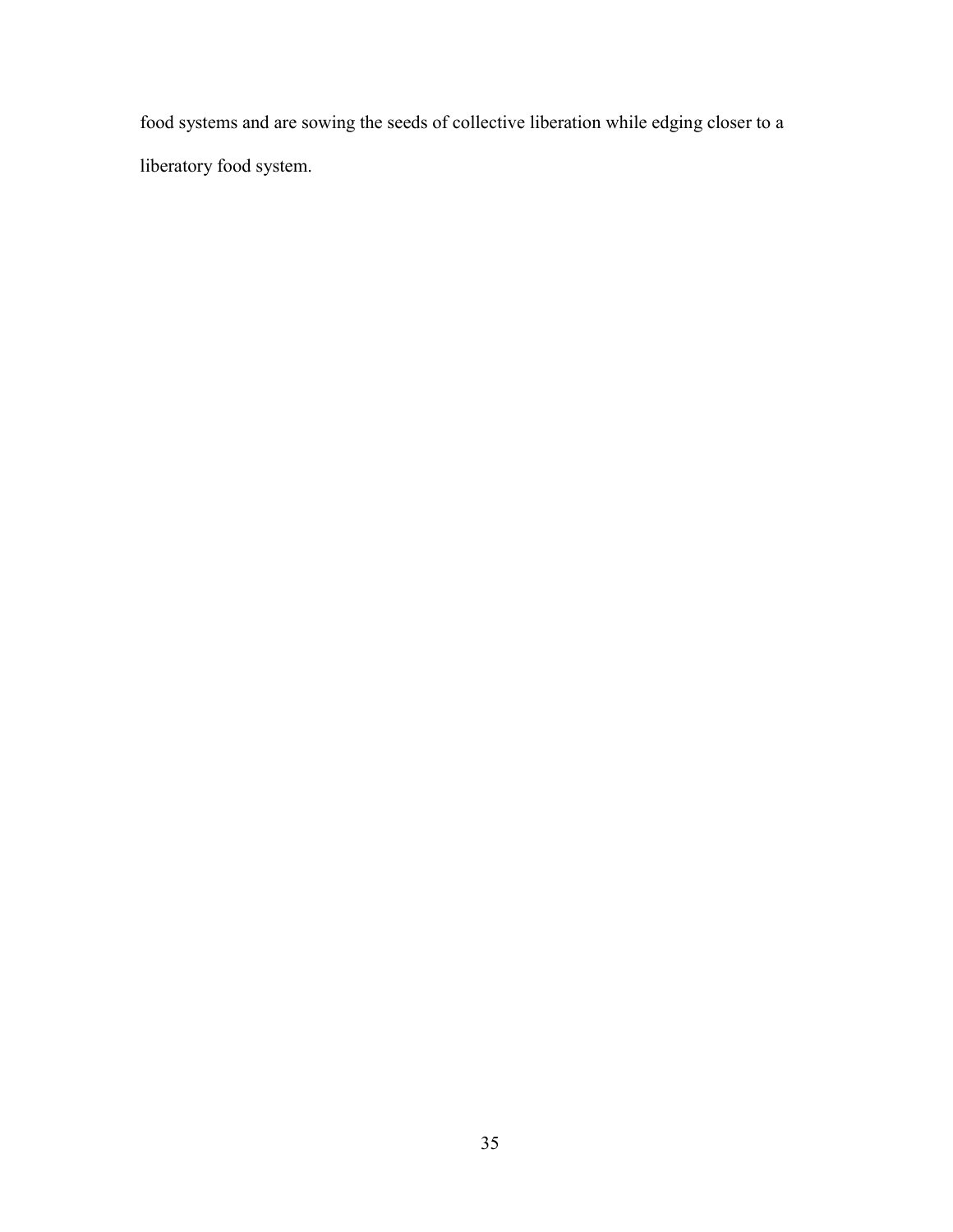#### References

- 1979. The Combahee River Collective: A Black Feminist Statement. In *Capitalist*  Patriarchy and the Case for Socialist Feminism, ed. Eisenstein, Z. R., 362-372. New York, NY: Monthly Review Press.
- Alkon, A.H. and J. Agyeman, eds. 2011. Cultivating Food Justice: Race, Class, and Sustainability. Cambridge, MA: MIT Press.
- American Civil Liberties Union and New York Law School. 2012. Unshared Bounty: How Structural Racism Contributes to the Creation and Persistence of Food Deserts (on-line). Available at http://www.racialjusticeproject.com/wp-content/uploads/sites/30/2012/06/ NYLS-Food-Deserts-Report.pdf (last accessed 16 October 2016).
- Amin, S. 2011. Food Movements Unite!: Strategies to Transform Our Food System. Oakland, CA: Food First Books.
- ArcGIS, Version 11. Redlands, CA: ESRI, Inc.
- Aubespin, M., K. Clay, and J. B. Hudson. 2011. Two Centuries of Black Louisville: A Photographic History. Louisville, KY: Butler Books.
- Bennett, E. and C. Gatz. 2008. Louisville, Kentucky: A Restoring Propensity Case Study (on-line). Available at https://www.brookings.edu/wp-content/uploads/2016/06/ 200809\_Louisville.pdf (last accessed 26 November 2016).
- Bonilla-Silva, E. 2006. Racism without Racists: Color-blind Racism and the Persistence of Racial Inequality in the United States. 2nd ed. Lanham, MD: Rowman & Littlefield Publishers, Inc.
- Brooks, M.P., 2014. A Voice That Could Stir an Army: Fannie Lou Hamer and the Rhetoric of the Black Freedom Movement. Jackson, MS: Univ. Press of Mississippi.
- Carmichael, S. and C. V. Hamilton. 1967. Black Power: The Politics of Liberation in America. New York, NY: Random House.
- Community Farm Alliance. 2007. Bridging the Divide: Growing Self-Sufficiency in Our Food Supply (on-line). Available at http://cfaky.org/test/wp-content/uploads/2015/03/ BridgingTheDivide.pdf (last accessed 16 October 2016).
- Crass, C. 2013. Towards Collective Liberation: Anti-Racist Organizing, Feminist Praxis, and Movement Building Strategy. Oakland, CA: PM Press.
- Davis, A. "Freedom is a Constant Struggle." Presentation at the  $10<sup>th</sup>$  Annual Anne Braden Memorial Lecture. Louisville, KY. November 15, 2016.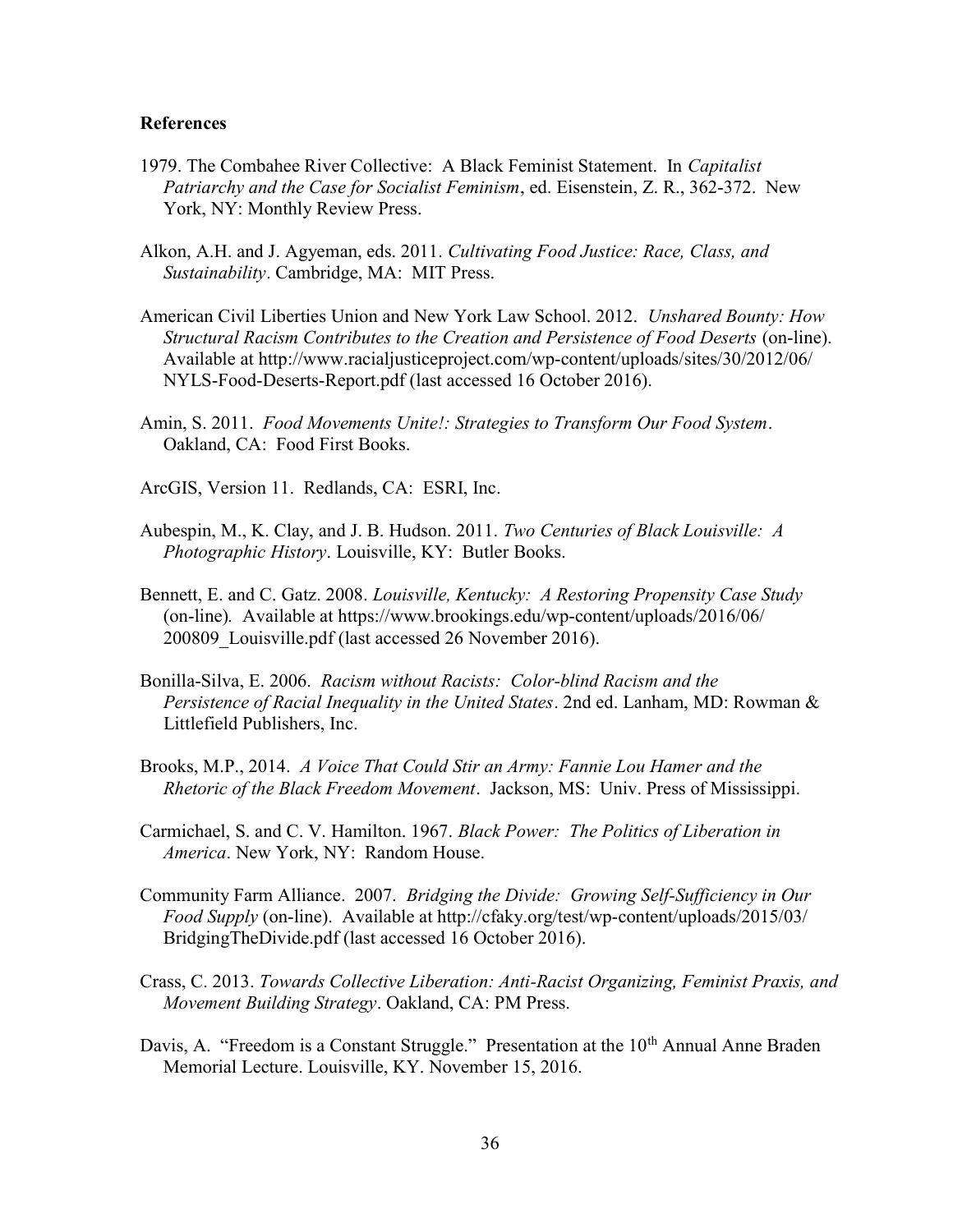- Derickson, K.D. and P. Routledge. 2015. Resourcing scholar-activism: collaboration, transformation, and the production of knowledge. Professional Geographer 67 (1): 1-7.
- England, K.V.L. 1994. Getting personal: reflexivity, positionality, and feminist research. The Professional Geographer 46 (1): 80-89.
- Fuller, D. and R. Kitchin. 2004. Radical Theory/Critical Praxis: Academic Geography Beyond the Academy?. In Radical Theory/Critical Praxis: Making A Difference Beyond the Academy?, ed. Fuller, D. and R. Kitchin, 1-20. Vernon and Victoria, BC, Canada: Praxis (e)Press.
- Google My Maps, 2016. Mountain View, CA: Google Inc.
- Guthman, J. 2008a. "If they only knew": color blindness and universalism in California alternative food institutions. The Professional Geographer 60 (3): 387-397.
- Guthman, J. 2008b. Bringing good food to others: investigating the subjects of alternative food practice. Cultural geographies 15 (4): 431-437.
- Hamer, F.L. 2011. "Nobody's Free Until Everybody's Free," Speech Delivered at the Founding of the National Women's Political Caucus, Washington, D.C., July 10,1971. 134-139. In The Speeches of Fannie Lou Hamer: To Tell It Like It Is, Brooks, M.P. and D.W. Houck (eds). Jackson, MS: University Press of Mississippi.
- Harvey, D. 1972. Revolutionary and counter revolutionary theory in geography and the problem of ghetto formation. Antipode 4 (2): 1-13.
- Hay, I. 2010. Qualitative Research in Human Geography. 3rd ed. Ontario, Canada: Oxford University Press.
- Hyden, H. 2017. Cultivating a Culture of Food Justice: Impacts of Community Based Economies on Farmers and Neighborhood Leaders in the Case of Fresh Stop Markets in Kentucky. Master's thesis, Department of Community & Leadership Development, University of Kentucky, Lexington, KY.
- LaRoche, C. J. 2014. Free Black Communities and the Underground Railroad: The Geography of Resistance. Urbana, IL: University of Illinois Press.
- Louisville Grows. 2017. About. Available at http://www.louisvillegrows.org/about/about louisville-grows/ (last accessed 20 March 2017).
- Louisville Metro Planning and Design Services. Jefferson County KY Suburban Fire Districts. Louisville, KY, 7 April 2017. Distributed by the Louisville Jefferson County Information Consortium. 1508a1bee1b645959cb653869001d3c5. Available at http://data.lojic.org/datasets/jefferson-county-ky-suburban-fire-districts (last accessed 12 April 2017).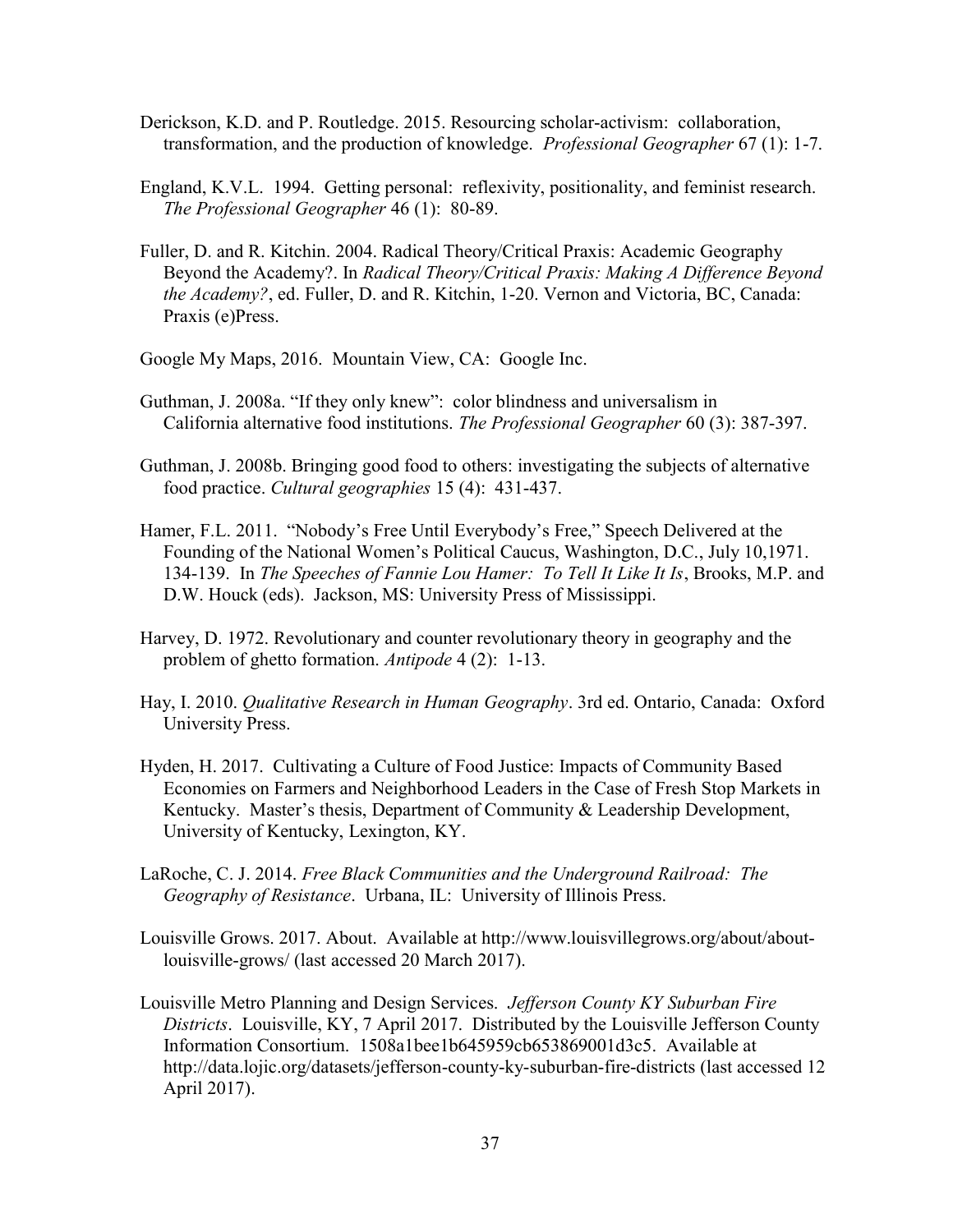- Louisville Metro Public Works. Louisville KY Urban Neighborhoods. Louisville, KY, 7 April 2017. Distributed by the Louisville Jefferson County Information Consortium. 6e3dea8bd9cf49e6a764f7baa9141a95. Available at http://data.lojic.org/datasets/ louisville-ky-urban-neighborhoods (last accessed 12 April 2017).
- Kentucky Student Environmental Coalition. "Anti-Oppression 102." Catalyst Summer Program Curriculum Template, Kentucky, 2016.
- Kitchin, R. M. and P. J. Hubbard. 1999. Research, action, and 'critical' geographies. Area 31 (3): 195-198.
- Kurtz, H. E. 2013. Linking Food Deserts and Racial Segregation: Challenges and Limitations. In Geographies of Race and Food: Fields, Bodies, Markets, ed. Slocum, R. and Saldanha, A., 247-264. Burlington, VT: Ashgate Publishing Company.
- Malcolm X. 1963. Message to Grassroots. Available at http://teachingamericanhistory.org/ library/document/message-to-grassroots/ (last accessed 14 March 2017).
- Minkler, M. 2004. Ethical challenges for the "outside" researcher in community-based participatory research. Health Education & Behavior 31 (6): 684-697.
- Nelson, S. 2015. The Black Panthers: Vanguard of a Revolution [Film]. United States: Firelight Films, Inc. Available at http://www.pbs.org/ independentlens/films/the-black-panthers-vanguard-of-the-revolution (last accessed 14 March 2017).
- New Roots. 2016. Fresh Stop Markets. Available at http://www.newroots.org/fresh-stop markets.html (last accessed 20 November 2016).
- Passidomo, C. 2014. Whose right to (farm) the city? Race and food justice activism in post- Katrina New Orleans. Agriculture and Human Values 31 (3): 385-396.
- Ramirez, M. M. 2015. The elusive inclusive: Black food geographies and racialized food spaces. Antipode 47 (3): 748-769.
- Robertson, D. 2016. The Black Panther Party and the Free Breakfast for Children Program. Available at http://www.aaihs.org/the-black-panther-party/ (last accessed 14 March 2017).
- Ryan, J. and A. Lopez. 2016. Inside Louisville's Decades-Long Problem with Housing Segregation. Available at http://wfpl.org/a-look-at-a-decades-old-segregation-problem in-louisville/ (last accessed 26 November 2016).
- Slocum, R. 2006. Whiteness, space and alternative food practice. *Geoforum* 38: 520-533.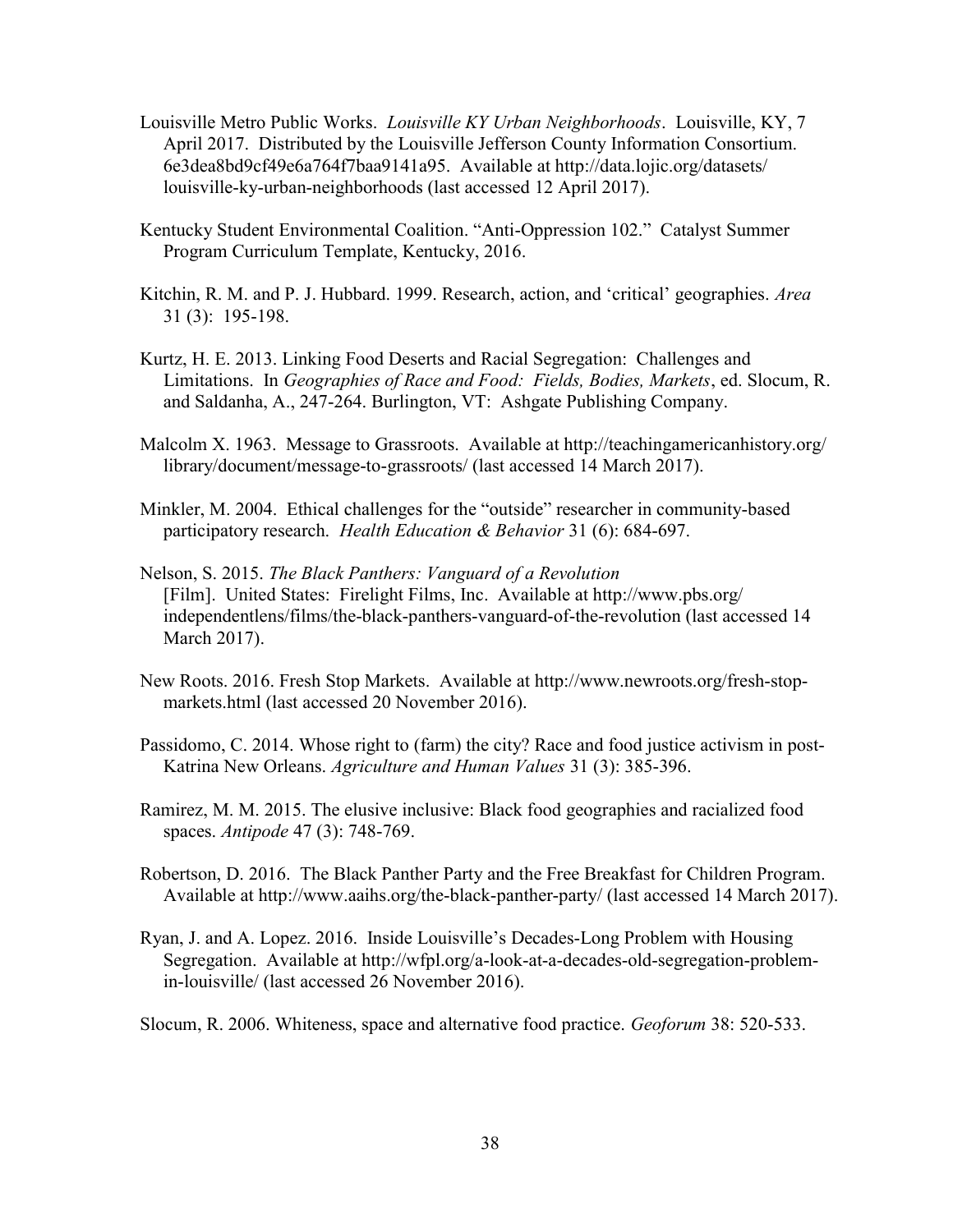- SNCC Digital Gateway Project. 2017. Fannie Lou Hamer Founds Freedom Farm Cooperative. Available at https://snccdigital.org/events/fannie-lou-hamer-founds freedom-farm-cooperative/ (last accessed 14 March 2017).
- The Movement for Black Lives. 2016a. About Us. Available at https://policy.m4bl.org/ about/ (last accessed 14 March 2017).
- The Movement for Black Lives. 2016b. Reparations. Available at https:// policy.m4bl.org/reparations/ (last accessed 14 March 2017).
- Tyner, J. 2006. The Geography of Malcolm X. New York, NY: Routledge.
- United States Census Bureau. 2010. Profile of General Population and Housing Characteristics: 2010. Available at https://factfinder.census.gov/faces/tableservices/ jsf/pages/productview.xhtml?src=CF (last accessed 8 November 2016).
- United States Census Bureau. Jefferson County, KY 2010 Census Block Group. Washington, DC, 11 April 2017. Available at https://www.census.gov/geo/maps data/data/tiger-line.html (last accessed 12 April 2017).
- Ver Ploeg, M. and P. Dutko. 2016. Food Access Research Atlas Documentation. Available at https://www.ers.usda.gov/data-products/food-access-research-atlas/documentation/ (last accessed 12 January 2017).
- Watson, L. Speech at the United Nations Decade for Women Conference. Nairobi, Kenya. 1985.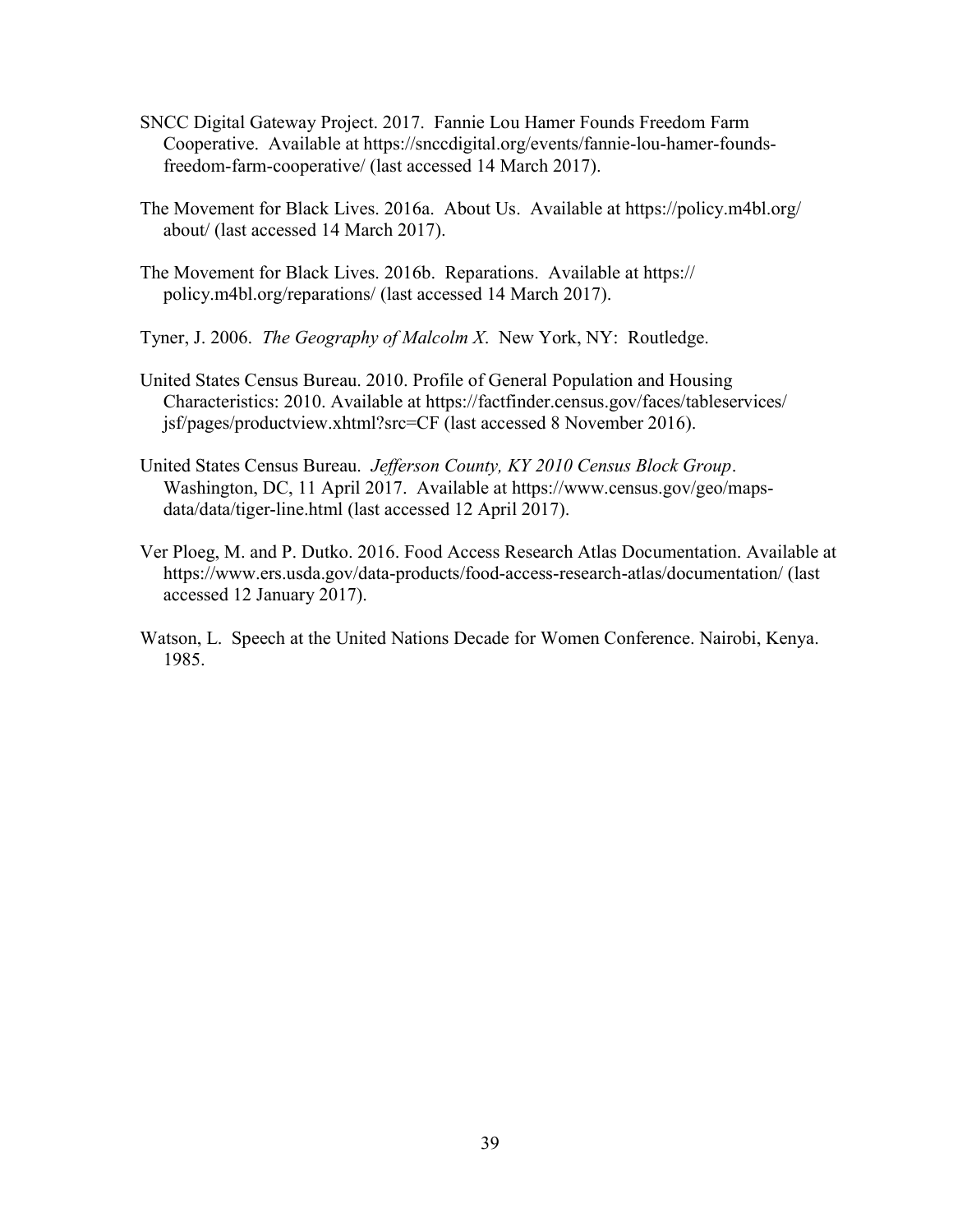## APPENDIX

Interview Questions